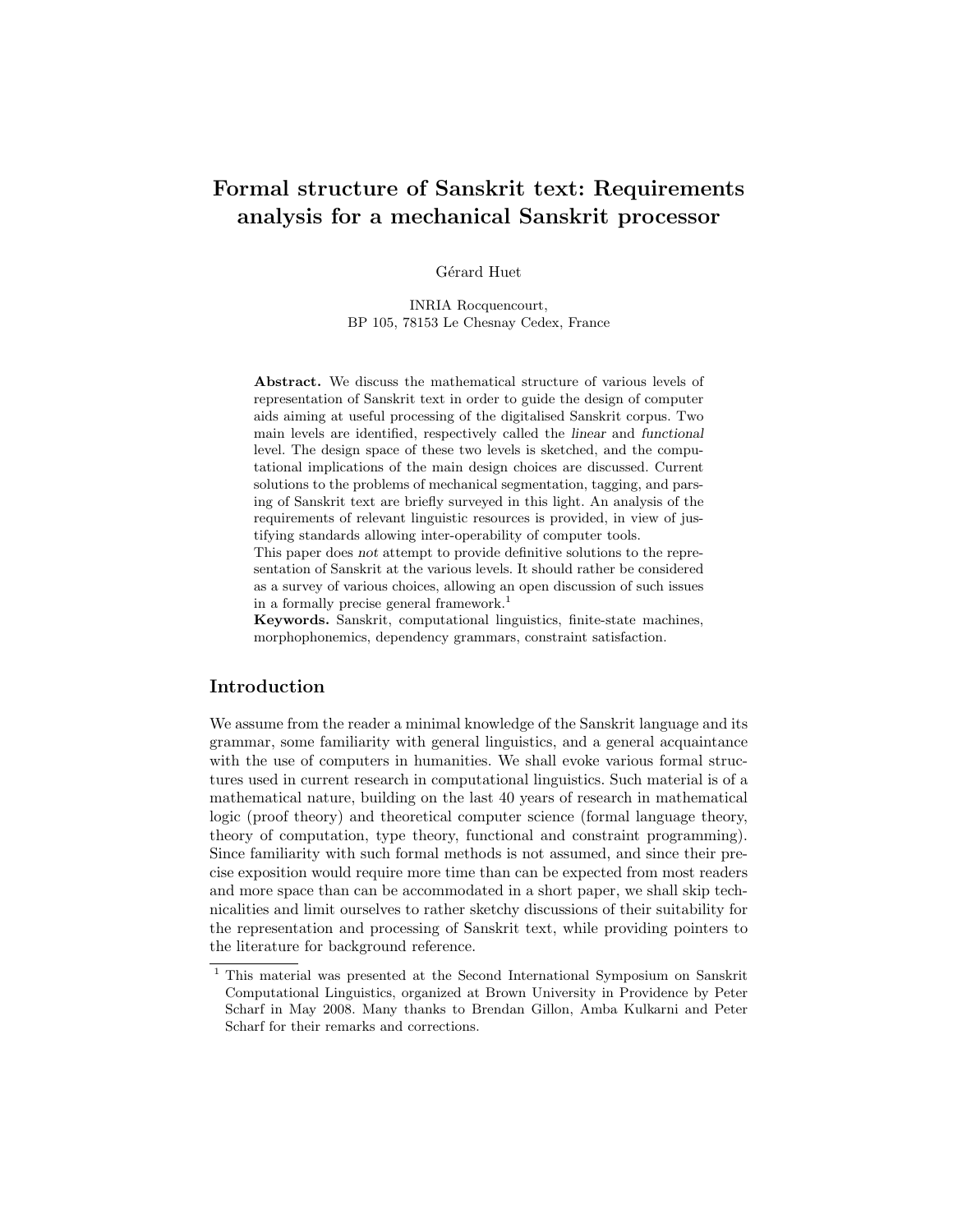The general architecture of a software platform aiming at linguistic processing usually consists of processing modules which operate at various levels of representation of the target corpus, typically across linguistic layers (phonetics, morphology, syntax, semantics, pragmatics), in order to progressively massage raw input (speech or written text) into higher level abstractions where enough meaning has been extracted for the task at hand (markup, intelligent search, concordance computation, statistics extraction, posibly up to more sophisticated cognitive tasks such as question answering and translation). Such modules communicate with each other in complex ways, using various databases of lexical and grammatical information compiled from structured digital lexicons. How many representation levels are identified is often a matter of hot debate. In particular there is a tension between theoretical abstractions from general linguistic models and pragmatic methods tailored to specific language families. We propose in this paper to identify two main levels for Sanskrit text structure, respectively called linear and functional level.

The first one, as its name suggests, concerns the linear structure of Sanskrit text: discourse consisting of successive utterances, sentences made up of streams of word forms, words themselves represented as strings of phonemes on which morpho-phonetic transformations operate, etc. At this level we find Sanskrit text represented as sequences of inflected words  $(padapātha)$ , as sandhied continuous utterances (samhitap $\bar{a}$ tha), or in a mixed manner as sequences of chunks facilitating the recognition of word boundaries while preserving the phonetic stream; at a finer grain of linear analysis we get marked-up text represented as sequences of morphemes tagged with morphological features. We shall discuss the feasibility of the synthesis of such descriptions by semi-automatic computer tools, and consider their suitability as a substratum layer of Sanskrit digital libraries fit for philological or pedagogical applications.

The next level concerns the functional structure, where various linguistic and logic formalisms for hierarchical structure (the main ones being phrase-structure syntax trees, dependency graphs, and proof nets for categorial grammars) are compared and their suitability for Sanskrit discussed. A formalisation of Gillon's notation for the syntactic analysis of Apte's examples is attempted, and alternatives are discussed. At this level we also find functional representations with thematic roles à la kāraka, encompassing Kiparsky's analysis of Pāṇini's grammar, and we propose to view those as enrichments of dependency structures. The articulation of the two levels, specially concerning the representations of compounds, is examined.

The computational implications of such design choices are discussed. Current solutions to the problems of mechanical segmentation, tagging, and parsing of Sanskrit text are briefly surveyed in this light. An analysis of the requirements of linguistic resources such as banks of lemmatized inflected forms or tree-banks used for statistical training is provided, in view of promoting the development of standards allowing inter-operability of computer tools.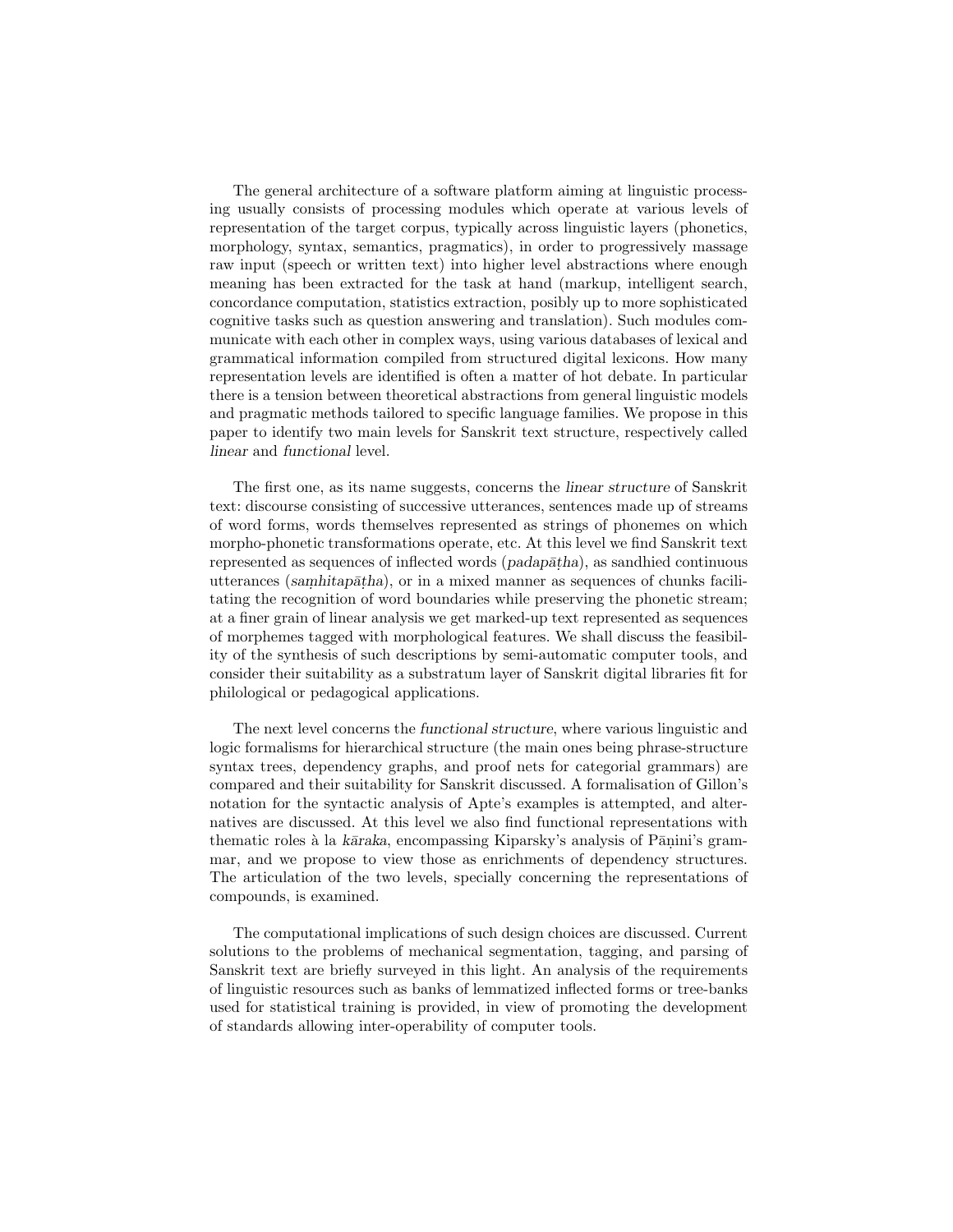# 1 The linear structure

We first discuss the representation of Sanskrit sentences as a (possibly annotated) list of contiguous chunks, down to words, morphemes, syllables and phonemes.

#### 1.1 Phonemic versus syllabic representations

First of all, we assume that the linguistic data is presented in a discretized fashion, that is we do not consider representations of continuous media such as phonetic waves, and we assume that the data is presented to us as streams of discrete characters from a finite alphabet. The main choice here is between streams of phonemes and streams of characters from some written representation. Roughly speaking, the first one is the phonemic representation, the second one the syllabic representation. The raw representation of a Sanskrit text is usually given as a syllabic representation, say in the Devanagari script. Digitalisation of this printed representation, by optical character recognition (OCR) or by direct keyboard input, produces strings of characters, some of which representing syllables, some of which representing punctuation symbols (danda, avagraha, spaces), possibly some extra characters such as numerals. These characters are represented in the computer in some low-level technology which is actually of little concern to us in this general discussion; the current technology uses Unicode values (code points) represented in some encoding scheme (such as UTF-8) as bytes of data (i.e. contiguous chunks of 8 bits in computer memory).

The set of phonemes of classical Sanskrit has been fixed since the seminal work of Pāṇini 24 centuries ago as a discrete collection of roughly 50 phonemes<sup>2</sup>, which we shall simply represent as the first 50 natural numbers. These phonemes have been traditionally represented by Western sanskritists as romanized symbols with diacritics, such as  $\bar{a}$ ,  $t$ ,  $\acute{s}$ , with a collating order inherited from ancient Sanskrit phonetic treatises, corresponds to the standard integer ordering of our integer codes. Actually, one small difficulty is often swept under the rug, concerning the nasalisation  $m$  (anusvāra) and the final aspiration  $h$  (visarga). We shall explain this point below. Finally, strings of romanized symbols are represented in the computer as transliterations, i.e. strings of ASCII characters. Popular transliteration notations are the Velthuis scheme, the Kyoto-Harvard scheme, the WX scheme used in Hyderabad and Tirupati, and the SL scheme used in the Sanskrit Library effort at Brown University. Appendix A gives the list of phonemes from classical Sanskrit under these various encodings. Many other encodings have been proposed in the past (ITRANS, CSX) but seem to become progressively obsolete.

The syllabic representation is not appropriate for basic computational linguistics tasks, and should be reserved to the Devanagari interface, since its granularity does not allow word segmentation of continued utterances, where syllables at word junction are often merged by sandhi. This problem is aggravated by the complex ligatures of the full Sanskrit Devanagari character set.

 $^2$  in the broad sense of the term described by Scharf and Hyman [44] Section 6.1.6.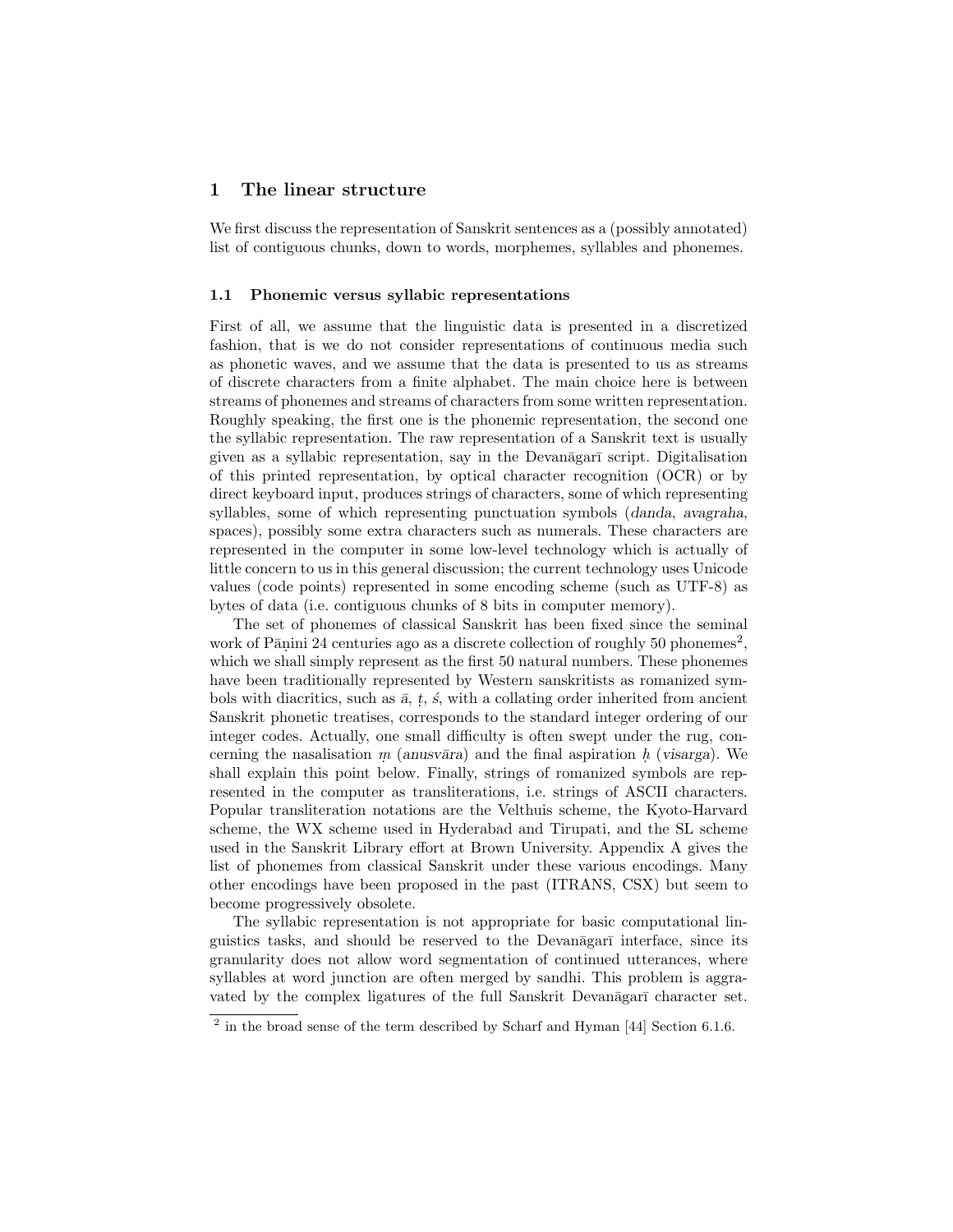Furthermore, one should carefully distinguish between syllabic representation and Unicode representation of text. Unicode ought to be reserved for robust external exchanges, where one does not make explicit the encoding of ligatures; rather, successive consonants may be interspersed with *virama* codes, and it is the rendition engine of the printing host which decides whether fonts available on this host may support a given ligature or not. Actually, Unicode points may be used for representing phonemes, syllables, printable letters, or control characters, and the ensuing ambiguity makes this low-level medium unfit for precise linguistic computation. Even if one chooses to represent the syllabic level, for prosody purposes for instance, a specific precise representation separate from Unicode ought to be used.

From now on, we shall assume that the basic text representation is phonemic. Thus raw output in syllabic representation has to be expanded in the finer phonemic representation. This looks straightforward enough, since every syllable is non-ambiguously translatable into a string of phonemes. However, difficulties occur when one wants to use spacing, or special symbols such as avagraha, in order to disambiguate sandhi and have a representation which makes explicit the word boundaries. Thus raw input is generally broken into phonemic chunks separated by blank space, each chunk formed of Sanskrit words merged with sandhi, so that a given word (pada) is entirely contained within one chunk. We shall discuss in the next section various representations of Sanskrit text as lists of phonemic sentences, each phonemic sentence being represented as a list of phonemic chunks.

## 1.2 Sandhi

We have been a little vague in referring to the process of sandhi, i.e. transformation of contiguous phonemic strings. Actually, there are at least two rather distinct such processes, traditionally called respectively external and internal sandhi by Western linguists. Basically, external sandhi is the transformation that occurs at word boundaries, and when merging a raw nominal stem ( $prātipadika$ ) with an inflected form in order to compose a compound form. Whereas internal sandhi occurs between morphemes at a deeper level of morphological formation, either for derivational morphology ( $krt$  formation of nouns and participles from roots, taddhita secondary word formation), or for inflectional morphology (declension of substantival and adjectival stems, given gender case and number attributes, and verb conjugation given various morphological parameters). Actually, whereas external sandhi is more or less unique, internal sandhi is more a family of transformations under various circumstances. Indian grammarians do not use this terminology, which does not correspond to a precise Pāṇinian notion. Roughly speaking, the different varieties of internal sandhi correspond to various situations where a context of previous transformations determines the possible application of further rules. However, it is not usually directly possible to map a given morphological process (say conjugation) into a unique entry point in Pāṇini's sūtras. Furthermore, Pāṇini's economy principle forces the sharing of many transformation rules, which may be used for external sandhi in certain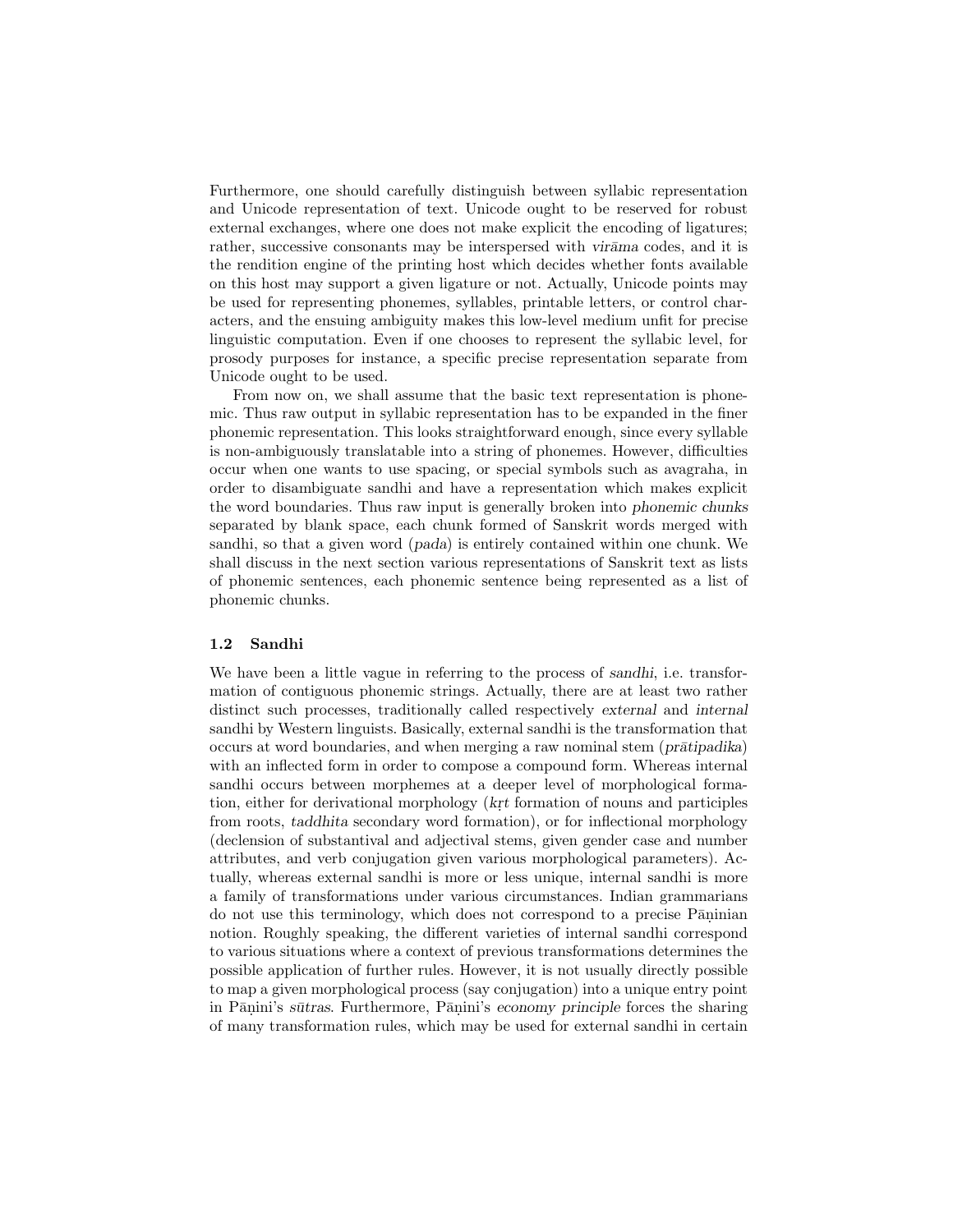contexts, or to varieties of internal sandhi in others, making the distinction non relevant to Pāṇinian processes.

We believe nonetheless that the distinction between internal and external sandhi is conceptually important, since their computational properties are very different. First of all, in terms of modern formal language theory, external sandhi can be defined as a rational transduction between phonemic strings, expressible as a regular expression. In other words, external sandhi, and its reverse operation sandhi splitting, is a local transformation which may be implemented by a finite machine (more precisely, a finite-state transducer) operating on strings of phonemes. This is not the case for internal sandhi, which has long-distance effects such as retroflexion, not easily amenable to finite state techniques. Furthermore, internal sandhi does not really operate simply on phonemic strings such as stems, but also on morphological affixes which use intermediate control characters before their erasure in the terminal surface representations. The fact that Pāṇini used actual phonemes to encode such meta-theoretic control characters ( $pratv\bar{a}h\bar{a}ra$  markers, etc.) is an artifact of his system, where meta notation is immerged within the object language (the signifiants or phonetic realisations). There is no actual necessity to use these encodings, and it may be better to have a clearer distinction between morphologico-phonetic markers (meta-linguistic symbols) and actual phonemes.

The next level of representation of Sanskrit text is as a list of words, possibly annotated by the (external) sandhi rules applicable at their junction. Here by word we mean either an indeclinable form (some adverbs, prepositions, conjunctions and other particles), a declined noun stem, or a conjugated verbal form. Actually, this representation is too coarse, since it is not finite, in the sense of being finitely generated from a fixed set of primitive forms, since compounds may compose individual stems ( $prātipadika$ ) to an arbitrary level. In order to obtain a finitely based representation, one has to break up compounds. Declined compound forms may be split as a stem form followed by a shorter declined form, which may be itself split down to a non-compound form, of which there is a finite vocabulary. Similarly an indeclinable compound  $(avvav\bar{v}b\bar{u}a)$  may be split into an adverbial prefix and a stem form. Such splitting of compounds may be done mechanically by the same process of (external) sandhi analysis (viccheda) that may be used to break chunks of sentences into words.

By the same token, one may decompose verbal forms into a sequence of preverb particles, followed by a root form, although in certain cases a more complex glueing may be involved, with possible retroflexion, such as adhistha from preverb adhi and root sthā. Furthermore, one cannot hope to obtain such effects through just sandhi rules, which operate on contiguous morphemes, as remarked by Kiparsky in [29]. For instance, consider the perfect form abhitasthau: there is no hope to effect the retroflexion induced by prefixing abhi to the root stha by a local interaction of abhi with the reduplicated passive form tasthau. Thus the interaction has to be predicted by storing forms such as tasthau, accessible only through the relevant preverbs. Similarly, special forms have to be cooked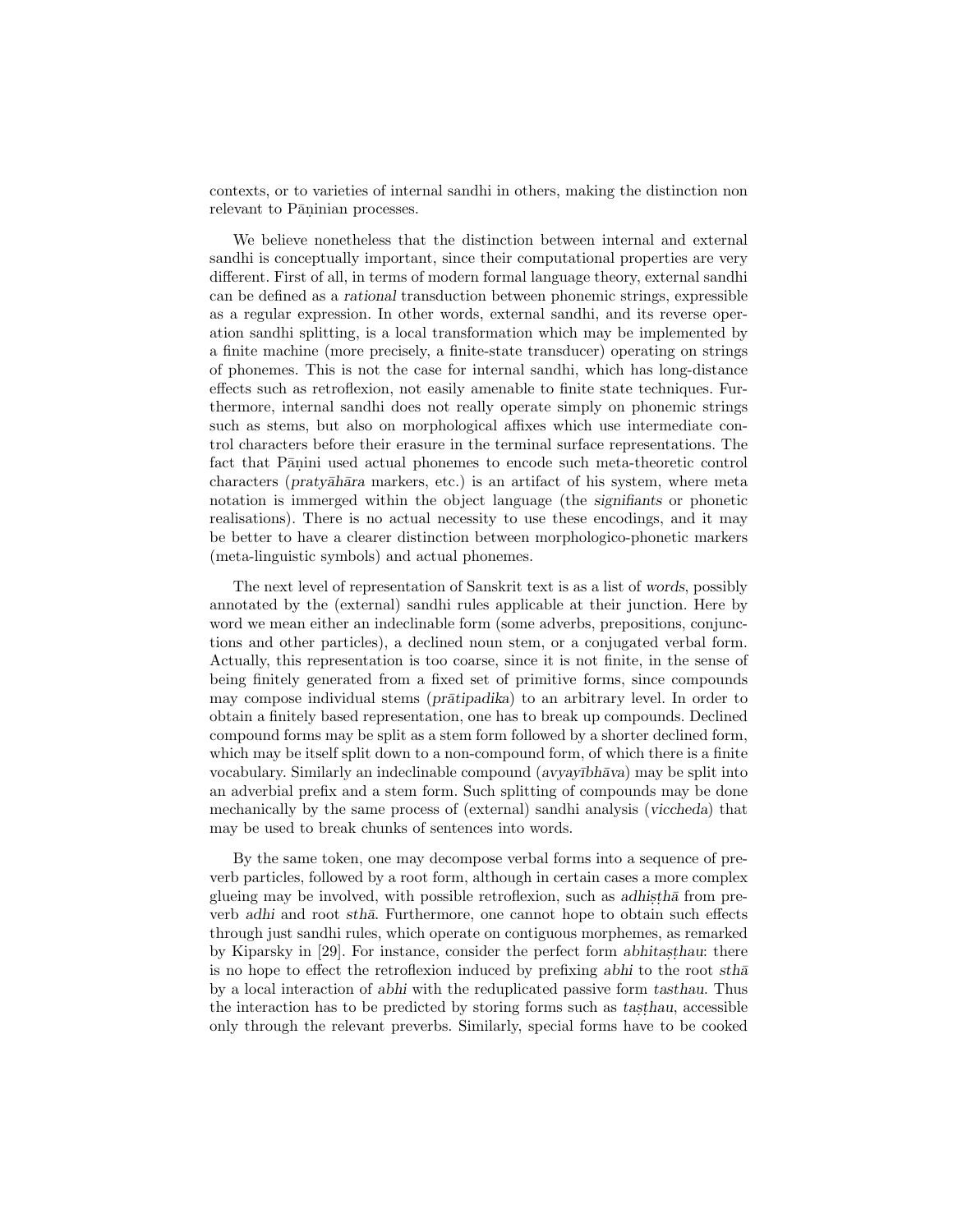for the preverb  $\bar{a}$ - interacting with forms of roots starting with i,  $\bar{i}$ ,  $u,\bar{u}$ , in order to segment properly say ihehi as iha- $\bar{a}$ -ihi, while rejecting the wrong \*ihaihi.

There is no space to describe these mechanisms in detail, we just remark that modular finite-state methods [28] allow to encode such controled interactions in state transitions rather than in the conflict resolution of complex morphophonemics rules.

#### 1.3 Forms of surface representation

At this level of analysis of a Sanskrit sentence, we obtain a surface representation which is linear in the sense of being a uni-dimensional list of items from a finite list of atomic forms. Let us give an example, taken from [29]. We give various forms of linear representation.

 $devanāgarī:$ 

# वनाद्गाममद्योपेत्यौदन आश्वपतेनापाचि

romanized continuous text  $(samhitāpātha)$ : vanādgrāmamadyopetyaudana\_āśvapatenāpāci samhitāpātha (in VH transliteration):

vanaadgraamamadyopetyaudana\_aa"svapatenaapaaci

list of word forms in terminal sandhi ( $padapātha$ ):

vanaat graamam adya upetya odana.h aa"svapatena apaaci Chunk form (identical to the one given in [29]):

vanaad graamam adyopetyaudana aa"svapatenaapaaci

Surface representation with explicit sandhi annotation:

vanaat(t|g→dg)graamam()adya(a|u→o)upetya(a|o→au)odana.h

 $\langle a.h|aa\rightarrow a$ <sub>-</sub>aa $\rangle$ aa"svapatena $\langle a|a\rightarrow aa\rangle$ apaaci

One may check that this surface representation is exactly the padapatha with spaces replaced by explicit sandhi annotation, and that the samhitapatha is obtained from it by effecting the sandhi rewriting.

Fully segmented form (breaking down preverbs from root forms): vanaat/t|g→dg\graamam/\adya(a|u→o\upa(a|i→e\itya(a|o→au\odana.h  $\langle a.h|aa\rightarrow a_aa\rangle$ aa"svapatena $\langle a|a\rightarrow aa\rangle$ apaaci

Another possible one:

```
vanaat(t|g→dg)graamam()adya(a|u→o)upa(a|aa→aa)aa(aa|i→e)itya(a|o→au)
odana.h\langle a,h|a \rightarrow a<sub>-aa</sub>\rangleaa"svapatena\langle a|a \rightarrow aa \rangleapaaci
```
The two fully segmented forms differ only by the preverb of the absolutive form upetya, obtainable as upa-itya or upa- $\bar{a}$ -itya. Remark that in this distinction the verb upe is ambiguous in all forms. This example is interesting in several ways. First of all, it points to the fact that preverbs are glued by sandhi one at a time, left to right; it would be wrong to affix the preverb upa to the absolutive etya of verb  $e = \bar{a} - i$ , since this would lead to the wrong form  $*$ upaitya.<sup>3</sup> This

 $3$  Unless a special rule is formulated to account for the exception as Pāṇini did in 6.1.95  $om\bar{a} \bar{n} q o \leq c \alpha$  (P. Scharf).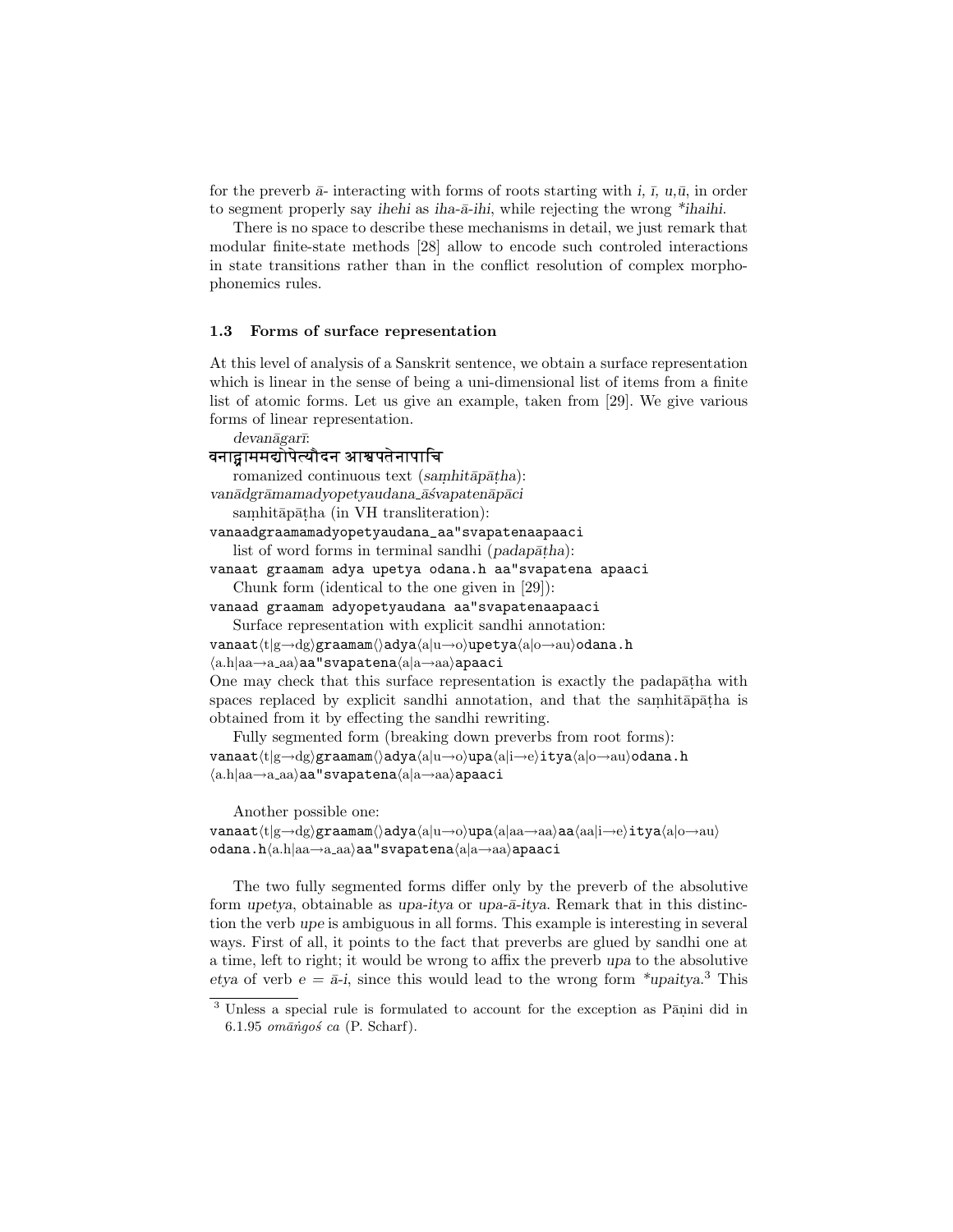has as consequence that forms of  $upe=upa-ā-i$  are undistinguishable from corresponding forms of upe=upa-i, at least at this level of phonemic distinction. This does not mean that the two verbs ought to be considered the same, since they have different shades of semantic meanings; consider ihehi (come here), obtained as  $(iha-\bar{a})-ihi$ , and not as *iha-ihi*. Indeed Monier-Williams gives two distinct entries for upe. And this distinction justifies our explicit consideration of the fully segmented form, since the surface representation (or padap $\bar{a}$ tha) does not distinguish the two.<sup>4</sup> In this particular example, it is the last form which represents faithfully the meaning, according to the analysis in Kiparsky [29].

## 1.4 Splitting compounds

The fully segmented form ought to make explicit the decomposition of compounds as well, in order to satisfy our requirement that it be finitely generable (from a finite lexicon of basic stems). Thus a compound form such as tapovanavasitasukhā ought to be broken up as tapas-vana-vasita-sukhā, possibly with sandhi-annotation between the components.

Several remarks are in order. First of all, note that the semantic understanding of such a compound demands a more complex representation than just a left-to-right list of stems. In general, a binary tree indicating the dependency ordering is needed,<sup>5</sup> and the more standard compounds get their main constituent to the right, such as  $(((tapas\lt; vana)\lt; vasita)\lt; sukh\bar{a})$  in Gillon's notation. Whereas a simple list such as tapas-vana-vasita-sukhā, parsed from left to right, has a derivation tree going in the other direction: (tapas-(vana-(vasita $sukh\bar{a}$ )), and its sublists are not proper constituents. We should not be surprised at this. The sandhi splitting of compounds does not reflect its semantics or even its syntax, just the morphology rule stating inductively that a compound form is obtained by prefixing a bare non-compound stem to an inflected form (possibly itself compound). A more general rule, closer to the semantics, would express that the left component of a compound is a possibly compound stem (*pr* $\bar{a}$ *tipadika*). But this more general rule expresses a non-regular construction requiring non-linear representation (i.e. context-free derivation trees), and we do not want to consider it at this stage. In other words, we only keep of compound morphology what pertains to its finite-state character, and leave the rest to the non-linear structure, which accommodates syntax and possibly semantics, and which will support a better structured representation of compounds. It is exactly

<sup>4</sup> While it is common for editors of classical Sanskrit texts not to separate preverbs from verbs even when indicating other word divisions, and for some lexicographers, such as Monier-Williams and Apte, to list the preverb-verb unit as a headword, Vedic padap $\bar{a}$ thas do in fact separate preverbs and verbs as independent words. For example, RV 1.124.8 samhitāpātha *ápaity* is analyzed  $ápa - eti -$  in the padapātha. The nominal form prétim in RV 1.33.4 is analyzed — prá'itim — separating the preverb with an avagraha indicated in Roman by an apostrophe (P. Scharf).

 $5$  Pāninian compound formation rules (2.2.23-24 *seso bahuvrīhih*, anekam anya $padārthe$ , and  $2.2.29$   $cārthe$   $du$ andvah) allow the derivation of bahuvrīhi and dvandva compounds from multiple constituents (P. Scharf).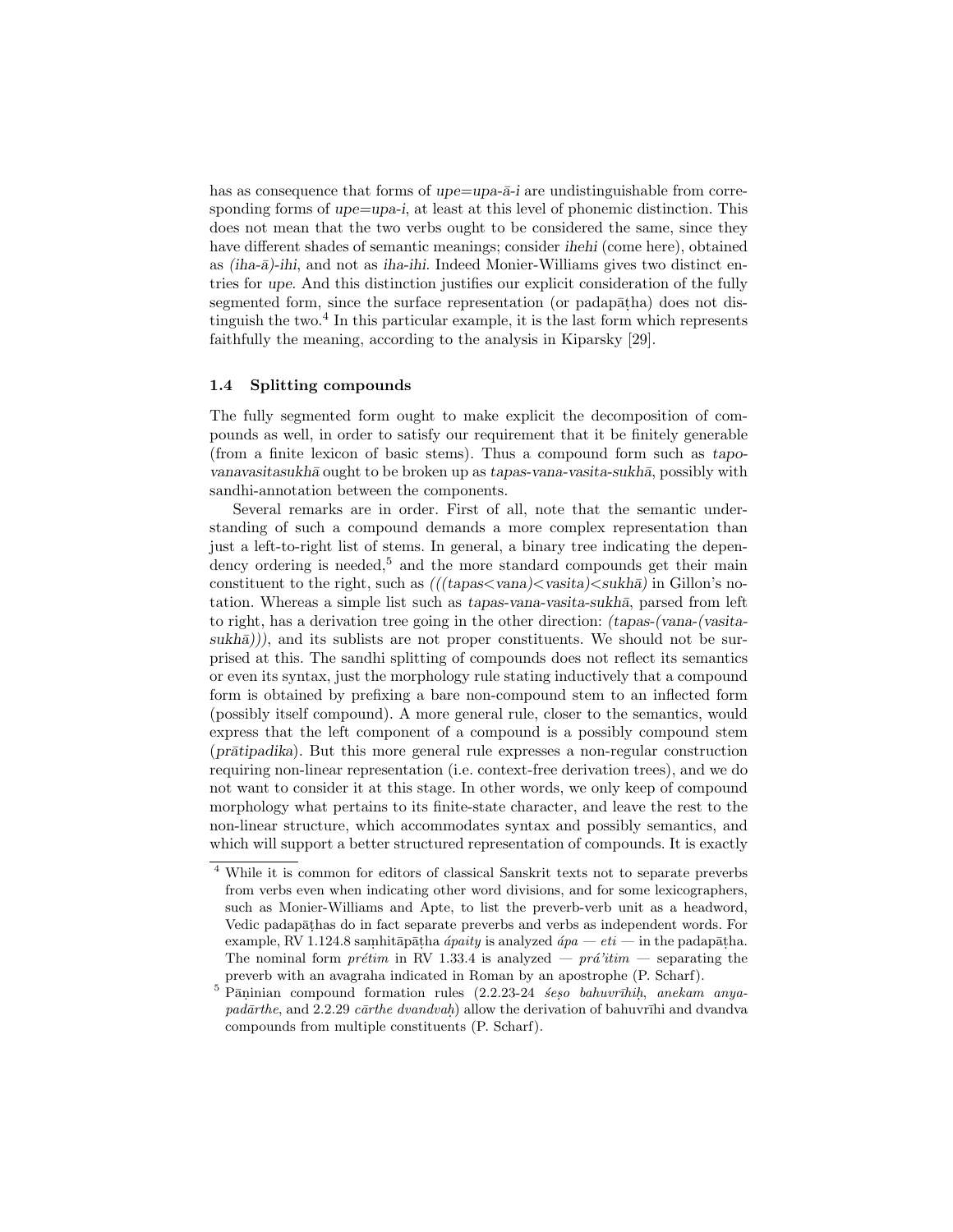at this point that we may state a clear requirement of the interface between the linear and the functional levels: the linear structure of compounds ought to be an embedding of its functional representation. This is accomplished simply by requiring that the list of stems be the frontier of the binary tree. For instance, in the above example, the list  $(tapas-(van-*avasta-sukhā*)))$  of phoneme strings is the frontier of the binary tree  $(((tapas\lt;vana)\lt;vasita)\lt;subfa)$ . More generally, this will simply state that the frontier of the functional representation should be the sequence of utterances, the phonemic realisation. In other words, we are requiring the functional representation to be sequentialised on the enunciation – no movement, no erasure, no duplication. This requirement is reasonable, it amounts to requiring that the functional representation be a mark-up of the enunciation.

Another remark is that it may be undesirable to split compounds which are used as proper names, such as *devadatta*, or rāmāyana, since their meaning is in general non-compositional. However, an automated tagger will not be able to recognize such proper names, since they are not distinguished by capitals or other marks. At best it might try not to split a compound explicitly presented in the lexicon as a proper name, but even then it will not be able to distinguish a genuine compound devadatta "god-given" from the proper name Devadatta "Theodore", anymore than it would be able to discern the color black from the name Krspa. We note with interest the use of capitals as initials of proper names in Gillon's presentations or in the Clay Sanskrit Library series of books. We have adapted the same convention in our lexicon, and for this reason use for transliteration a reduced set from Velthuis'; e.g. A is not allowed as substitute for aa.

Finally, it is not clear whether privative compounds (such as a-vyakta), and compounds whose left component is a particle such as vi-, sa-, su- or a preposition ought to be split, even though their meaning is in general compositional. Such compounds may be considered under derivational morphology rather than compound formation proper, and their analysis left to lexicon lookup rather than sandhi-splitting. This is debatable of course, and ultimately too naive, since e.g. privative a- occurs as initial of arbitrarily long compounds. Similarly there is a trade-off between storing explicit entries in  $-t\bar{a}$ ,  $-tva$ ,  $-tr$ ,  $-vat$ ,  $-mat$ , etc. in the lexicon, versus leaving them implicit from derivational morphology considered as generative. We remark en passant that finite state automata allow to represent implicitly an infinite number of forms, in contrast with say relational database technology, where the stored data is necessarily finite.

## 1.5 Automated synthesis of surface representation

This discussion calls for closer examination of the various mappings between the representations discussed above, in order to understand how to build mechanical tools that may transform one into another.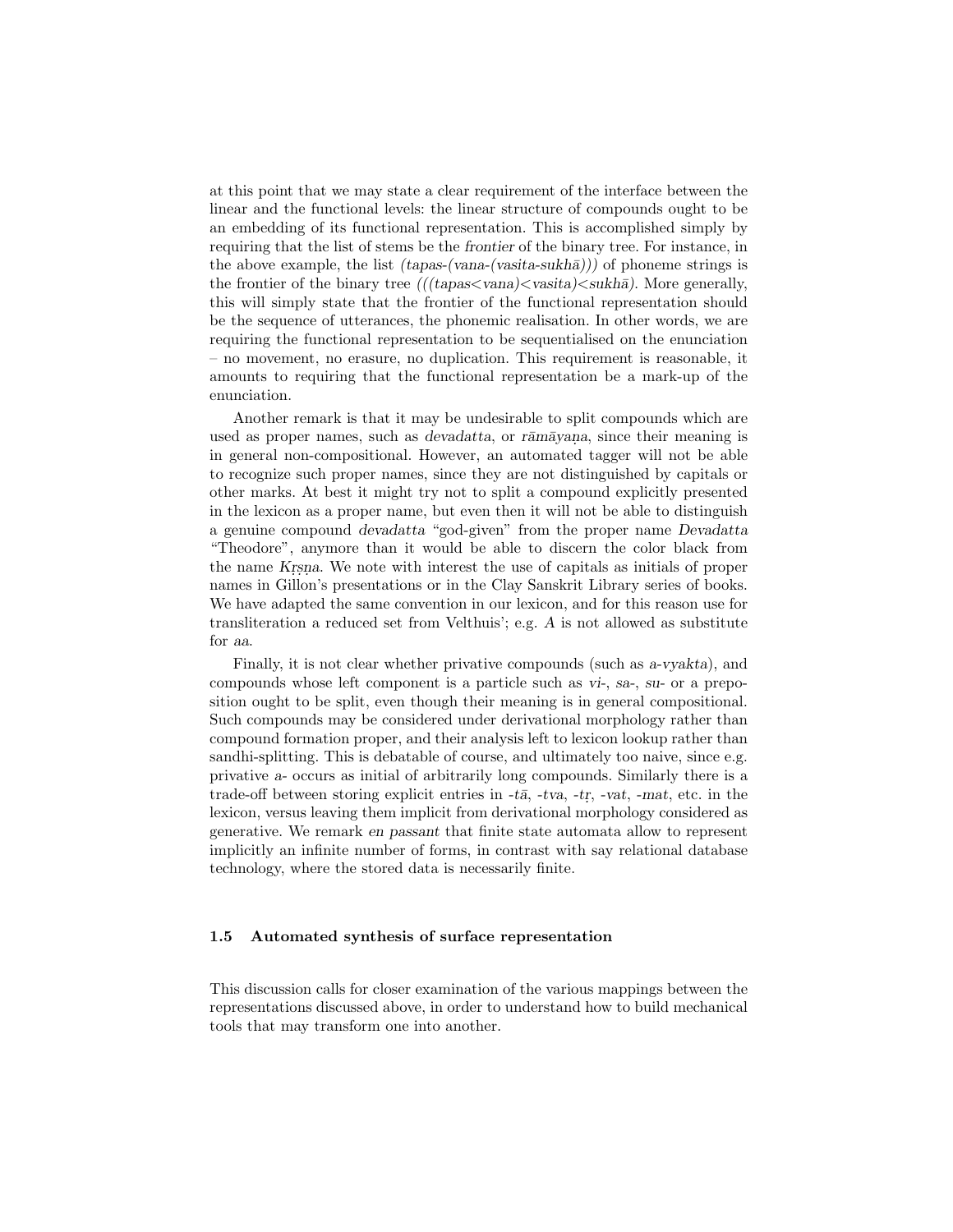We already remarked that the samhitap $\bar{a}$ tha may be obtained from the padap $\bar{a}$ tha by applying (external) sandhi.<sup>6</sup> This transformation is deterministic (i.e. may be implemented by a function), except minor details such as doubling of n before vowels or the doubling phenomena described in [33]. It becomes fully deterministic of course if we annotate the padapatha with the relevant sandhi rules.

In the reverse direction, we cannot hope for a functional transformation, but since external sandhi is a rational relation [5], its inverse (viccheda) is too. Furthermore there is a finite number of strings which are the viccheda of a given samhitapātha, and thus all solutions may be enumerated by a terminating finite state process. Details are given in [25]. This algorithm is complete, assuming that all forms occurring in the sentence are in the database of inflected forms, i.e. that the lexicon used for morphology generation contains the vocabulary of the analysed sentence.

For instance, in the Sanskrit engine platform, I marked the stem  $nr$  as nongenerative, since its nominative form  $n\bar{a}$  was overgenerating wildly in the segmentation phase, every  $n\bar{a}$  syllable having its chance as a nominal segment. Thus I cannot properly segment the sentence ekona vimsatirnaryah krīdam kartum. vane gatāh 'one man and 20 women went to play in the woods'. But in some sense this example vindicates the decision, since this sentence is very likely to be misunderstood, being a sort of garden path sentence, as the linguists say – you are fooled by the likeness with *ekonavimisati* to believe that only 19 women went to the woods, and you are then puzzled by the second half of the prahelikā: vimsátirgrhamāyātāh seso vyāghrena bhaksitah '20 came back, and the remaining one was eaten by the tiger'. The moral of this vakrokti is that  $n\bar{a}$  is problematic, even for human locutors<sup>7</sup> since its frequency as a syllable so much exceeds its frequency as a form that it is unreasonable to handle it with the standard combinatorics, and it must be treated as an exception somehow. A similar problem occurs with  $\bar{a}ya$ , whose declined forms clash with genitive/ablative forms of substantives in  $\bar{a}$  and dative forms of substantives in a, and thus cause overgeneration. Such examples raise the general question of ambiguity between generative and inflexional morphology.

Actually, this viccheda algorithm is not usable in practice as a stand-alone segmenter without refinements, since the number of segmentations may be exponential in the length of the sentence, and thus the problem is computationally intractable for large continuous chunks of samhitap $\bar{a}$ tha. Thus for the example sentence discussed in the section 1.3, with no blank at all in the input, the number of possible segmentations exceeds 10000. The standard solution is to break the input at appropriate points in order to give hints. Of course if one goes all the way to preparing by hand the padapātha the problem becomes trivial,

 $6$  We ignore exceptions, such as presented by Staal [46] p. 22, where the padap $\bar{a}$ tha differs in the word order of the samhitapatha in a verse of the Rgveda, in order to restore the proper name sunahsepa split by particle cid.

<sup>7</sup> Admittedly, the machine would not be fooled on that particular example, because of the discrepancy between  $a$  and  $\bar{a}$ .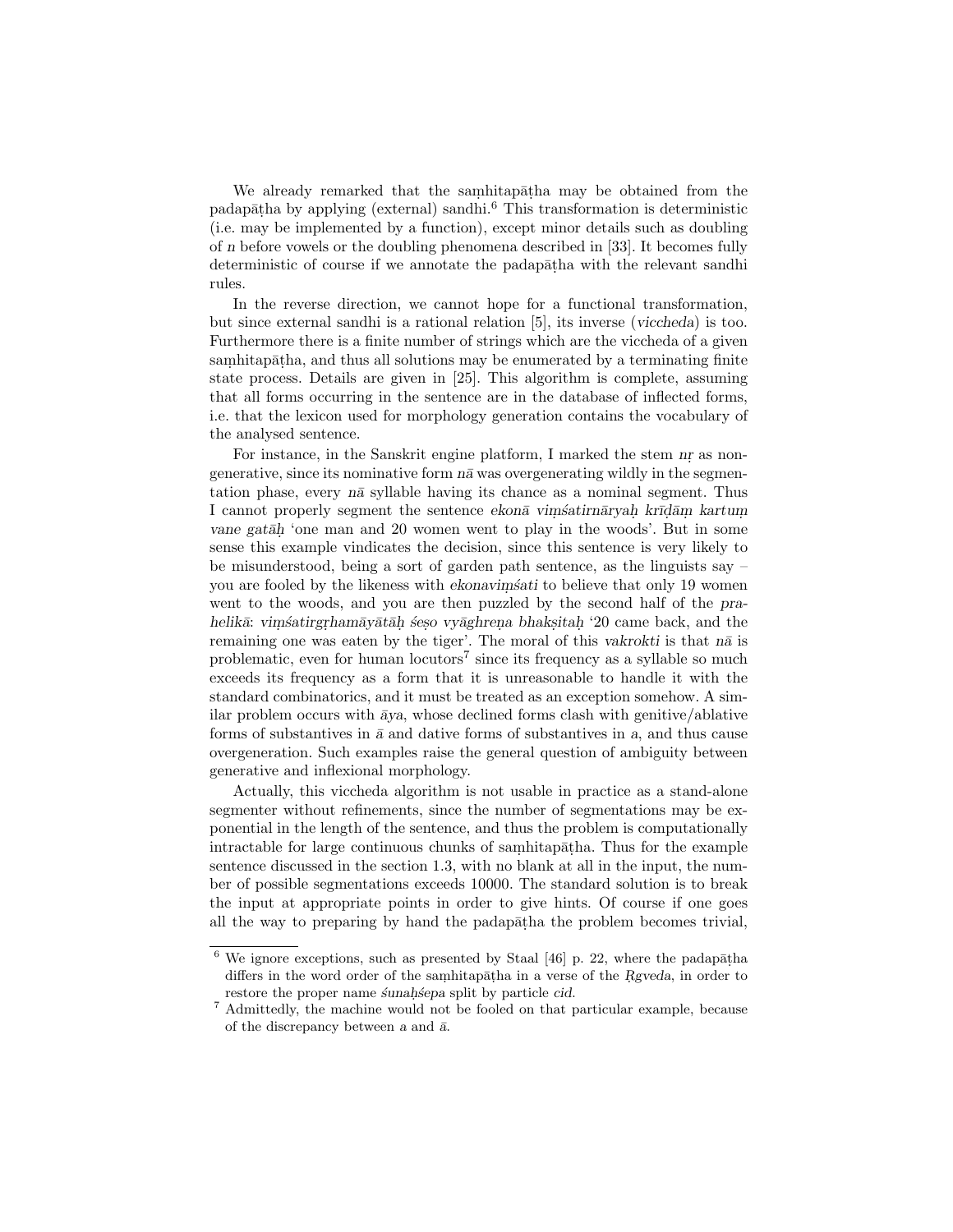involving only an iteration of lookups in the database, and the only remaining non-determinism reduces to proper homonymy.

Somewhere in between, we may obtain a useful algorithm, by breaking the input with spaces at a few chosen points, like in the "chunk form" considered above. A remark is in order here. The chunk form is definitely not the padap $\bar{a}$ tha, and indeed the two forms are mutually inconsistent. For instance, a chunk ended by o will generally correspond to a terminal sandhi form ah. , as opposed to being the terminal sandhi form in o of e.g. the vocative of an u stem. Also a chunk ended in a in a hiatus situation will generally correspond to a terminal form in ah. , e or o. Finally an avagraha may be used to signal the elision of an initial a after e or o.

Actually, there does not seem to exist a commonly agreed chunk representation, specially concerning the use of the avagraha. We have evolved an adhoc convention for chunk representation, which attempts to depart from the samhitap $\bar{a}$ tha only in inserting blanks at points which must be word junctions. This seems pretty close to current digitalised Sanskrit texts, and is consistent with our sandhi splitting algorithm. The precise algorithm is given in Appendix B, and may be read as a specification of the chunk representation preprocessing.

This algorithm accepts input such as yad iha asti tad anyatra yan neha asti na tat kvacit, in order to pass it on as a list of final forms, to the sandhi viccheda segmenter proper. As analysed in [25], this problem is solvable by a finite-state transducer, implementing the inverse of the sandhi relation. Furthermore, for any input, there is a finite set of solutions. For instance, the transducer on the above input will infer the correct padap $\bar{a}$ tha segmentation yat iha asti tat anyatra yat na iha asti na tat kvacit. However, 19 other segmentations are possible, since e.g. neha is a form of root nah in the perfect tense, and admits a total of 5 decompositions. Similarly kvacit admits 4 decompositions, amazingly enough. Since the combinations multiply, we get 20 decompositions. At this point the reader may wonder whether such a parser is usable in practice. The answer is that in this initial phase it is only a segmenter, piping into a semantic filter, which then attempts to build a satisfiable functional representation of each segmentation, using a kāraka-fitness test. In this precise example, this filter rejects all 20 segmentations except two, the good one and a parasitic one. Thus there is no silence, and the noise is tolerable: the precision is 94% in this case. It is rather surprising that on such an input, where most word divisions are explicitly indicated, there is still room for 20 solutions. It is interesting that if all spaces are removed, and we give the input in full samhitap $\bar{a}$ tha as yadih $\bar{a}$ stitadanyatrayanneh $\bar{a}$ stinatatkvacit, there are now 87 potential segmentations. In this case, the filter keeps 9, the good one and 8 parasitic, with precision 91%. This gives a measure of the tradeoff between undoing sandhi by hand and leaving it to the machine. If you give proper hints, a few spaces in a moderately long sentence, you get a manageable set of proposed solutions to inspect in order to select the right parse.

The example sentence above: vanād grāmam adyopetyaudana āsvapatenāpāci currently yields 928 segmentations, among which only 2 are kept, the right one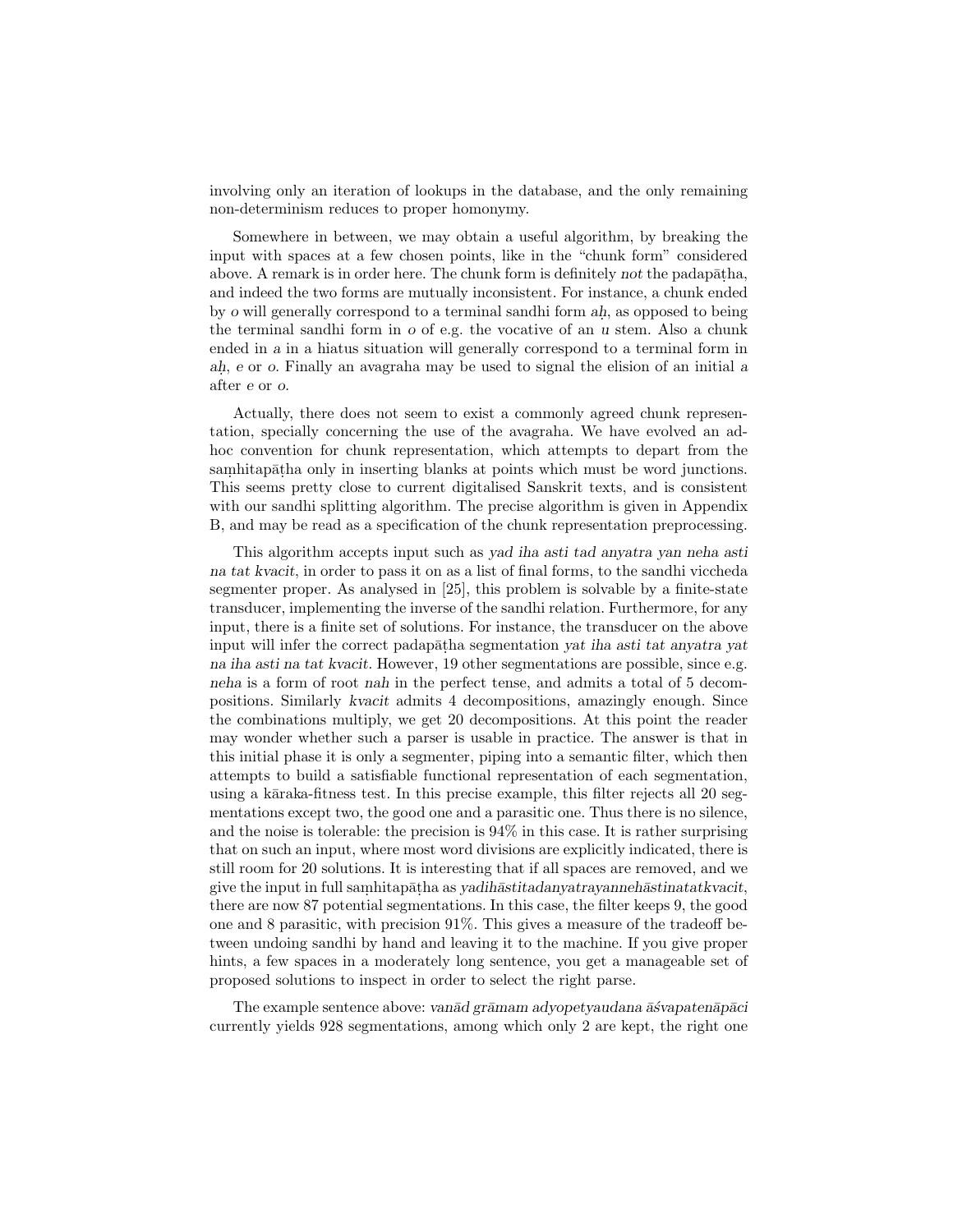being 1st. The other one is due to the semantic ambiguity of upetya (with or without preverb  $\bar{a}$ ).

#### 1.6 Normalisation

It may be appropriate at this point to discuss the status of anusvara coming from internal sandhi. Typically, the word sandhi itself comes from (obligatorily) compounding the preverb sam with the krdanta form dhi derived from the root dhā. And indeed the orthography samdhi is perfectly legitimate, anusvāra in this case being an alternative to nasal homo-phonic to  $dh$ , i.e.  $n<sup>8</sup>$  Are we going to need to store redundant forms samdhi and sandhi in our lexicon, in order to store duplicate forms of all their inflected forms? In order to recognize them in all possible combinations in the input, yielding a potential exponential number of completely redundant segmentations? Of course not. We need store only one canonical form of the stem, sandhi<sup>9</sup> one canonical form of each of its inflected forms such as *sandhih*, and have chunks *samdhih* in the input normalized in their canonical form sandhih. at preprocessing time. Note that this is the right normalisation direction, since it would be incorrect, using the reverse convention, to write e.g. sasañja as \*sasamja.<sup>10</sup> Of course "genuine" anusvāra remains in e.g. samsāra. Symetrically, we propose to normalize ahahsu as the equivalent ahassu.

This normalisation of the input is one of the tricky technical details. Note that it implies a reconsideration of sandhi rules, since for instance one choice of sandhi of sam and dista produces the un-normalised samdista. Thus there is a dilemma here. Either the lexicon has an explicit entry for the participle, normalised as sandista, or the lexicon attempts to generate this form as composed of preverb sam and root participle dista, in which case the sandhi rule to be used should be  $m+d \rightarrow nd$  rather than  $m+d \rightarrow md$ . This technical issue is tricky, since we do not want our morphological generator to overgenerate by allowing variations inconsistent with the normalisation of the input. Thus by the economy principle we prefer to interpret sūtra  $8.4.59$  by "is preferably replaced" rather than "is optionally replaced".

More generally, the treatment of participles is a thorny issue. There seems to be no good reason not to restrict the explicitly represented participles to the roots, and to get the other ones by preverb affixing, in the same way that we get finite verbal forms from finite root forms. But here two issues come into play. One, there are so many participial forms, and their full inclusion leads to many

<sup>&</sup>lt;sup>8</sup> The phonetic alternation of n and  $m$  is due to the fact that pada-final anusvāra is optionally replaced by the nasal homorganic with the following stop or semivowel in accordance with 8.4.59 va pad $\bar{a}$ ntasya. The preverb sam is a pada which, as an upapada, is compounded obligatorily with the krdanta  $dh_i$  in accordance with 2.2.19  $upapadam\ atini$  (P. Scharf).

 $9$  Note that Monier-Williams takes the opposite choice, and chooses samdhi for the corresponding entry of his dictionary.

 $10$  Non-pada-final anusvāra is obligatorily replaced by the nasal homorganic with the following stop or semivowel in accordance with  $8.4.58$  anusvarasya yayi  $para sa varnasya$  (P. Scharf).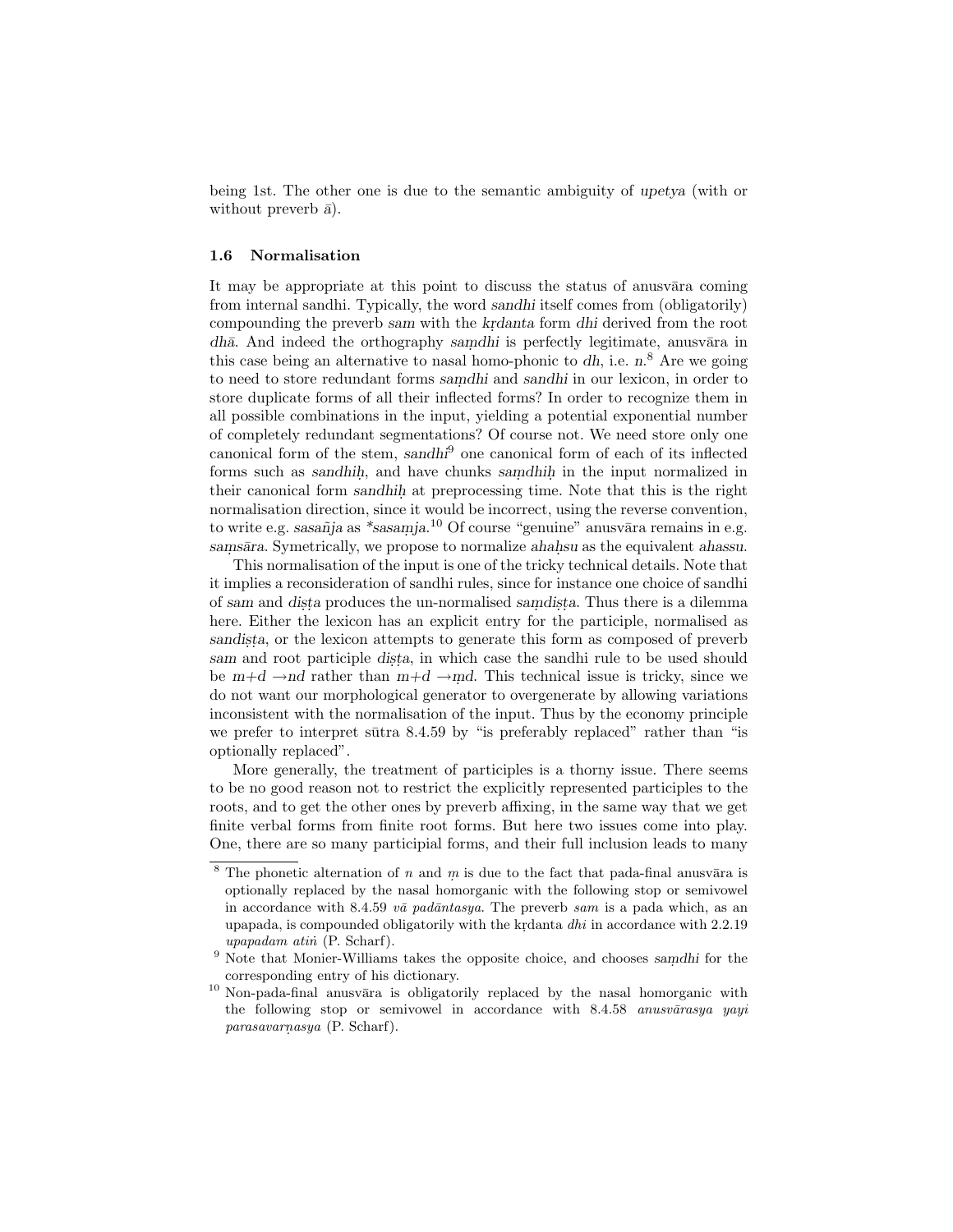ambiguities. A typical one is the ambiguity between a present participle in the locative singular such as bhavati and the 3rd person singular of the corresponding present conjugation. Secondly, generating participial forms from roots is a special case of the first level of generative nominal morphology (krdanta), and thus it would seem logical to include more, or all krdantas, or even taddhitas, and this looks like opening Pandora's box, with overgeneration by unattested forms on one hand, and complex internal sandhi inversion problems on the other.

# 1.7 Lemmatisation

We are not done yet with the linear representation, since now we may invert morphology on the individual elementary forms. Inverting morphology is not hard, if forward morphology has been already implemented, since the lexicon may be compiled into all possible forms, and this database of basic forms be stored as persistent dictionaries where they can be looked up by a stemmer. This assumes the existence of lexicons having sufficient coverage of the vocabulary of the target corpus. This requirement is not so severe, in view of the fact that our phrasal segmenter segments compounds into their constituents, so recursively only root words have to be lexicalized, besides a finite collection of irregular compounds. Besides, there exist now XML versions of the Monier-Williams dictionary,  $11$  and this is certainly enough to cover a significant part of the corpus. Actually, it may be too large for the task. The problem is the generation of verbal forms from such a huge dictionary. Such a dictionary covers well the nominal forms, but verbal forms have to be generated; all that is explicit are a few representative forms of a few tenses. Worse, most participles are missing, only past passive and a few passive future participles are explicitly listed. The various forms of the present participles, active past participles, and perfect participles are usually omitted as implicitly understood.

Thus forward morphology has to be implemented, not only for nouns, which is easy, but for verbs, a much harder task. This process may be more or less Pāṇinian, so to speak. For instance, in my own system, I more or less follow Pāṇini for internal sandhi, but generate paradigm tables for computing inflection in a rather ad-hoc manner percolated from mostly Western grammar descriptions. What I mean by Pāṇinian for internal sandhi is that I go through operations which mimick Pāṇini's sūtras, but using some definite choice of deterministic computation by specific rules in a sequential manner. In doing that, I allow myself the freedom of deciding which rule is siddha, but then everyone is in the same situation, isn't it? You have to interpret the v $\bar{\text{arttik}}$ as, decide on the proper scoping of exceptions, interpret priority of rules by siddha or other considerations, etc. So for me being Pāṇinian is more a reference to the spirit of a genious computational linguist precursor. And I allow myself to abstract from the straightjacket of an encoding of computation in terms of conditional string

<sup>&</sup>lt;sup>11</sup> such as the one resulting from the collaboration of the Cologne Digital Sanskrit Lexicon project and the Digital Sanskrit Library Integration project at Brown University.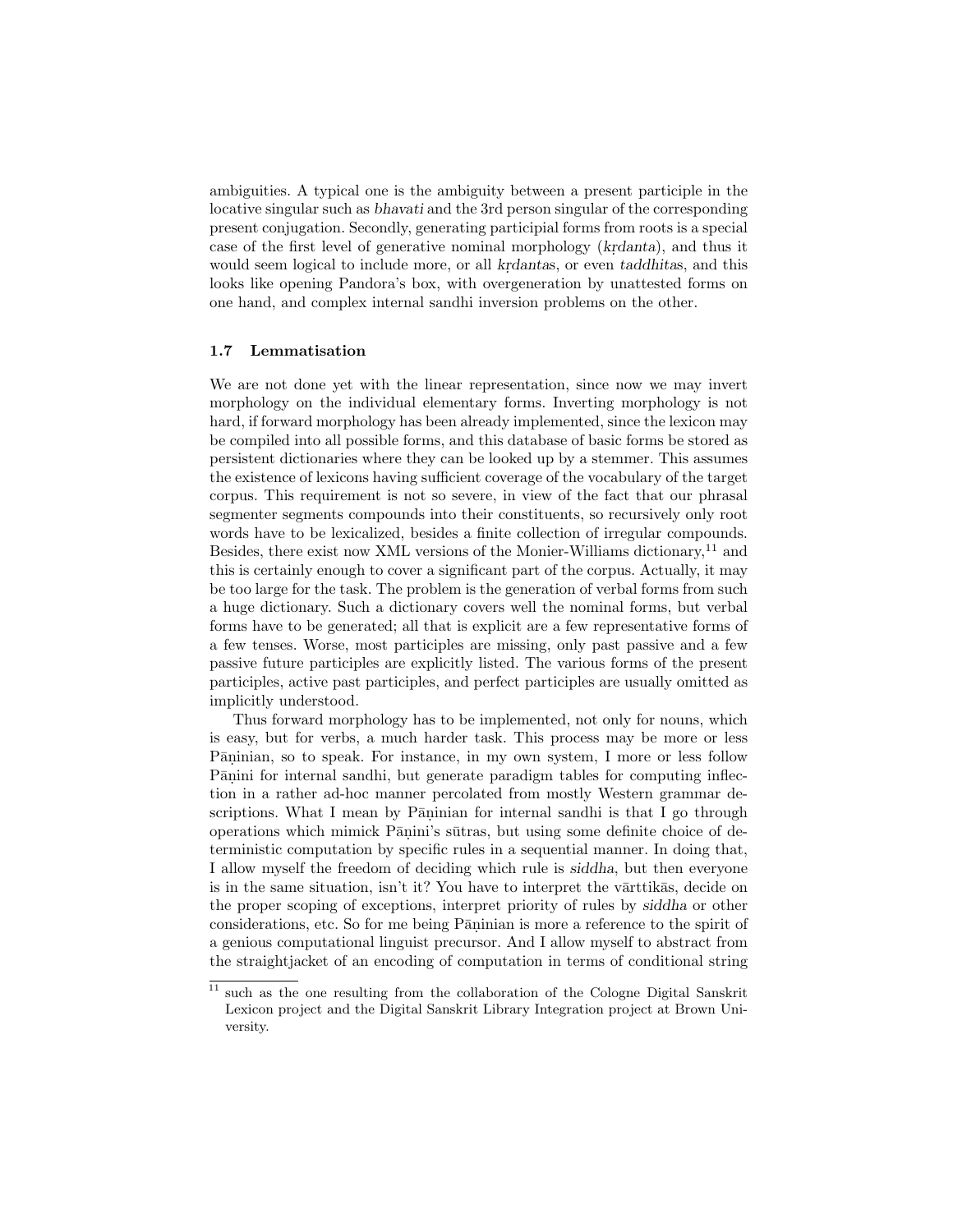rewriting systems. We have general purpose programming languages, with appropriate data structures, we know how to separate clearly object data (phonemes) from meta-notation (Sanskrit phonemes used as control codes such as the markers of  $praty\bar{a}h\bar{a}r\bar{a}s$ ).<sup>12</sup> Should P $\bar{a}$ nini be reborn as a computational linguist of our times, he would use modern tools and methodologies, of course, frame his description of the language in terms of modular high-level processes, and leave the production of compact machine code to an optimizing compiler.

One decision which may be considered cavalier with Pāṇini was to split in two the phoneme j in order to make internal sandhi deterministic in view of the different behaviours of say mrj and bhuj in kta-suffixes, cf. their past participles respectively mista and bhukta. Similarly h has three variants, one for duh-like roots, one for lih-like roots and one for nah-like roots, (compare participles dugdha, līdha and naddha).<sup>13</sup> This story is told in [27]. Being mr. j-like or duh-like is lexicalized.

The method sketched above is lexicon-based. It will fail to lemmatize forms which are not generated from the morphological closure of the root entries of the digitalized lexicon. An easy analysis may account for all irregular compounds which are explicitly listed in the lexicon. Since these irregularities are hopefully non-productive, the lexicon may be made complete since there are a finite number of attested ones. Regular compounds generable from the lexicon, at any depth, will be taken care of by the segmenter, as explained above. But there will be silence for any other form.

There exist heuristic methods to infer root stems from forms guessed as inflexions of potential words. These heuristics may be tuned by optimization on a reference tagged corpus; this is statistical training. Such heuristics allow one to lemmatize a text automatically without the need for a complete lexicon, and indeed may be used to provide suggestions for lexicon acquisition. Such methods have been used successfully by [37]. However, one should understand that Sanskrit morphology is too rich for this method to be complete, since there is a heavy non-determinism in inverting internal sandhi; for instance, should a retroflex n or s be reverted to n or s is not an obvious decision, and it is not clear that statistical training is sufficient in the absence of large-scale reference corpora. Furthermore, this method works pretty well when the text is presented in padap $\bar{a}$ tha form, but it is not clear that it extends easily to chunks. In particular, external sandhi would have to be undone, but this time in a right-to-left direction, while the method given in [25] works left-to-right, on finite transducers which are compiled from the lexicon of inflected forms, so a different technology would have to be used.

<sup>&</sup>lt;sup>12</sup> Abbreviatory terms formed by taking the first element of a list together with a marker placed at the end of the list. See the article by Amba Kulkarni in this volume (P. Scharf).

 $13$  Since h derives historically from any of the voiced aspirated stops in Indo-Iranian (P. Scharf).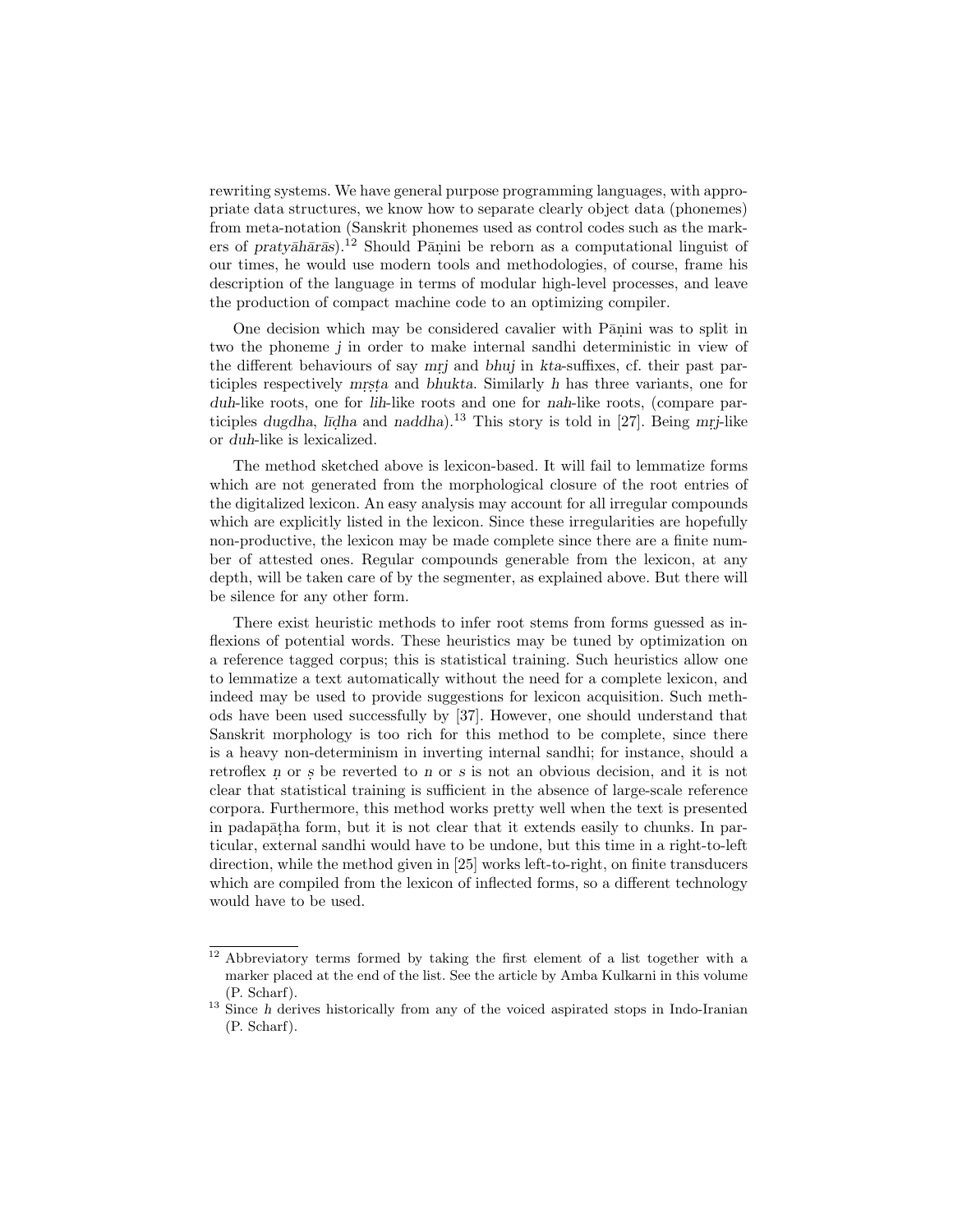## 1.8 Tagging

Once lemmatization is understood, we may proceed to the final stage of our linear representation, the mark-up of the text by its morphology: each inflected form is marked with its lemmatization.

Let us give as example what our own tagger returns on the example: vanaad graamam adyopetyaudana aa"svapatenaapaaci

| [ vanaat  | $\{ abl. sg. n. \}$ [vana]                                        | $\leftrightarrow$ ]                           |
|-----------|-------------------------------------------------------------------|-----------------------------------------------|
| [ graamam | $\{acc. sg. m. \}$ [graama]                                       | $\leftrightarrow$ ]                           |
|           | [adya {adv.}[adya]                                                | $\langle a u \rangle$ $\rightarrow$ $\circ$ ) |
|           | [ upaa - itya { abs. }[upa-aa-i]                                  | $\langle$ alo -> au>]                         |
|           | $[odana.h \t{nom.sg.m. }[odana] \t{lambda-s}aa>]$                 |                                               |
|           | [aa"svapatena { i. sg. m. } [aa"svapata] <a a -=""> aa&gt;]</a a> |                                               |
| [ apaaci  | { aor. [1] ps. sg. 3 } [pac]                                      |                                               |

A few remarks are in order. The notation  $\langle a | o \rangle$  and  $\langle a | o \rangle$  and  $\langle a | o \rangle$  and  $\langle b | o \rangle$ may be omitted. The tags for substantival forms like van $\bar{a}t$  are pretty obvious. Such a tag has an abstract form, such as

<Subst case=5 number=1; gender=3; stem="vana">, we pretty-print here an ad-hoc sugared concrete form with braces. Braces are convenient; they may be used as a set notation for multitags. The above example is a lucky one, because it happens that there is only one morphological production of each form. In general, ambiguities in morphology will produce multitags, like for the form vanebhyah, which lemmatizes as { abl. pl. n. | dat. pl. n. }[vana]. Actually there is even a second level of non-determinism, if we want to discriminate between homonyms, but I shall not discuss this, since it presupposes that the approach is lexicon-based.

The tag for the finite verbal form apaci is similarly non-mysterious, the numeral 1 standing for the aorist formation type (from 1 to 7). Similarly, the present system formations are indexed by their gana (from 1 to 10), and passive future participal forms are similarly indexed by 1, 2 or 3, according to their formation suffix -ya, -an $\bar{I}$ ya, or -tavya.

This extra information is important to relate modern linguistic abstractions, reflected in the tags' algebra, and actual entry points in Pāṇini's grammar. Of course a purely Pāṇinian system will replace the tags altogether by their full simulation path in the grammar. This must be understood as the problem of interface of the inflected forms with the grammar component, and with proper design a standard set of tags ought to allow interoperability between a  $\mathbf{P}{\bar{\text{a}}}$  ninian generator and a paradigm-driven one, there is no deep incompatibility between the two approaches.

A complete discussion of verbal tags is a complex matter, and their standardization will need extensive debate. For instance, passive forms may be classified as forms of the root in passive voice (in a system with 3 recognized voices, active/parasmaipada, middle/ $\bar{a}$ tmanepada and passive), the option currently chosen in my system, consistent presumably with a Pāṇinian treatment, as opposed to Whitney's treatment of passive as a secondary conjugation. The granularity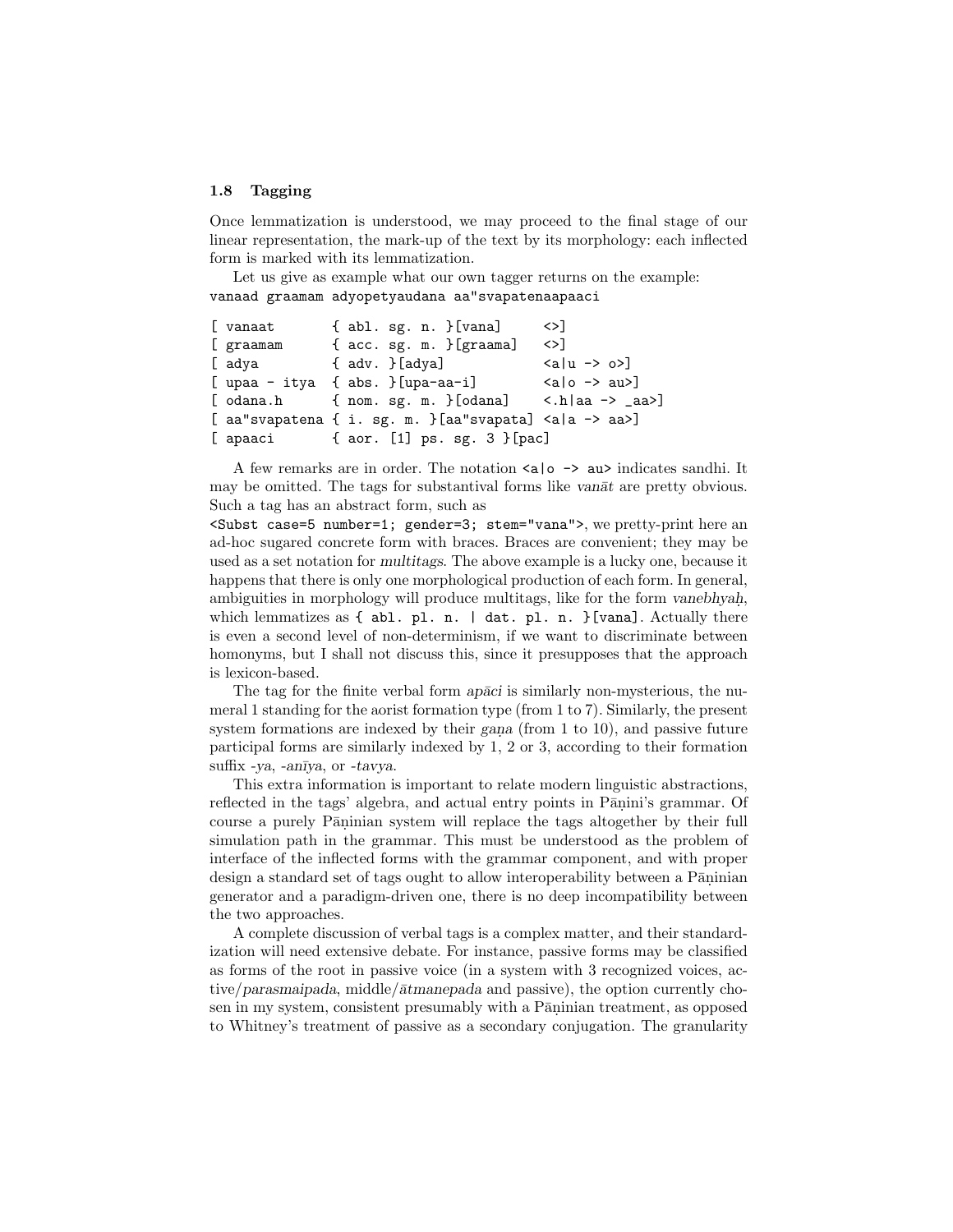of the morphological notation is also questionable. For instance, we refine the aorist tag by indicating its mode of formation (here 1 among the 7 forms of aorist), since this information is lexicalized; not all roots admit the 7 forms, so only listed modes are generated. Similarly, forms of the present system are tagged by the family class [gana]. This is important for verbs which do not have the same regime in the various classes; e.g. the root pac is transitive in class 1 (pacati, pacate) and intransitive in class 4 (pacyate), and this information is crucial for the kāraka analysis which we shall discuss in Part 2 below.

The remaining tags concern the indeclinable forms adya and upetya. Here we make the choice of classifying such indeclinable forms according to their "part of speech" category, like adv. for the adverb adya or conj for the particle ca. The exact granularity of such categories is of course open to discussion. The form upetya is recognized as the absolutive of the verb upe, obtained from the root *i* by the sequence of preverbs upa and  $\bar{a}$ . This segmentation is effected by the segmenter, so that only forms of the roots have to be generated, and this is true as well of finite forms. Actually this example is a tricky one. Note that sandhi of preverbs upa and  $\bar{a}$ , leading to the form up $\bar{a}$ , has to be effected before the sandhi to the absolutive form itya. Otherwise, glueing the preverbs one by one in the etymological order would lead first to etya, then to the wrong \*aitya. This is a tough nut to crack for the segmenter, in view of the fact that the preverb  $\bar{a}$  is reduced to a single phoneme, allowing overlaps of left sandhi and right sandhi. This problem is solved in my implementation by a technical device called phantom phonemes, which is described in [26, 23]. More such technical devices are needed to account for the retroflection in forms such as nirnayati, vistabdha, etc.

A technical problem concerning absolutives is that the segmenter has to know that e.g. -ya is the form to be used with preverbs, while -tv $\bar{a}$  is the form to be used for plain root forms. This distinction is achieved by putting the two forms in distinct lexical categories (respectively accessed through the states Abso and Unde in the figure below), and having the segmenter operate transitions between such categories controled by a finite automaton whose states denote the phases of recognition of a simple regular grammar expressing preverb affixing, compound formation, periphrastic phrases and more generally morphological geometry. This mechanism is easily achieved via the technology of modular transducers [28]. Fig. 1 shows the current finite automaton used in my system.

A final remark is that perhaps this layer ought to be called the rational structure rather than the linear one, since its structure is not just a list of items, but a list of regularly structured items – reflecting the fact that compound formation, preverb affixing, and absolutive selection are definable as regular expressions, and solved by finite-state automata. This layer is the realm of finite-state methods, as opposed to the next layer, which represents an algebraic structure in the realm of context-free or even stronger combinatorial processes.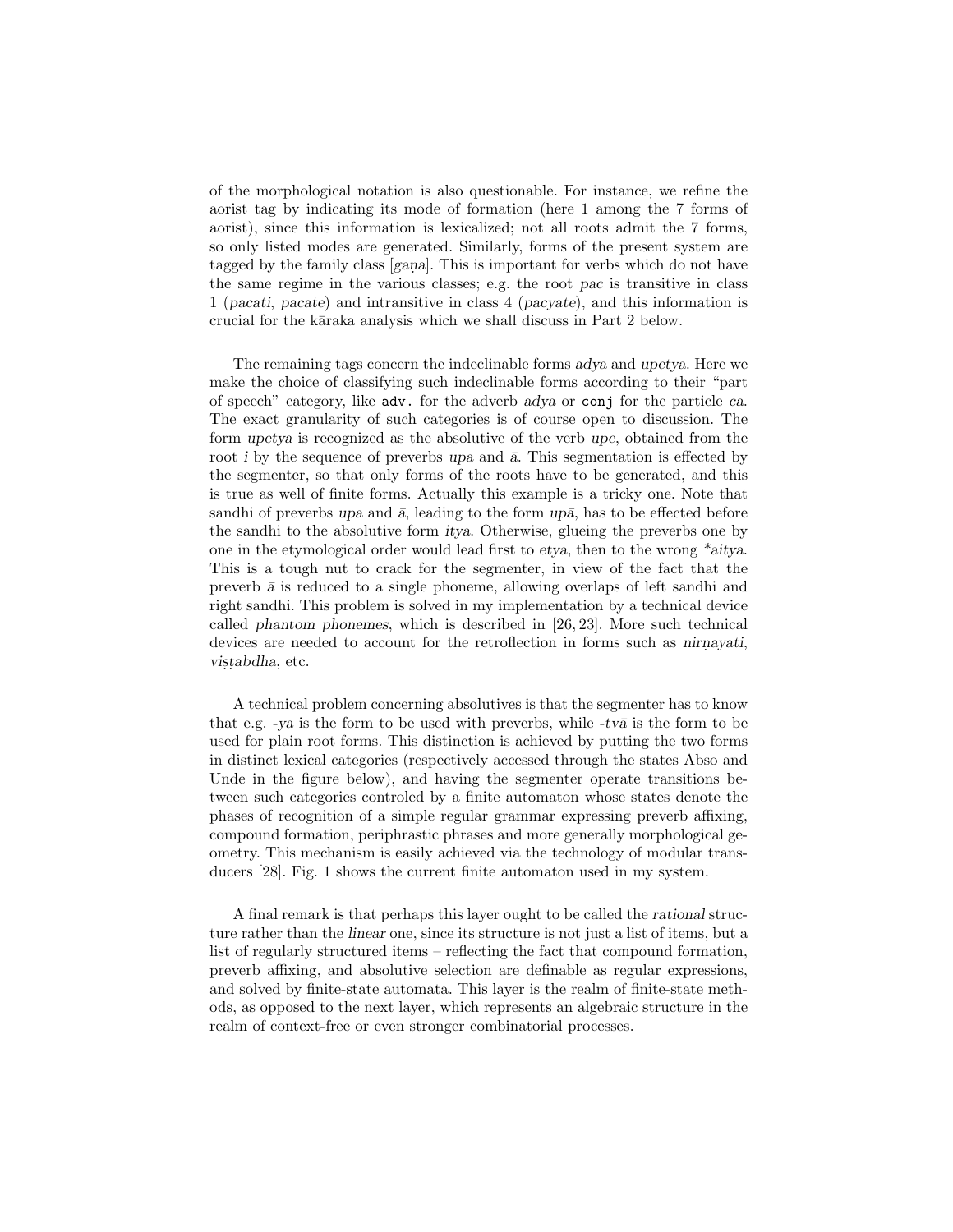

Fig. 1. The 9-phases lexical analyser.

# 2 The functional structure

In the tradition of Western linguistics, specially when dealing with languages with strict word order, it is customary to distinguish a layer of syntax  $prior^{14}$ to a level of semantics. The combinatorial analysis of syntax, in a perspective of general linguistics which applies with more or less felicity to free-order languages, has burgeoned into a immense mass of material since the middle of the 60's, when Chomsky started his program of formal syntax. It may be worthwhile to give a short overview of these developments.

## 2.1 Short survey of formal linguistics

The first step in giving more structure to the sentence than the sequential order of its utterance is to give some substructure hierarchy – another partial ordering – which reflects some well-parenthesized notion of constituent. Thus tree-like structures are proposed as syntactic notations, subtrees being phrases, terminal nodes being the words themselves. Typically, such phrase-structure trees may represent the derivation trees of some context-free grammar. Non-terminal symbols from the grammar label the structure as mark-up tags for the phrases sorted by these non-terminals – sentences, verbal phrases, nominal phrases, etc. More abstractly, some of the recursion structure may be omitted, so that derivation

 $\frac{1}{14}$  in the analysis direction from utterance to sense.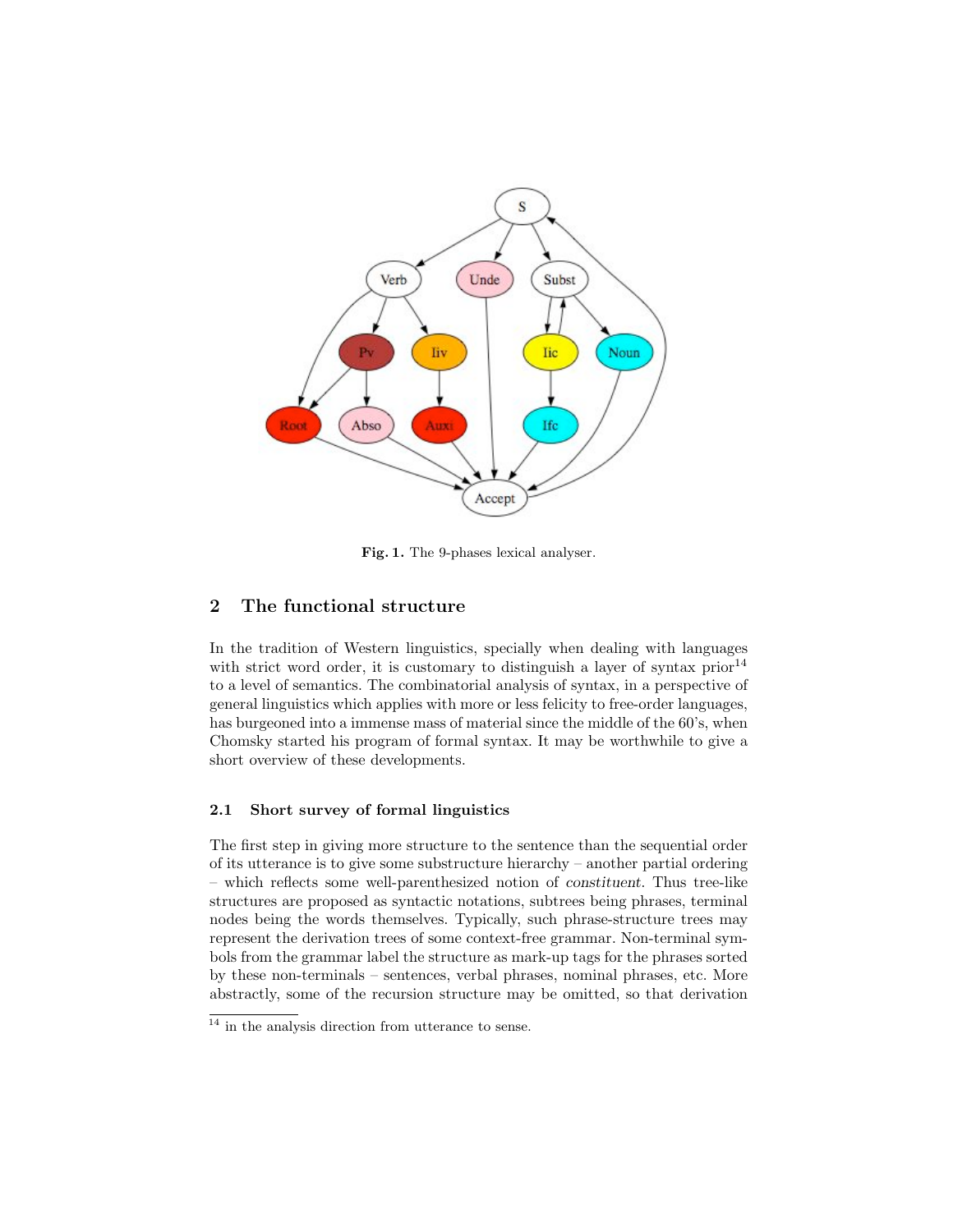trees are abstracted into terms from some abstract syntax algebra. The two levels correspond to what the logician Curry called the phenogrammatics and the tectogrammatics, to what the linguists call respectively shallow and deep structure, or the computer science distinction between concrete syntax and abstract syntax (see the discussion in [4]). Abstract syntax is closer to the semantics of the linguistic elements, since it abstracts away from operational details about parsing and word order, and keeps the essential domination ordering. In the Indian grammatical tradition, the distinction abstract vs concrete syntax corresponds more or less to the distinction sambandha/abhisambandha (see [46] p. 13).

The problem of relating the syntax and the semantics is that usually syntax permits dislocations of the sentence, allowing arguments of a given semantic operator to appear at possibly long distance in the precedence ordering of its utterance. In order to represent the derivation of the semantic structure from the syntactic one, as some kind of compilation process, linguists have studied derivation sequences proceeding by movement of constituents, leading to so called transformational grammars. One proceeds from one structure to the next by some kind of computation step. This computation may be expressed by some outside process, like an interpreter, viewing each structural description as a data item. This is typical of rewriting formalisms, where each structure is like a term in some first-order logic, and computation is algebraic equality substitution in the relevant algebra. Alternatively, the structures may be represented in some higher-order formalism such as  $\lambda$ -terms, and the rewriting calculus is now the step by step unfolding of internal computation by  $\lambda$ -reduction, possibly guided by some strategy. Now non-terminals are no more atomic categories, like in phrase-structure grammars, but rather structured entities called types, similar to logical propositions. This last approach is characteristic of categorial grammars à la Lambek, where syntactic structures are functional expressions typed by an algebra of syntactic categories, and compile into semantic combinators in some typed  $\lambda$ -calculus, in the Montague tradition. Logical semantics is thus expressed as the normal form of the structure, and the combinators express the necessary movements, the precise order of evaluation, as well as the proper scoping management of quantifiers. Nowadays transformational grammars have somewhat fallen into disuse, after decades of development of complex ad-hoc devices, in favor of more uniform computation processes well studied from logic and fundamental informatics such as  $\lambda$ -calculus and linear logic.

The status of morphology in these various views about syntax reduces generally to annotation of the syntactico-semantic structures by morphological features. Those are used mostly for controling the constructions by consistency constraints such as agreement/concord or coordination, although some of them survive in the final semantics (typically number). These features may be organised with polarity distinctions (distinguishing between the producer of a feature, such as the case of a noun phrase, and its consumer, typically a verbal phrase which needs an argument or a complement of that case by its subcategorisation regime). These features may then be made essential components of the com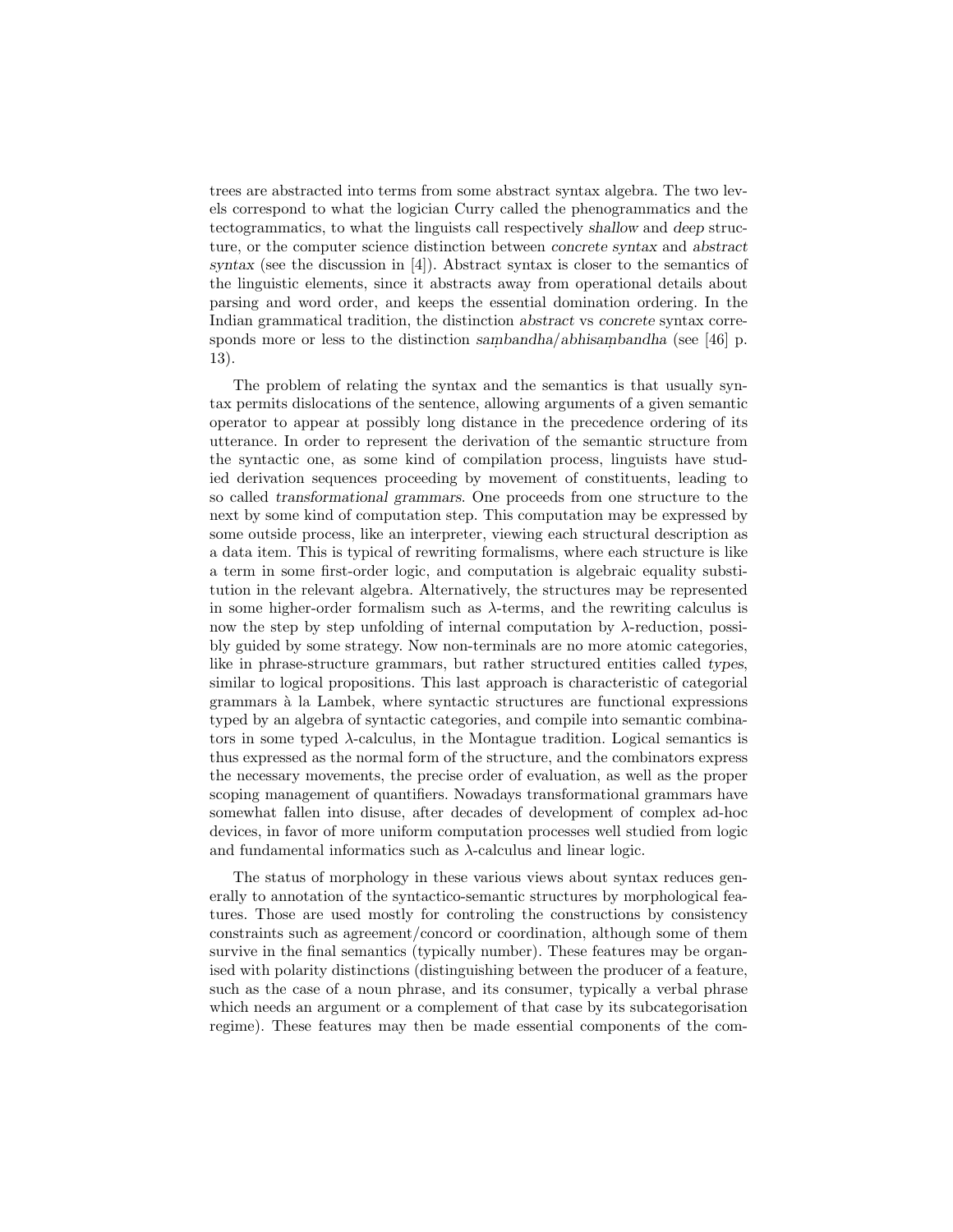putation process; this is the view currently held by computational versions of minimalism such as Edward Stabler's.

It is sometimes hard to dissociate general algebraico-logical frameworks from linguistic theories, such as Chomsky's  $\overline{X}$  theory. And it is not always clear whether a formalism is proposed as expressive enough for modeling the right notions, or whether it is crafted in such as way that it leads to tractable parsing algorithms. Let us recall that general context-free grammars are parsable in a time proportional to the cube of the length of the candidate sentence, and that more expressive mildly context-sensitive formalisms such as Joshi's tree adjoint grammars, which seem sufficient for many natural language constructions, lead to parsers which are still bounded polynomially (although with exponent 6 this time) in the worst case.

An altogether different formalism was proposed more than 50 years ago by Lucien Tesnière as structural syntax  $[48]$ . This approach developed into the dependency grammars of the Russian school of linguistics, and is now used widely by various computational linguistics researchers. The idea is to axiomatize directly the domination ordering between words, without the mediation of an algebra of syntactic operators. In other words, the trees are not algebraic expressions with words as atomic leaves, the sentence phonetic realisation being the frontier of its constituency structure. They are now graphs whose vertices are the words, arcs denoting their mutual dependencies. Syntactic dislocations will show as crossing dependencies; the dependency graphs may not be represented as planar trees without violating the precedence ordering of the words in the sentence. Dependency graphs are fundamentally different from phrase-structure constituency structures. Note that their size is exactly bounded by the length of the sentence, since every constituent is explicitly anchored on an actual word phonetically realized in the sentence. There is no non-overt copula construct, for instance, a nominal sentence must have a head predicate and a dependent subject. This has advantages – every construction step must consume a terminal – and drawbacks – it is not possible to delay movement in the right argument position by some intermediate computation on the algebraic structure of syntax. Also there is no room for fitting covert quantification.

We remark that the linguistic notion of head is extremely overloaded. In dependency grammars, the head of a constituent is the word which has minimal dependency (it labels the root of the tree), whereas in phrase structure formalisms or in minimalism the notion of head is more complex, and is encapsulated in an algorithm that computes inside the constituent in order to project to its head. Thus the head is not a simple uniform notion of the formal apparatus, but rather a specific notion associated with a particular linguistic theory such as  $\overline{X}$  theory or minimalism. At the other extreme, a very general framework such as HPSG (Head Phrase Structure Grammars) is rather transparent to linguistic theories, since it consists essentially in first order terms with attribute annotations. It can be considered as a very loose algebraic markup of linguistic data, with all the computing power relegated to the interpreter of the formalism. This neutrality with respect to linguistic theories is good for expressivity, since any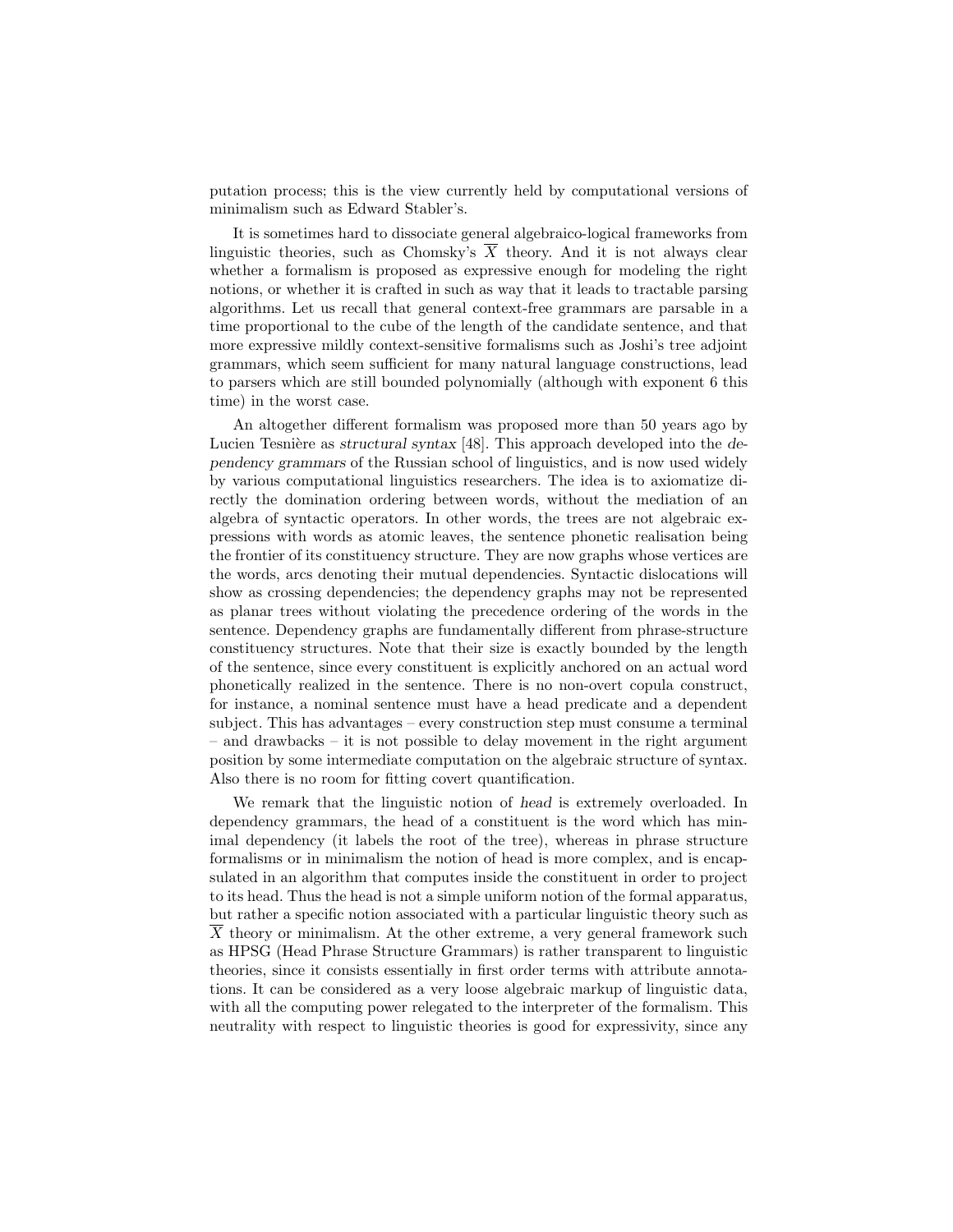Turing complete computational model may be associated with it – the drawback being that it is not logically controled, and thus no complexity analysis is readily available.

#### 2.2 Short survey of linguistic theories of Sanskrit syntax

In contradistinction to the immense amount of more or less interesting material published in formal general linguistics over the last 50 years, there is a relative scarcity of material available on Sanskrit syntax. Thus Pāṇini's grammar is very extensive on phonology and morphology, but says little on syntax. It however develops a theory of kārakās which may be viewed as an interface between syntax and semantics, and is therefore relevant to functional structure. But this theory is sketched only for simple sentences with at most one finite verb, and it is not even clear how it accounts say for relative clauses.<sup>15</sup> Later grammarians of the ancient Indian tradition, starting with Bhartrhari, elaborated further on semantic and pragmatic linguistic analysis, as did Navya Nyaya which introduced a formal language of semiotics in Sanskrit. Other schools such as exegesis (mīmāmsā) developed alternative methods of semantic analysis, but syntax per se does not seem to have been a major concern, although systematic ways of paraphrasing linguistic constructions such as compounding may be thought of as transformational theories to a certain extent.

A peculiarity of Sanskrit is the important tradition of commentarial work. Commentaries on terse formulaic styles of teaching  $(s\bar{u}tra)$  were necessary for their understanding. Such commentaries deal with several levels of analysis, starting from sandhi viccheda, explained as a prose markup of the original work [50]. The commentarial tradition gives more or less standardized analyses of the commented text, which could be exploited for mechanical extraction. Furthermore, stylistics and poetics was theorized very early by poets such as Dandin and an important Kashmirian school of literary criticism (Anandavardhana, Abhinavagupta, Mammata, etc.) It is to be expected that this tradition of esthetics, in as much as it influenced the literary production, will be of help ultimately when our computational linguistics tools will be advanced enough to attack the problems of metaphoric expression.

The first general studies of Sanskrit syntax came thus rather late, in India with Apte's manuel [1], and in the West with Speijer treatise [45]. Both build on analogies between Sanskrit and the Western classical languages (Latin and Greek) in order to adapt the then current linguistic terminology to Sanskrit, not entirely convincingly. In these, and most Western Sanskrit grammars until recently, the topic of the proper order of the words in a Sanskrit sentence was dealt with in a rather vague manner; Sanskrit was deemed more or less free-order, but a more detailed analysis was lacking. Besides these two isolated attempts, linguistic studies of Sanskrit consisted mostly of very specialised monographs on specific constructions, often in the context of Vedic literature [39, 49, 19–21].

 $15$  Cardona, Pāṇini: His Work and its Traditions, pp. 167-178 discusses the derivation of complex sentences, and Recent Research, 189-197 surveys research on Pāṇinian syntax other than on kāraka relations (P. Scharf).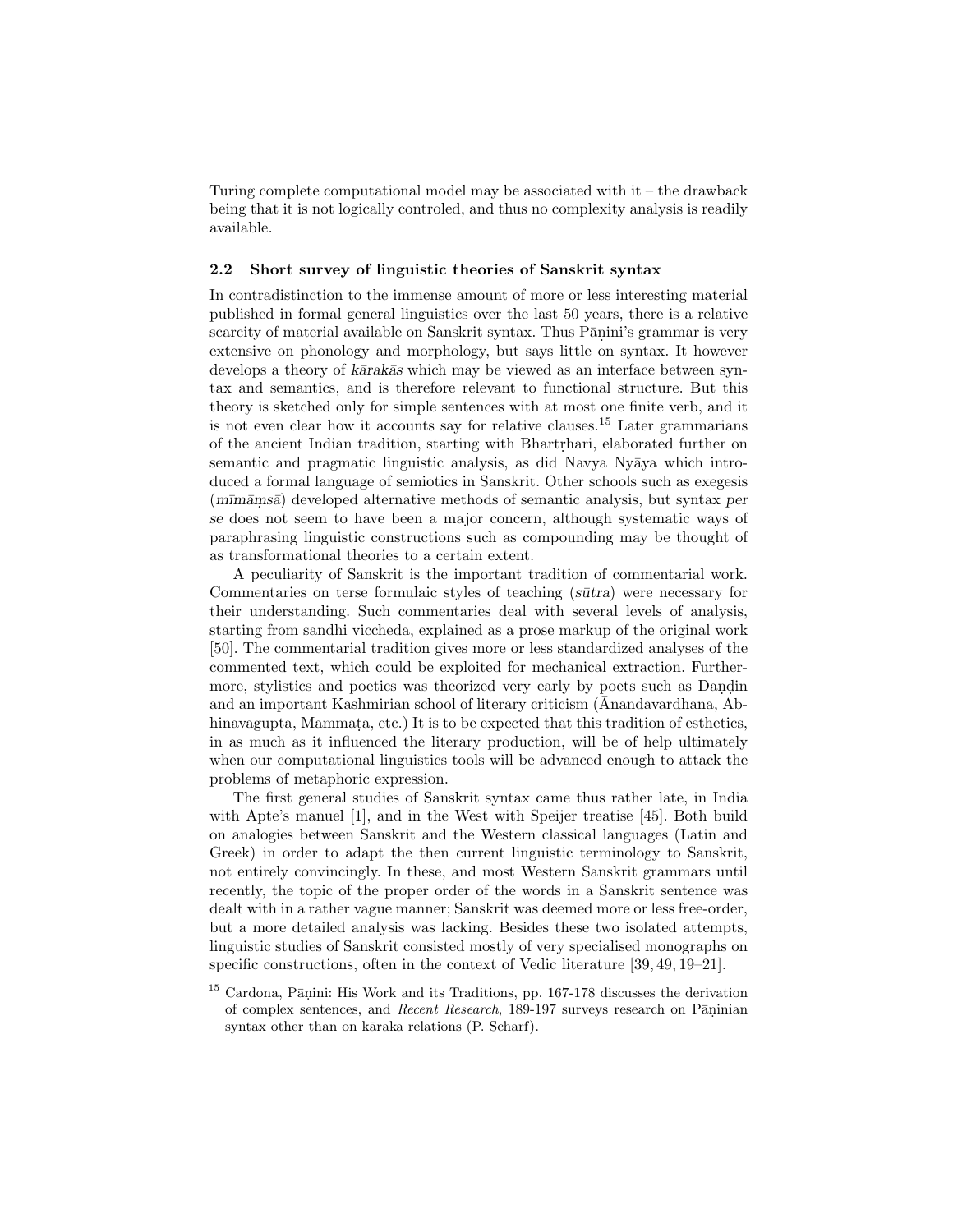The first attempt to give a formal model of Sanskrit syntax was due to Frits Staal in the 60's [46]. What he proposes is a Calder-mobile-like theory of syntax, where oriented trees of first-order logic are replaced by non-oriented trees. In other words, trees which are arguments of a given functor are organised as a multiset rather than as a list. The built-in associativity and commutativity of such a collection allow for arbitrary rotation of arguments, similar to the rotations in a Calder mobile. This gives a precise handle on allowed freedom in ordering of the words of a sentence: any scrambling is allowed, in so far as it is consistent with the domination ordering, in the sense that if a word precedes another, then all the words it dominates must precede the words dominated by the other one. In terms of dependency analysis, there should be no crossing of dependencies. As Gillon expresses it [8]: "[Staal thinks that] word order is free up to preserving constituency."

This immediately gives the limit of the formalism: dislocated sentences cannot be accounted for, unless some prior movement unscrambles long-distance dependencies. Also, it ignores the fact that quantification may be expressed by word order: compare balakah grhe asti "the boy is in the house" and grhe balakah asti "a boy is in the house".<sup>16</sup> Nevertheless, it gives a simple framework, which may be refined further with dislocation annotations. The crux of the matter is to replace the notion of oriented tree (the trees of concrete syntax and even abstract syntax seen as a construction from constituents ordered by enunciation) by a notion of tree in the algebraic sense of graph theory, where arcs are not necessarily ordered consistently with the enunciation ordering; in other words, the graph may not be representable as a planar graph, with no crossings.

We profit of this view of commutative-associative formalisation of family descriptors to revisit the categorial grammars school. Categorial grammars originated from the work of Ajdukiewicz in the 30's and Bar-Hillel in the 50's, where syntax operators were viewed in analogy with arithmetical fraction notation. The ensueing systems of combinators, with complex notions of raising allowing a more flexible notion of order of evaluation of constituency structure, was simplified by Lambek in the 60's with his L system [41], which allows deduction under hypothesis, and is to categorial combinators what Church's  $\lambda$ -calculus is to Curry combinators [2, 18], or in logic what Gentzen's natural deduction is to Hilbert axiomatic systems [31]. But all the structural rules of sequent calculus are not allowed, and in particular thinning and contraction are not allowed. This is in line with the economy of linguistics, which is different from the economic regime of logic, where hypotheses may be ignored or duplicated, whereas words in a sentence have to be used exactly once in the derivation of its syntactic tree. Furthermore no permutation is allowed either, since word order is assumed to be rigid. Thus Lambek's L system is very close to Girard's linear logic [14], except that Girard's logic is commutative. This connection was noticed in the 90's, when linear logic was firmly established [15]. But if we believe in Staal's model, it is natural to restore commutativity, and try to adapt directly the proof-nets

 $\frac{16}{16}$  this example is borrowed from [16].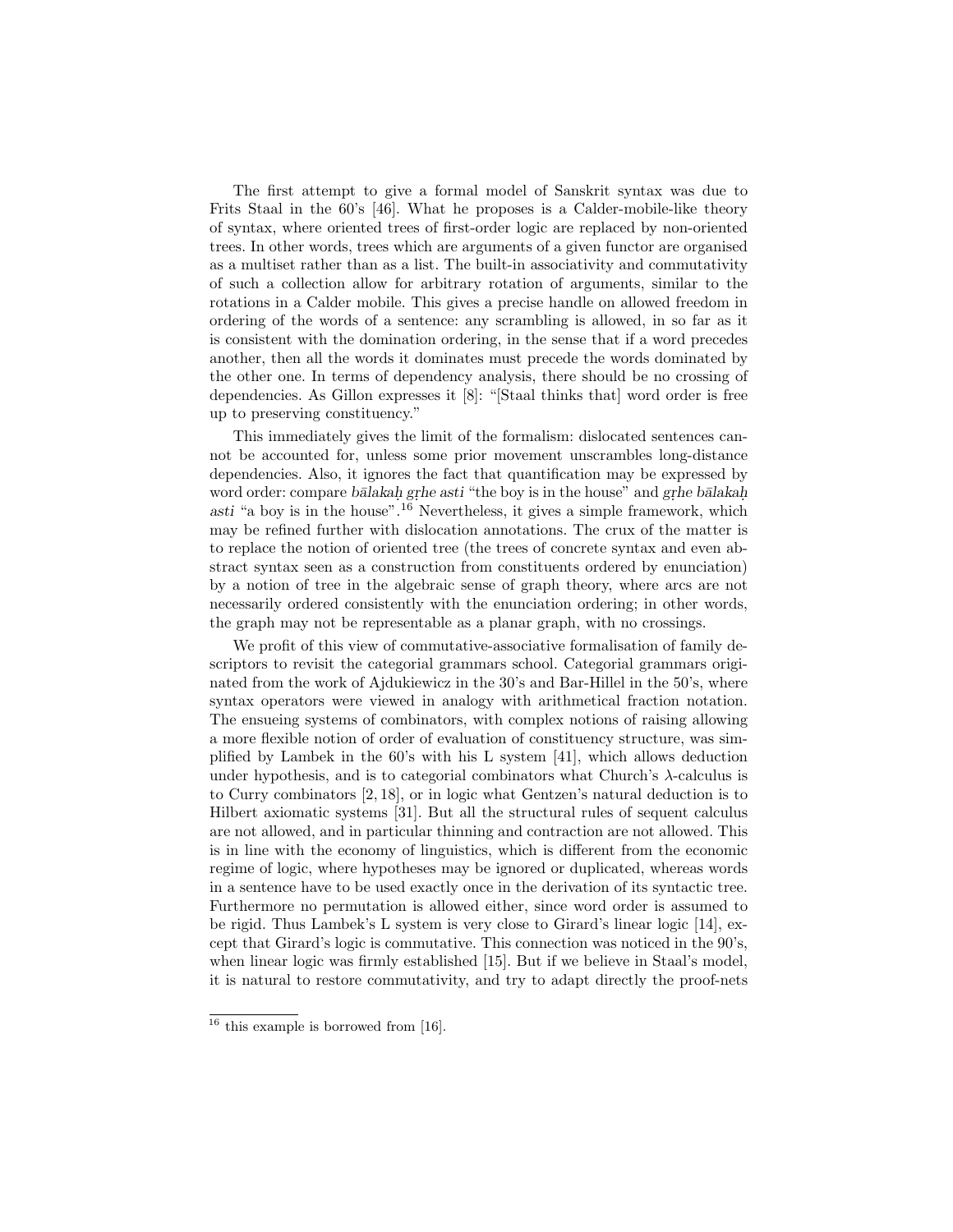of linear logic to the syntactic descriptions of Sanskrit. We leave this as a hint for future research at this stage.

Let us note further that recent elaborations of dependency grammars add information on the arcs in order to denote functional relationships. For instance, the node headed by some finite form of a transitive verb will typically have as immediate successors two nodes headed by substantival forms, one arc being labeled 'Subject' and one labeled 'Object', or one labeled 'Agent' and the other one labeled 'Goal' if one prefers a more semantic representation. The verbal node may be itself colored as verbal phrase or action. In any case, the structure [Verb "v" [Subject "s"] [Object "o"]] may now be twisted as a Calder mobile in order to project its frontier to the enunciation order, be it SOV, SVO, or whatever. Such structures are being used in the Mel'ˇcuk linguistics school in Montreal, in order to represent lexical semantics as semantic graph schemas [35].

#### 2.3 Gillon's contributions to Sanskrit syntax

We shall now turn to a more recent attempt at designing a formal notation for Sanskrit syntax, taking into account dislocations. This paragraph will sketch a family of proposals by Brendan Gillon for formalising Sanskrit syntax, consistently with Western theories of linguistics. He made a comprehensive study of Classical Sanskrit syntax, and presented his analyses in a systematic system of notation. This notational system was put to the test on hundreds of characteristic examples from Apte's manual, plus a fair selection from typical sentences extracted from the classical Sanskrit corpus. Let us consider an example. The foundational article is [8], in which he makes a systematic classification of extrapositions in Classical Sanskrit, and in which a first version of his notational system is presented by way of examples. Let us look at a typical one, originally from Kālidāsa's Mālavikāgnimitra, given as exemple 2 in Apte's lesson XIV on past participles:

 $\begin{bmatrix} S \end{bmatrix} NP_6$  [ $AP_6$  tayoh. ] baddhayoh. ]  $\begin{bmatrix} VP & 0 \end{bmatrix} AP_1$  (kim - nimittah).] the prisoner what basis  $[NP1s [AP1$  ayam  $]$  \_ moksah  $]$ the release What basis does the release of the two prisoners have?

Gillon explains that the genitive NP6 is extraposed from the subject NP1s. Which he renders by the dislocation notation  $\Box$ . We shall not concentrate on his linguistic analysis, but rather look at the formal descriptive apparatus. The first striking feature is that, despite its phrase-structure early-Chomskian look, it is pretty close to a dependency structure. The NP6 node is indeed an NP6 because it has an immediate constituent which is terminal (it corresponds to the phonetic realisation baddhayoh), and recognized as an inflected form in the genitive case of a nominal lexical item, namely baddha. Thus there is an implicit assumption, namely that each syntax node (a matching pair of square brackets) has an atomic head from which it inherits its features. This assumption is exactly what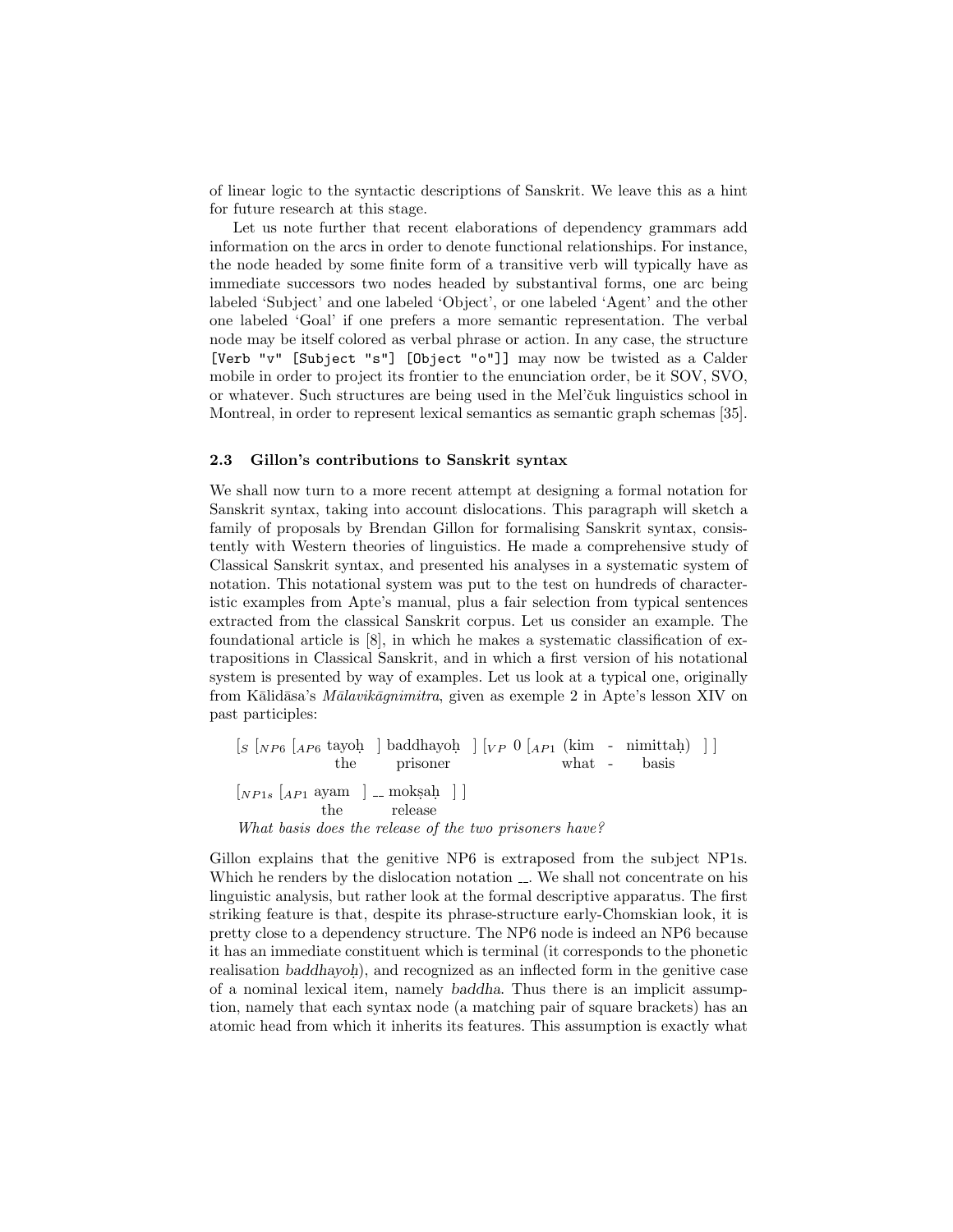dependency structures demand: each piece of the construction consumes overt phonetic material. The head, here *baddhayoh*, is actually an inflected form whose full morphological tagging is <N case=6 number=2 gender=? stem="baddha">. Note how the N and the 6 percolated to its governing left bracket. Note also that we might as well percolate the dual number, which is needed for the gloss 'two prisoners'. Concerning the gender, it is not just undecided, but not needed for the immediate analysis, so I kept it as an unknown. Note also that we made a choice between genitive and locative, a more automated analysis would have to consider the two cases. Finally, a more refined morphological analysis would analyse further baddha as a krt formation, i.e. past passive participle of root bandh. Anyway, such details of granularity notwithstanding, we arrive at a formal structure of the kind  $N$  case=6 number=2 [...] "baddha"], where the substructure [...] stands itself for a similar  $\lceil_{N} \text{ case}=6 \text{ number}=2 \ldots \rceil$  "tayoh". Actually, Gillon labels this substructure AP6, meaning that pronoun tad is used adjectivally to form the noun phrase 'the two prisoners'. We deem this choice dependent on a linguistic model where adjective is a clear-cut part of speech category. For Sanskrit, the case is not so clear it seems, specially in view of bahuvr $\overline{a}$ hi compound formation. Actually, baddha itself, in the sense of prisoner meant in this sentence, is but the coercion to a substantive of the adjective 'bound' issuing from its participial nature. A slightly more primitive analysis would factor together the two nominal forms as  $\vert_N$  case=6 number=2 "tad" "baddha"], leaving to a deeper analysis phase the actual dependency of tad on baddha.

Let us return to the full example. We note that the subject is indicated by functor  $NP1s$ . We believe that this should be taken similarly as a feature structure  $N$  case=1 role=subject ...]. But now we have a feature which is not morphological and synthesized from its head, but rather syntactical and inherited from the main clause. This with a particular intended linguistic model recognizing a role for subjects. Actually, another model would recognize this nominative as merely a naming device for the agent, properly carried by the predicate, here the adjective kimnimitah. This would have the advantage of getting rid altogether of the copula construction  $[\nabla P \ 0]$ , an anathema for dependency structure since it rests on thin air (0 indicating the lack of phonetic realisation). This construction would be replaced by the predicate marking of kimnimitah, corresponding to selection of the agent (kartr). While not strictly speaking Pāṇinian, since Pāṇini restricts kāraka analysis to sentences with finite verbs, this analysis is consistent with Kiparsky's presentation of the Pāṇinian model  $[29]$ .

The reader may be confused at this stage, because while I am explaining Gillon's notation I am proposing to possibly use it in other ways. More precisely, I am suggesting that his meta-formalism could be slightly modified in ways which are suggested by dependency structures, and thus better adapted to automated synthesis, while making it less dependent on a particular linguistic model, with the possible benefit that it could hopefully be used with Pāṇinian models such as Kiparsky's. What we wish to keep from the meta-notation is the fact that it uses bracketing to denote substructure with percolation of some morphological annotations of their heads, and that a system of references makes explicit the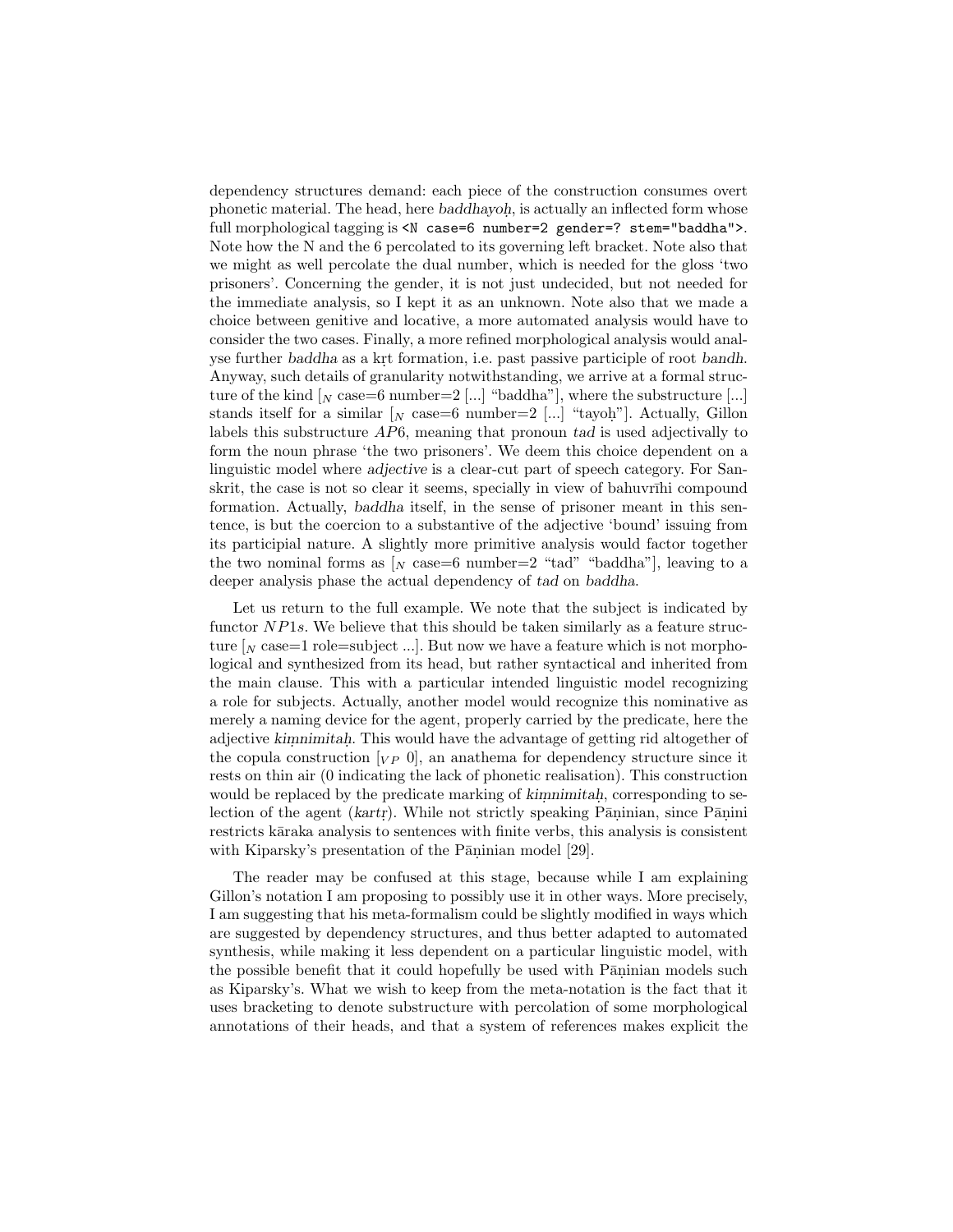extrapositions/dislocations. In the above example, this suggests replacing the place-holder by some integer or label index, with an explicit annotation for its antecedent (here the genitive phrase). This indexing would be similar to  $\lambda$ notation, except that it is linear and bi-directional (i.e. the binder may precede or follow the unique bound occurrence). In other words, this is the information which completes the tree into a dependency graph, crossings being replaced by indirect adressing. What remains a fundamental contribution of [8] is the classification of extrapositions in classical Sanskrit, and the corresponding amendment to Staal's principle.

Over the years, Gillon modified slightly his notation, and extended it to compound analysis [6, 9, 7, 10, 12, 11, 13].

# 2.4 Kiparsky's analysis of the Pāṇinian syntax-semantics interface

Staal's monograph dealt mostly with the problem of word ordering in the sentence, but did not account for a number of Sanskrit linguistic constructions, and stayed at a shallow level of syntactic analysis. His approach was revisited in a joint paper with Kiparsky [30], reprinted in [47]. In this paper, the authors show that Pāṇini's kāraka theory gave a proper account of the interface between shallow syntax (morphological cases) and deep syntax (thematic roles). This investigation was the start of a deeper analysis of Pāṇini's devices and their precise relation with linguistic phenomena such as agreement, ellipsis, anaphora, etc. by Kiparsky, culminating in his survey on the architecture of Pāṇini's grammar [29].

There is not proper space in the present paper to present Kiparsky's analysis in any detail, which anyway appears as a chapter in this volume. But the striking feature, for which Pāṇini departs radically from the usual syntactic treatment of languages such as Latin, French and English, is the elimination of the notion of subject in favor of the notion of agent (more precisely *kartr*), and furthermore the attribution of this role, in the case of an active sentence, not to the substantival 'subject' (when there is one), but rather to the inflection suffix of the finite verb. Pāṇini's requirement, that every role should have a unique expression in the sentence, deprives the nominative of its elevated status of subject, and makes it a kind of dummy in the underlying semantical binding theory, relegating it to an optional naming role, rather than having it act a proper semantic role. This is quite revolutionary – even if it is anachronistic to say that an ancient grammarian makes a revolutionary proposal to contemporary linguistics! What is most disturbing is that this view shatters the dichotomy between substantivial forms – thought of as having a positive polarity of actors – and verbal forms – thought of as having a negative polarity of roles (i.e. their valency, obtained from their sub-categorization frame by mediation with the voice). Thus the underlying graph matching of positive actors with negative roles, in order to express the semantic constraints, is now replaced by a more symmetric situation calculus, where a sentence may express one of three abstract modes, namely dynamic Action and Reaction, and static Situation. The choice of the mode is conditioned by the verb (in case of verbal sentences), which denotes respectively the Agent, the Goal, or the Process. This model has many advantages. First of all, it gives a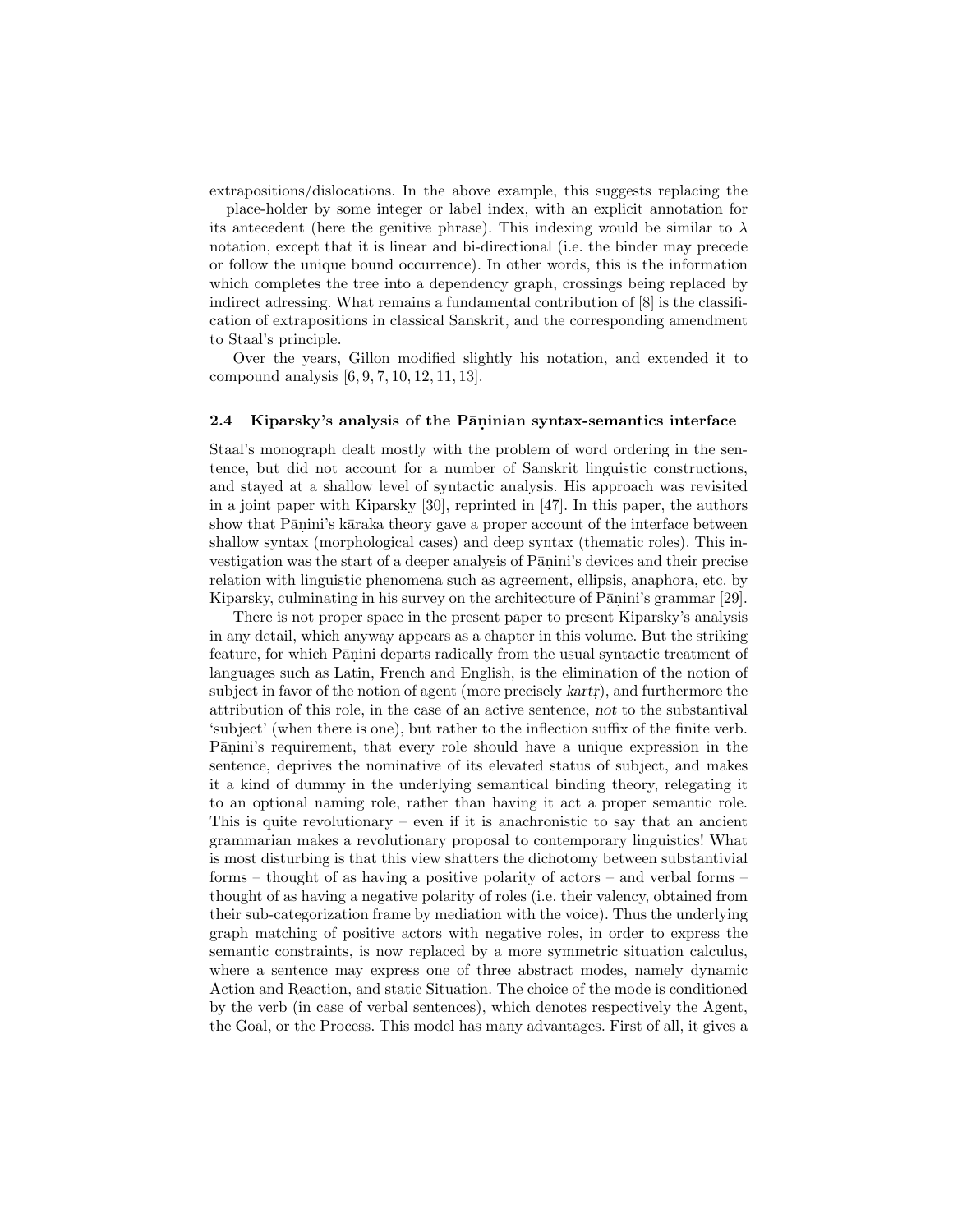proper status to passive forms of intransitive verbs, where an impersonal sentence such as may a suppate lacks a subject, and is not readily translatable in English in a different way than aham. svapimi, "I sleep". Secondly, it permits better accommodation of elliptic constructions. If the subject is missing, it is either because it is the deictic you or I when the agentive  $\tilde{t}$  in denotes the second or first person, and thus optional in a pro-drop language such as Sanskrit, or because it is ellipsed, being the discourse theme, topic or whatever, and is only retrievable from the discourse context.

Kiparsky shows in his survey that this linguistic model accounts for all the linguistic facts such as agreement, provided a proper treatment of co-indexation (corresponding to the Pāṇinian notion of samānādhikaraṇa) is effected. This treatment accounts for agreement of verb and subject, as well as concord of substantive and adjective.

We believe that this model is the correct one to analyse the Sanskrit corpus at this functional level which acts as an interface between syntax and semantics. We further believe that the linguistic constraints can be expressed in an explicit computational model which refines the morphological analysis, and is thus consistent with our requirement of proper embedding of the linear and the functional levels. This computational level must make explicit some hierarchical dependency structure, some complementary dislocation notation, and a proper co-indexation equivalence, needed for agreement/concord as well as corelatives and anaphora. We remark that such co-indexicals appear in more recent variants of Gillon's notation [9].

What is very important is that this functional structure be applied at the level of discourse, rather than at the level of individual sentences. This contextual calculus will be appropriate for instance to analyse a *sloka* in a modular manner, the second half- $s$ loka being analysed in the context of the first one, a much needed reduction in complexity. Rather than focusing on the notion of sentence, which will demand global treatment of complex sentences, while not being sufficient for the contextual treatment of anaphora and ellipses, it is much wiser to accommodate directly discourse, and to build a more modular engine able to consider long statements piecewise. Furthermore this "continuous" model accounts easily for chains of absolutives, which typically share their common agent with the main clause. This problem of control is specifically addressed by Gillon in his study of implicit roles in auxiliary clauses [9].

Viewing a text as a continuous discourse, in the tradition of discourse representation structures, has several advantages. Rather than a flat sequence of closed sentence structures  $[s \ldots]$ , we get a sequence of dependent open structures  $[$  Agent = x; Goal = y [...] S where x and y are co-indexicals, the inner [...] is the dependency structure of the current frame, and S is the next frame, in which co-indexicals x and y may appear  $-x$  and y are bound in S. Thus [...] may contain co-indexicals x and y, as well as previous ones coming from the context. The scoping of these existentials will be convenient to express quotations: the tool word iti marks the closing of some frame, hiding from the rest of the discourse the bindings of the quotation. This structure should also be adequate for repre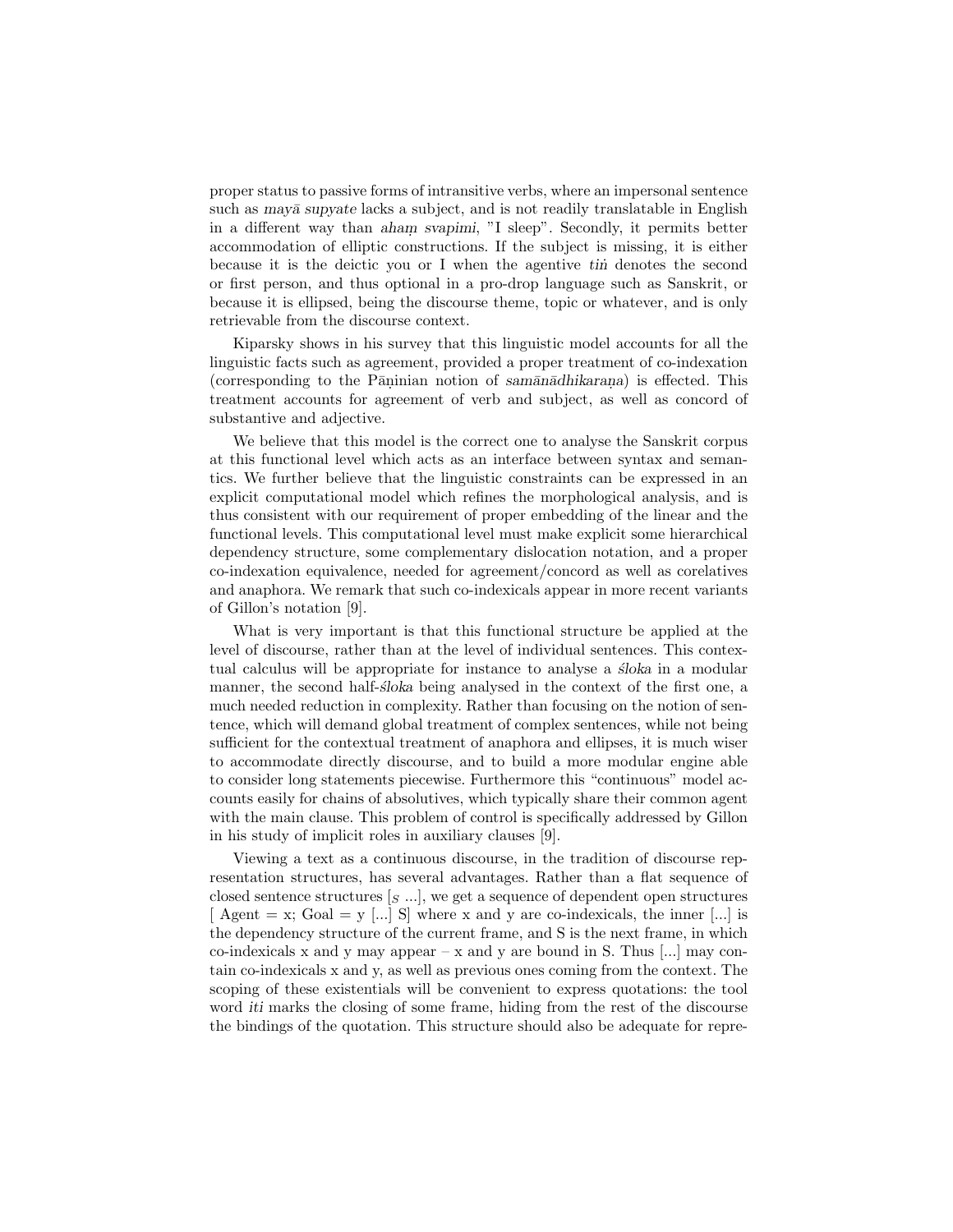senting stories embedded inside stories, in Pañcatantra style. The beginning of a new sub-story will hide the current protagonists, one of which tells the story. When the inner story is finished, its current characters are erased (their scope is ended), and the outer protagonists will pop up again in the discourse context.

In the rest of this section, we shall examine a few recent efforts at computational modeling of the functional level of Sanskrit. We start with our own effort at building a Sanskrit Engine.

#### 2.5 Parsing Sanskrit text with a constraint processor

The method we have been following for parsing Sanskrit text is the following. First of all, we designed a Sanskrit lexicon format accommodating grammatical annotations [24]. Then we implemented internal sandhi and a paradigm-based morphology generator. This morphology generator is applied iteratively to all lexicon entries, yielding a digitalised inflected forms database (implemented as a collection of finite-state automata, one for each lexical category) [22, 23]. We then construct mechanically from this data a modular finite-state transducer inverting external sandhi, using the algorithms developed in [25, 28]. This transducer is used as a non-deterministic tagging segmenter, which we apply to Sanskrit text, preprocessed with the algorithm given below in Appendix B. This lexicondirected methodology has been sketchily explained in [26].

The next step consists in filtering, out of the possibly thousands of possible segmentations, the few that pass some semantic test inspired from k $\bar{a}$ raka satisfaction. Basically, this proceeds as follows. For a simple clause with a finite verb form, the valency of the verb<sup>17</sup>, together with its voice, determine the cases of nominal phrases which are necessary in order to fulfill the semantic roles demanded by its valency. The sentence is explored in a right to left fashion, looking for the needed phrases. Nominatives are searched with given number and person, thus constraining subjects to agree with their purported verb. Extra nominatives are factored with chosen ones as much as possible, thus building concording nominal phrases (possibly dislocated). Extra oblique cases, as well as extra accusatives, are just ignored as adverbs. Thus instrumentals are deemed needed in passive constructions, as denoting agents, while being ignored in active constructions, as denoting instruments or adverbs of manner. This extremely naive constraint processing is nevertheless quite effective, in filtering out more than 95% of erroneous segmentations in average on a simple training corpus [42], while at least generally retaining the right parse.

An extra mechanism of tag stream transducers, associated with tool words, has been proposed to solve problems such as coordination. Thus 'ca' (in the case it coordinates nominals) operates on the stream of tags of preceding noun phrases, and attempts to replace them with a coordinated tag, effecting proper addition of their numbers (in a non-standard arithmetic model with 3 numbers,

 $17$  Actually, the valency may depend on the particular verbal form. At present, we use the gana of present system forms as a parameter. Thus the verb pac, to cook, is marked as transitive for class 1 (pacati), and intransitive for class 4 (pacyate).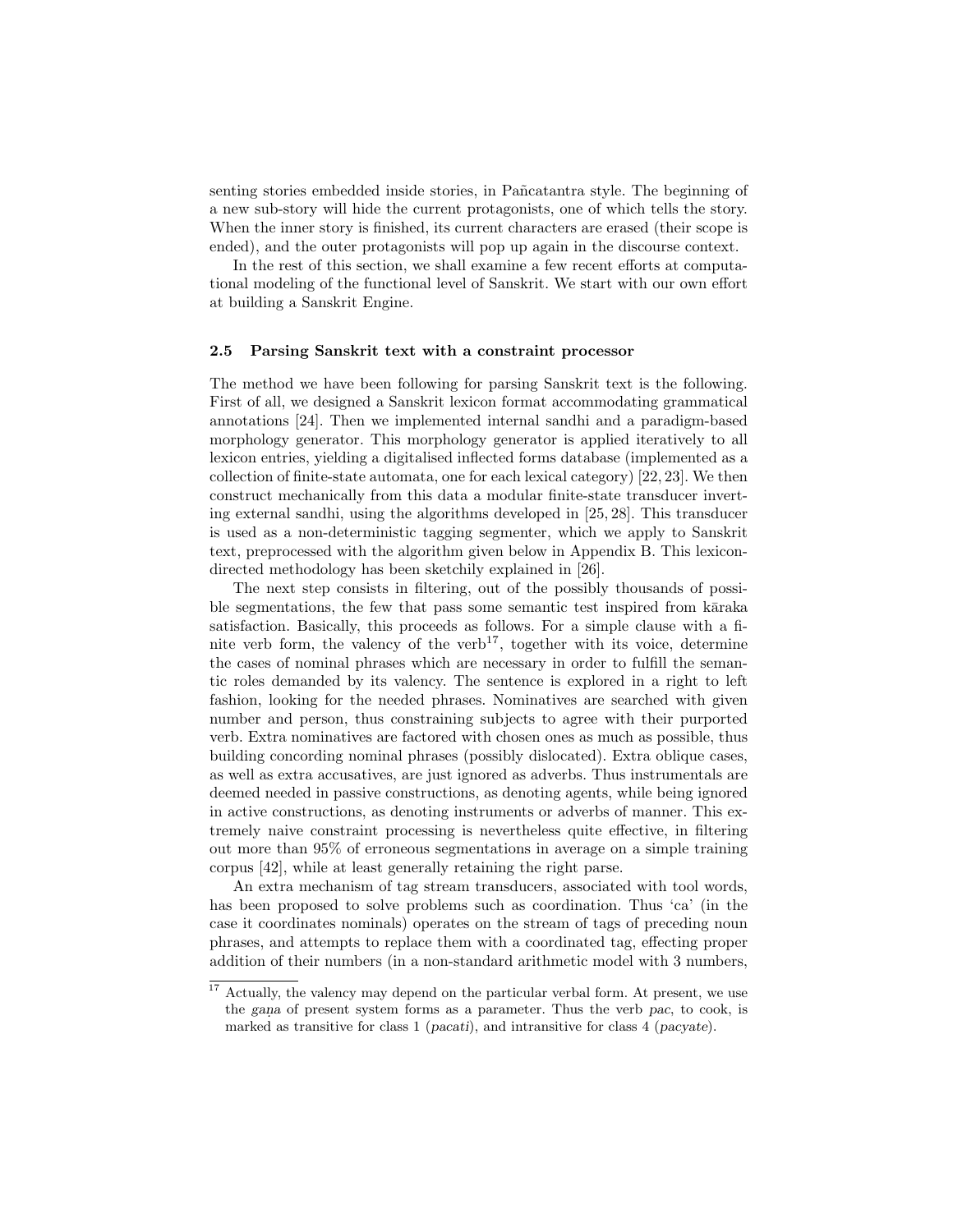1, 2 and many), as well as proper dominance of their person and gender. This mechanism is sketched in [27], and may be tested as a Sanskrit Reader Companion web service at http://sanskrit.inria.fr/DICO/reader.html. We shall in the following refer to this shallow parser as the Sanskrit Engine.

We do not claim that this crude constraint processor is a full-fledged Sanskrit parser. It is merely a nonsense filter, usable as a front-end to a more sophisticated analyser. It does not deal at present with co-relatives, does not attempt to solve anaphora, tends to overgenerate with alleged vocatives, and deals poorly with ellipsed elements. We believe that, specially concerning this last problem, a proper solution involves an analysis closer to Kiparsky's on a continuous discourse flow (as opposed to individual sentences), as sketched at the end of the previous section. Such a more robust parser ought to generate dependency structures annotated with co-indexed semantic roles, in the manner suggested above. Conversely, it ought to be usable as a deterministic checker for a corpus annotated with such representations. It could then learn from a properly annotated corpus (tree bank). It is reasonable to hope that the corpus of Apte's examples annotated by Gillon, and comprising several hundreds of sentences characteristic of Sanskrit constructions, could be adapted as a training treebank - possibly complemented by longer pieces of text, usable as a discourse treebank. Learning would allow the system to tune its parameters in order to improve its precision, and ultimately yield a deterministic parser usable for fast automatic tagging of digital libraries of a real corpus. Due to the great diversity of styles of classical Sanskrit, specifically tuned parsers, adapted to specific prosodic styles, will probably need to be tuned separately, and meter indications should help the segmenting process.

#### 2.6 Other efforts at Sanskrit parsing

Early work on mechanical Sanskrit processing was reported in [51, 38]. We now turn to on-going efforts.

The work reported in [37] on analysing Sanskrit text by the IIT Kanpur team is very promising. Its methodology is actually rather close to the Sanskrit Engine one reported in the previous section. It uses finite-state methods as well. Parsing is guided by a pattern-matching basis of rules with certain priorities. Some guessing is done, instead of exploring systematically all branches of ambiguity. In a certain sense this priority selection algorithm could be seen as a strategy for solving the kāraka constraints. It is not entirely clear how the strategy described agrees with Kiparsky's analysis, though. Impressive exemples of parsed Sanskrit text are given, showing that the approach is sound, even if it cannot yet be used to process satisfactorily a large corpus.

The work reported in [17] presents a Sanskrit tagger, using statistical techniques. It is a POS tagger if you agree on a notion of part of speech which reflects the morphological overt structure, pretty much as assumed in the first part of this paper. Such a statistically trained tagger is an obvious boon for non-deterministic approaches such as the Sanskrit engine methodology. A natural solution would be to incorporate the underlying hidden Markov model in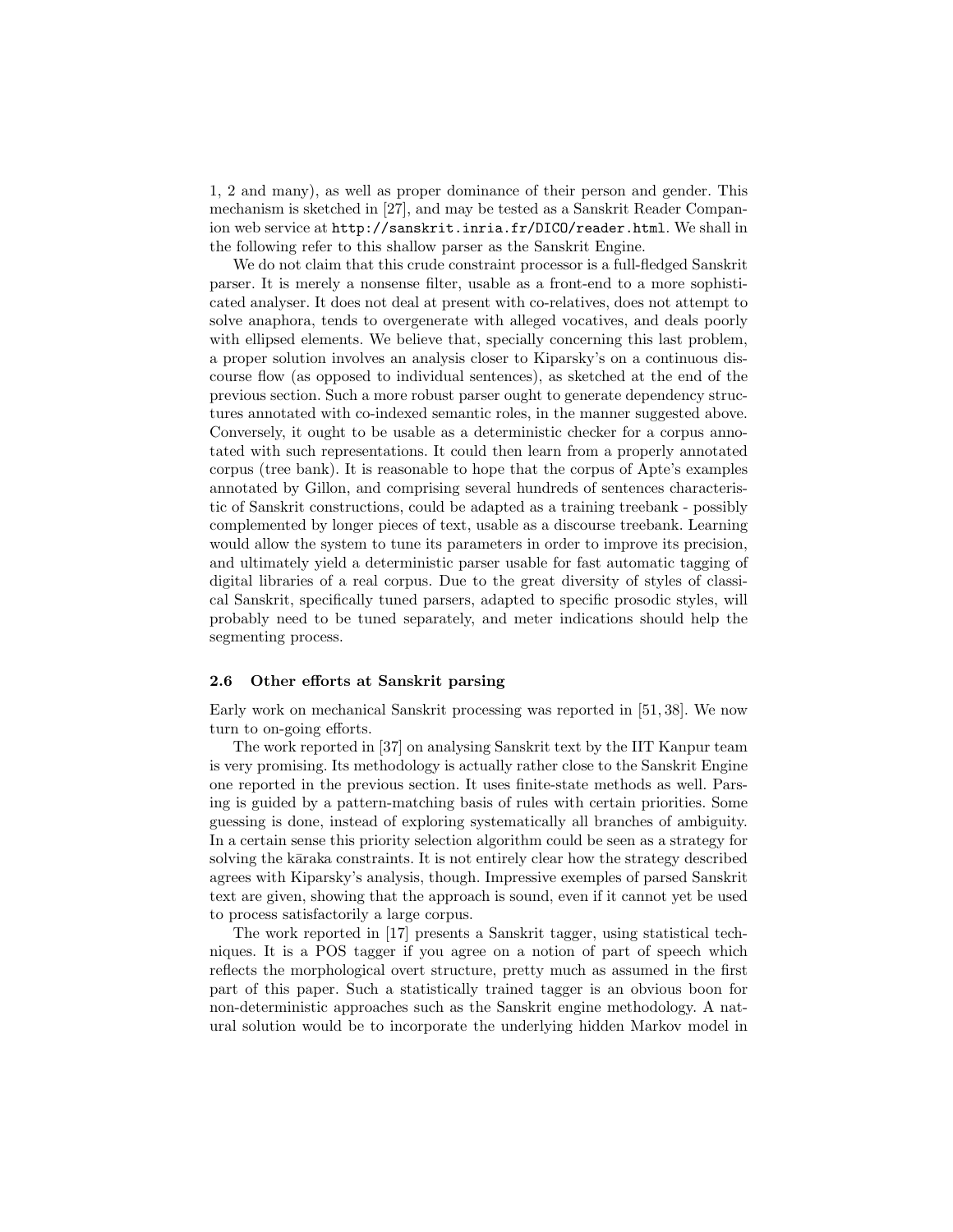the complete non-deterministic finite-state tagger, in the manner of stochastic automata, in order to guide the search towards the most plausible solution first. Statistical methods are extremely important to tune the performance of linguistic processors, at any level. However, they are not a panacea. They can only cluster the data in categories that are assumed a priori by the formal model one will find lines or shapes in a digital bitmap image only if one looks for them, i.e. measures the data against segment or shape representations. Similarly, a statistical linguistic tool should be seen as an optimizer of formal recognition. Thus statistical methods and algebraico-logical methods have to work hand in hand.

Of course all these approaches need a reliable morphological database. There are currently several teams which have developed significant such databases, for instance in the Sanskrit Library project of P. Scharf and M. Hyman, in the University of Hyderabad project of A. Kulkarni, in the JNU project of G. Jha. The generators are fairly compliant with the Pāṇinian methodology, and thus seem to agree on their common root coverage. This has been checked at least on the noun morphology tables of Kulkarni, Scharf and Hyman, and Huet. A more systematic evaluation will be possible, when a consensus for a tag set emerges. Further progress towards interoperability will need consensus on root naming standardization. Such naming will specify homonymy indexing, and details such as what should be the main stem of pronouns and numbers.

Other methods have been experimented with, not relying on a full lexicon. This has the advantage of not requiring at the start a full coverage of the target corpus' vocabulary by the morphological closure of the root lexicon. But the problem of lemmatizing a conjectured form without a handle on possible stems is very hard. It involves undoing internal sandhi, a non-rational transducing problem in view of retroflexion, thus not easily amenable to finite state methods. Furthermore, if one wants to do segmentation at the same time, one will have to face undoing external sandhi modulo undoing internal sandhi, a problem very hard to solve exactly, although heuristics may help in a fair number of cases.

#### 2.7 Designing a functional level formalism

This paper has sketched a general framework for representing Sanskrit text. The main framework uses discourse representation structures, in order to manage scoping and naming of indexicals. The functional structure may be thought of as a situation calculus, in the tradition of Montague semantics (higher order type theory in the sense of Church, possibly enriched as a dependent type framework in the sense of Martin-Löf  $[34]$ . Indexicals will serve to group together actors of the same function in a phrase, sharing the features attributed to the forms it groups. This gives the treatment of both agreement and concord. Note that sharing may affect a gender feature to a verbal form, if it has an overt subject in the active voice (respectivally an overt object in the passive voice).

It should be understood that the functional level, where karaka satisfaction takes place, is not yet the semantic level. For instance, it does not need to specify the analysis of compounds. The only really necessary distinction among compounds is between avyay $\bar{v}$ bh $\bar{a}v$ a (adverbials) and tatpurusa/karmadh $\bar{a}r$ aya,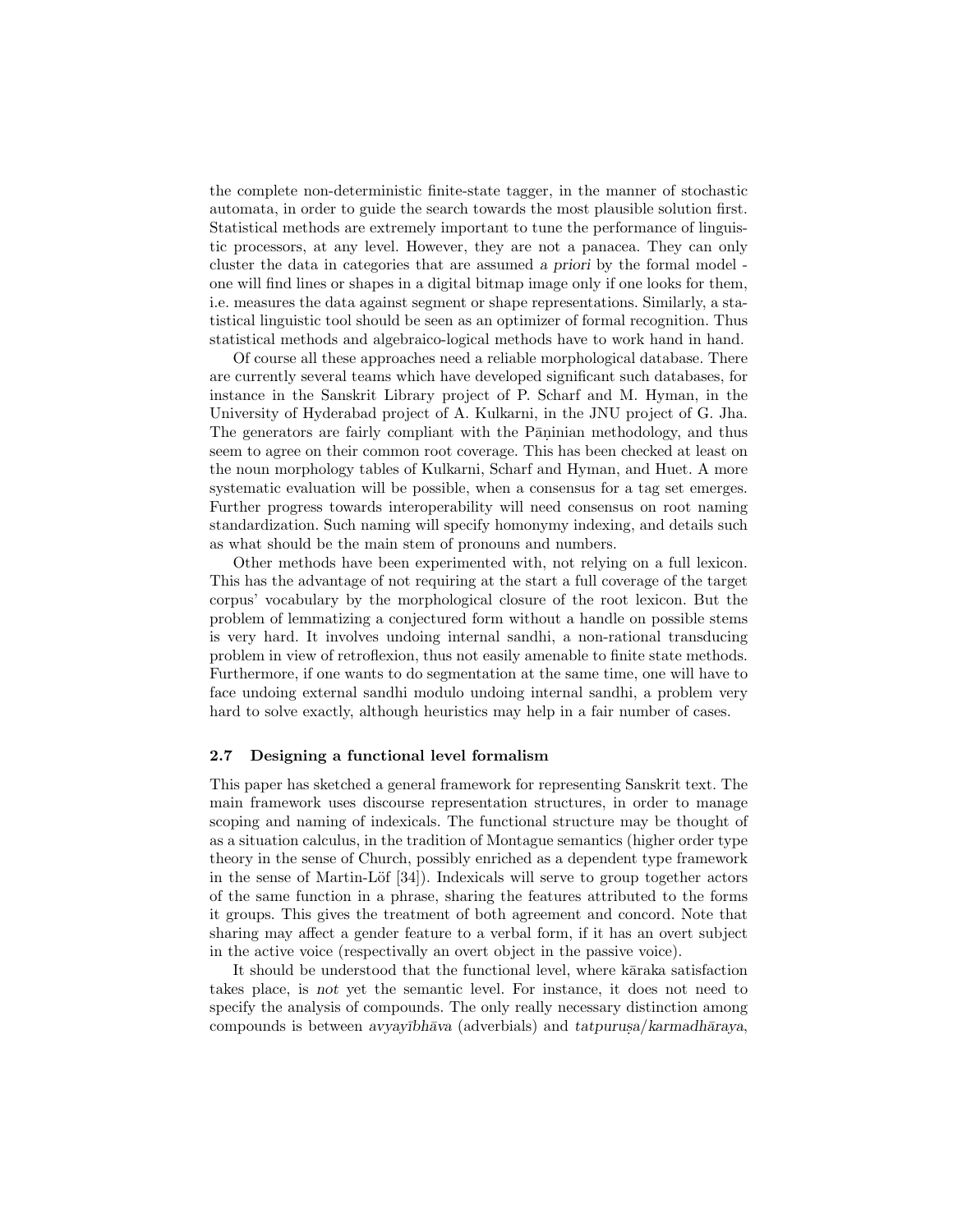which play a unique role, consistent with their case endings. There is no real need to explicitate the possible adjectival role of a bahuvrīhi compound. Rather, such a compound will be co-indexed with other concording substantives. It is left to a further level of semantics to figure out the needed coercions between individuals, characteristic properties and classes which are needed to make sense of the gliding between adjectival and substantival uses.

Similarly, genitives do not really need to be explicitly linked to the actual word they complement. They can "float around" so to speak, without clear dependency or constituency specification. This is consistent with Pāṇini, who does not associate a kāraka with genitives. Deciding the role of genitives in a phrase may thus be left to a semantic layer, where common sense reasoning (i.e. hard deduction) might be needed for their disambiguation. For instance, even a very simple sentence  $[42]$  such as: tisthan bālaka upādhyāyasya praśnānām uttarāņi kathayati seems to require for its understanding that answers belong to questions, and that questions belong to the teacher.

In the same vein, rather than requiring a dative argument in the subcategorisation frame of verbs such as  $d\bar{a}$ , it may be better to consider it a complement rather than a needed argument. Thus the functional modeling may operate at various granularity levels, between a crude consistency check and a deeper semantic analysis, and consequently subcategorization may be more or less coarse. Nevertheless, we may expect problems at the right handling of verbs with two accusatives, since knowing which is which often demands some common sense reasoning.

What distinguishes clearly the functional level from the linear level is that it is branching in a tree-like constituency, or rather dependency structure. Thus in addition to the total ordering of enunciations (i.e. the temporal sequence of the phonemic chunks), there is a partial ordering of dependencies, where bracketing indicates scoping. Thus for instance absolutive clauses depend on the rest of the sentence, with at the top the main finite verbal phrase, which itself depends on the surrounding discourse. Here dependency runs contrary to enunciation, so that the intermediate situations may get their ellipsed arguments from the future to a certain extent. We see this dependency structure as the analysis of discourse, linking situations in some kind of discourse Montagovian semantics. A particle such as iti is typically a discourse operator, closing a quotation, i.e. a subdiscourse, which may span several sentences. Similarly, the danda punctuation symbol should be treated as a discourse operator, allowing the left half-sloka to be analysed piecewise, while having access to roles expressed in the second half. In contrast, the double danda is a fuller break in the discourse. Having an explicit handle on the discourse will facilitate the analysis of deictics through an explicit representation of elocution situations ('I' refers to the speaker in the current sub-discourse, and its gender/number consistency may be checked, etc.)

We see kāraka satisfaction following Kiparsky's analysis, with the selection of a head, its coercion to one of the three modes, and the verification that roles are fulfilled, by co-indexed complexes visible in the discourse dependency structure. The proof of consistency may or may not be explicit in the functional structure,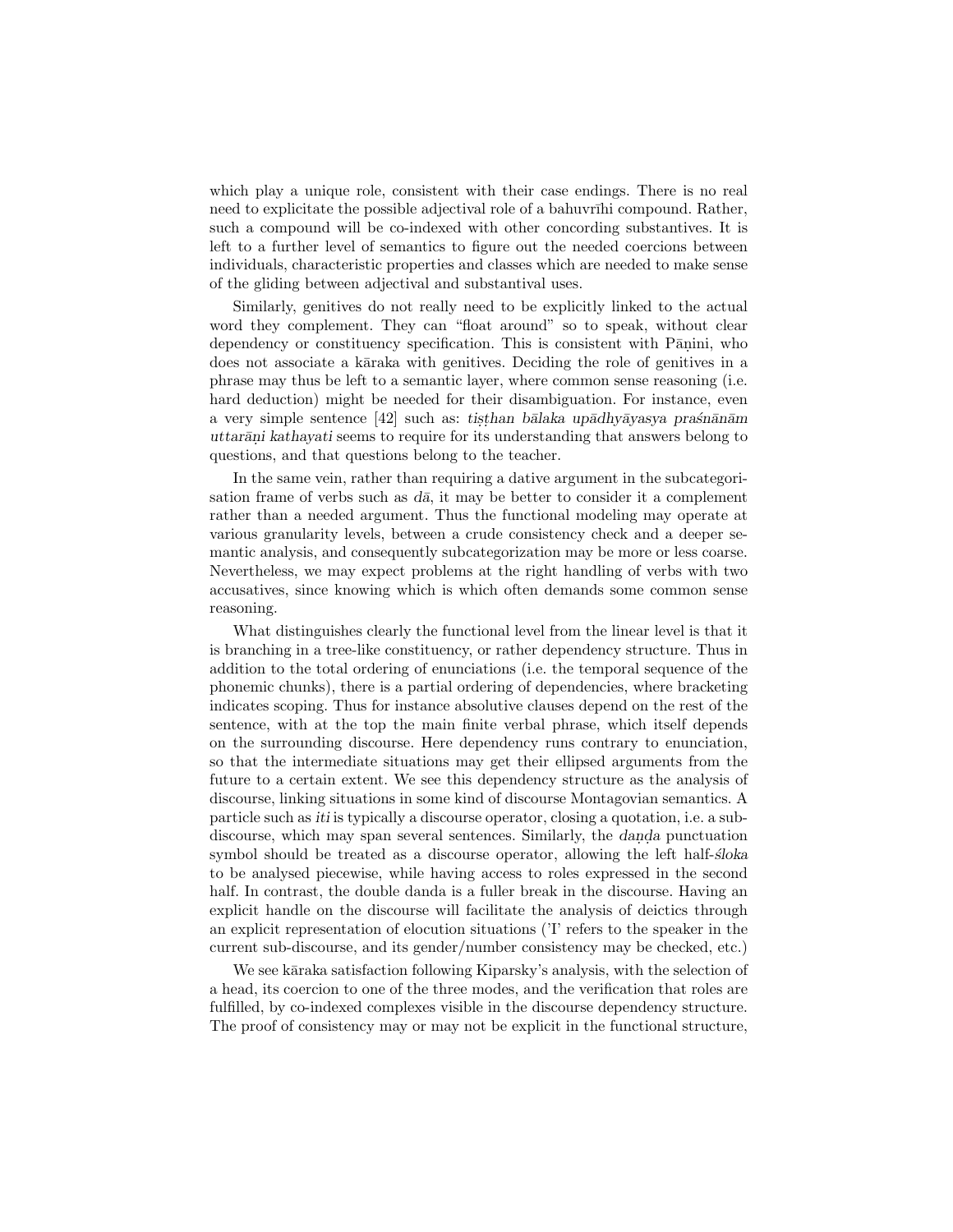there may be several levels of partial specification. In case of participial heads, the lexicon must give an indication of their prefered voice – Passive for passive participial forms, for instance. The search for a consistency proof, when the corpus is tagged only with the dependency bracketing, will look for roles in the appropriate periphery of their predicate, according to analyses such as Gillon's on Bhartrhari's rule [9].

We stop here our speculations about the precise specification of the functional level, since as we emphasized there is a space for design which needs concrete experimentation to validate precise data structures and algorithms. As already said, we are still far from a semantic level, where the notation will express logical deductions which are not verbalized, and thus by necessity the algebraic structure is richer than just a dependency graph between phonetic realisations. Formalisms are ready to be used for this modeling, through the Montague semantics, which has been revived lately with material coming from the denotational semantics of programming languages. We have rich type theories in which to embed logical deductions and reasoning in ontological structures with grammars of descriptions, etc, etc. Nonetheless, all this logical tradition is still a little bit naive with respect to understanding natural language, it somehow assumes some universal structure of thoughts and concepts on which natural language productions should project, once the syntax is deciphered. But there are so many intermediate levels which can be considered. For instance, style. Style is a fundamental parameter which should accompany the discourse structure. Here actually, we are rather fortunate in Sanskrit, since there is a very important tradition of literary criticism and esthetics of poetry. This tradition spells out particular styles, such as more or less intensive use of compounds. Corpus material which obeys the canons of style praised by the masters will tend to conform to certain recognizable patterns, thus helping the understanding of the text by mechanical means. Furthermore a lot of  $\tilde{s}$ astra literature is itself strongly structured; for instance, the Dhvanyāloka consists in a dense teaching in a form of terse kārikā verses, interwoven with a prose commentary (*vrtti*), which is itself commented upon by further authors. Proper understanding of such texts will need a precise grasp on this commentary structure [50]. We get discourse within discourse in similar ways as the Pañcatantra tells us tales within tales, and this suggests a continuum between the discourse structure within one text and the intertextual structure of a Sanskrit digital library.

A closely related phenomenon is prosody. Knowing the meter of metrical poetry will be a tremendous help to the segmenter. Knowing the accent will permit to recognize bahuvrīhi compounds. The enormous Indian tradition of prosody, chandas, has to be exploited for proper computational modeling. Finally, coming to semantics, it is not so clear that the Western logical apparatus which is the substrate of theoretical investigations of semantics in Western linguistics is entirely appropriate for Sanskrit. It corresponds more or less to a mathematical abstraction of  $prācīnanyāya$ , 'old' logic. Whereas Indian investigations in the theory of language, by Ganges's and his successors, developed a new logic navyany $\bar{a}$ ya which is a kind of sophisticated formal semiotics. Fur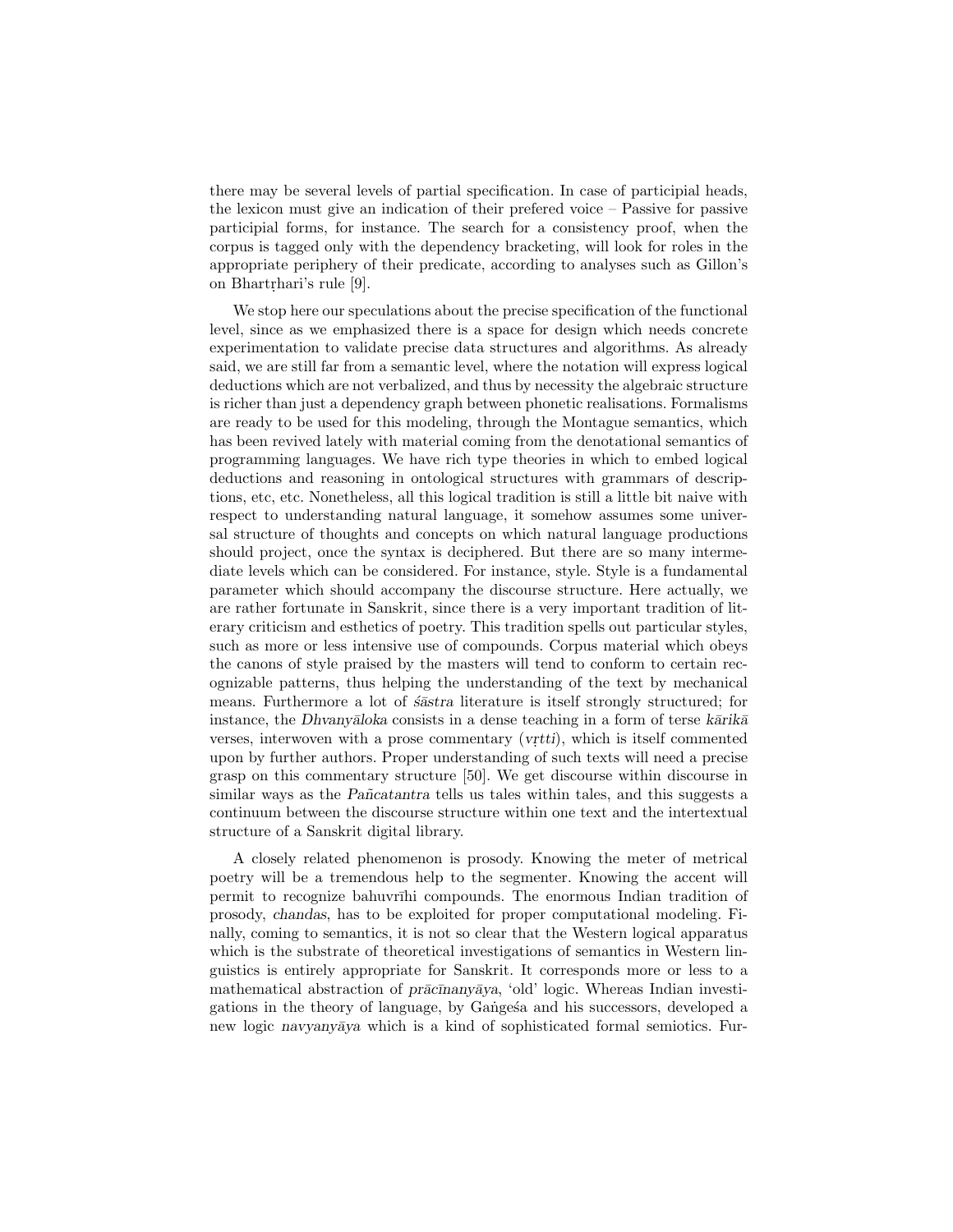thermore, there is an important Indian tradition of pragmatics, arising from the philosophical school of mīmāmsā. When speech is ritualised, it means it contains overt structure that may be recognized. Mantras are not random nonsense, they are actually strongly structured patterns [52]. If we take the extreme view that speech is driven by communication intention, then meaning must depend on will. We have to look for the fruit of the speech act, in pretty much the same way that the policeman looks for the motive of the criminal.

#### 2.8 A roadmap for future work

The task is formidable indeed, and even if all investigating teams join forces in collaborating on open standards for interoperability of the various available tools, it will take many years to build Sanskrit processing computational platforms that will process usefully a significant part of a giant corpus, and we must be modest in our goals. But it seems we can at least sketch a roadmap of plausible stages.

One problem that has been only tangentially addressed is the structure of the lexicon. This is however of paramount importance, whatever methodology is followed. The problem of completeness of the lexicon is a very complex one, since the computerized lexicon need not only be a static data base of stems and forms. It is more appropriate to look at the lexicon as a generative device - for instance krt and/or taddhita formation could be expressed implicitly as a grammar, and dictionary lookup implemented as parsing.

Another problem is the exact representation of parameters, both for morphol $ogy$  (e.g. intercalating *i* in the future stem, gana class of verbs, parasmaipada vs ¯atmanepada use, etc.) and for the functional structure (subcategorization regime of verbs, etc.) A close look at the information encoding in dh $\bar{a}t$ up $\bar{a}t$ has and ganapathas is a good starting point. More parameters will progressively percolate from the constraint satisfaction algorithms. The general point is that all this information ought to be lexicalized, rather than being hard-wired in the processing programs.

Still another problem is how to organize the diachronic character of a language that spans 3 milennia and one subcontinent. The combinatorics of Vedic are likely to be different from the ones of Classical Sanskrit, the vocabulary is differently distributed, the morphological operations have evolved - some tenses have vanished, while compound formation increased, and prepositions got more rigidly affixed as preverbs. This is clear from Pāṇini's grammar, which goes at length to describe exceptions in order to cover the attested Vedic corpus. It seems that the digital lexicon ought to have diachronic annotations which will turn on or off certain generative processes, according to the intended corpus. This area of research has hardly been touched yet it seems (but see [36] for epic Sanskrit, also [43] for Vedic).

The basic assumption of the two-level model which we presented is that the linear treatment (tagging) is complete, so that we may make the more semantic analysis without need to backtracking into the search space for segmentation/lemmatisation. We remind the reader that quality of non-deterministic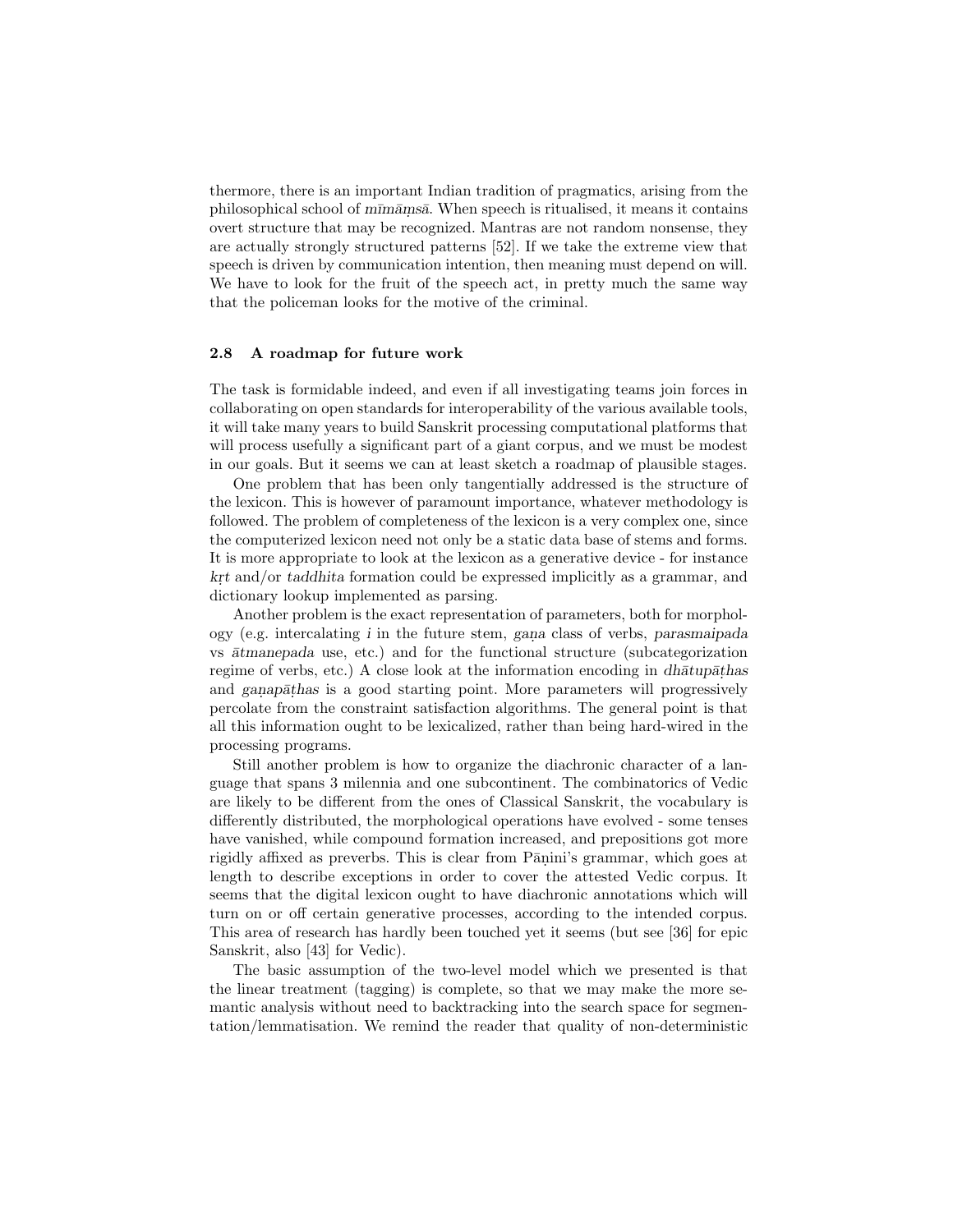search to solve any problem is expressed by two parameters: precision and recall, measuring respectively the lack of extraneous solutions, and the covering of the right solutions by the search space. Poor precision means many answers are returned, there is noise. Poor recall is worse, there is silence - i.e. a legitimate enunciation is not recognized. Good design means no silence, and noise minimised. Typically, several answers are potentially produced, but the intended one comes very early in the list. If it always come first, then we may use it as a function, determinism is restored. But this ideal situation is not always possible, since we know there are actual ambiguities, such as  $\acute{s}v$ etodh $\bar{a}v$ ati, where the white (horse) coexists so to speak with a dog, in the absence of a disambiguating context.

We claim that segmentation/tagging is complete in a strong sense - every Sanskrit sentence has a finite number of interpretations modulo sandhiviccheda and morphological analysis. Thus, if the lexical basis is sufficient to cover the vocabulary of the target corpus, we are left with an optimisation problem, of computing the most probable functional/semantic structure in the finite space of all possible taggings. This is where statistical methods enter into play. We shall look optimally for the solution in choosing the one maximizing some likeliness criterion in the stochastic functional space.

In order to train the statistical optimizer, we need to build a treebank for learning its parameters. Building a treebank involves two steps. First, a complete specification of the datastructure for the functional structure, since its formal design has been only sketched above. Secondly, one must prepare a fully tagged corpus, an expensive task, since it involves tedious work by a human expert someone understanding both Sanskrit, linguistics, and informatics. One obvious path to take would be to build on the work of Brendan Gillon's tagging of Apte's sentences, by adapting his parses to a non-ambiguous representation of dependencies and indexicals. However, we shall need an explicit schematic representation of the context, in order to get the right discourse structure, and not just successive parses of sentences. Once a sufficient training basis will be available, the system should be able to bootstrap, since we shall be able to use the functional satisfaction algorithm on untagged corpus, in order to present a small number of potential structures to the human expert analysing raw corpus, and thus considerably speed up the treebank production. Specialized treebanks will be used to train specialised recognizers, for various styles, various periods, etc. Failures of proper recognition will turn into opportunities for lexicon acquisition. Here problems of maintenance and versioning of the lexical database, in a possibly distributed manner, will arise.

At some point in the future, when available software will be robust enough to be usable for philological applications, the need will arise to inter-operate with digital library formats, such as Perseus [http://www.perseus.tufts.edu/] or IntraText [http://www.intratext.com/].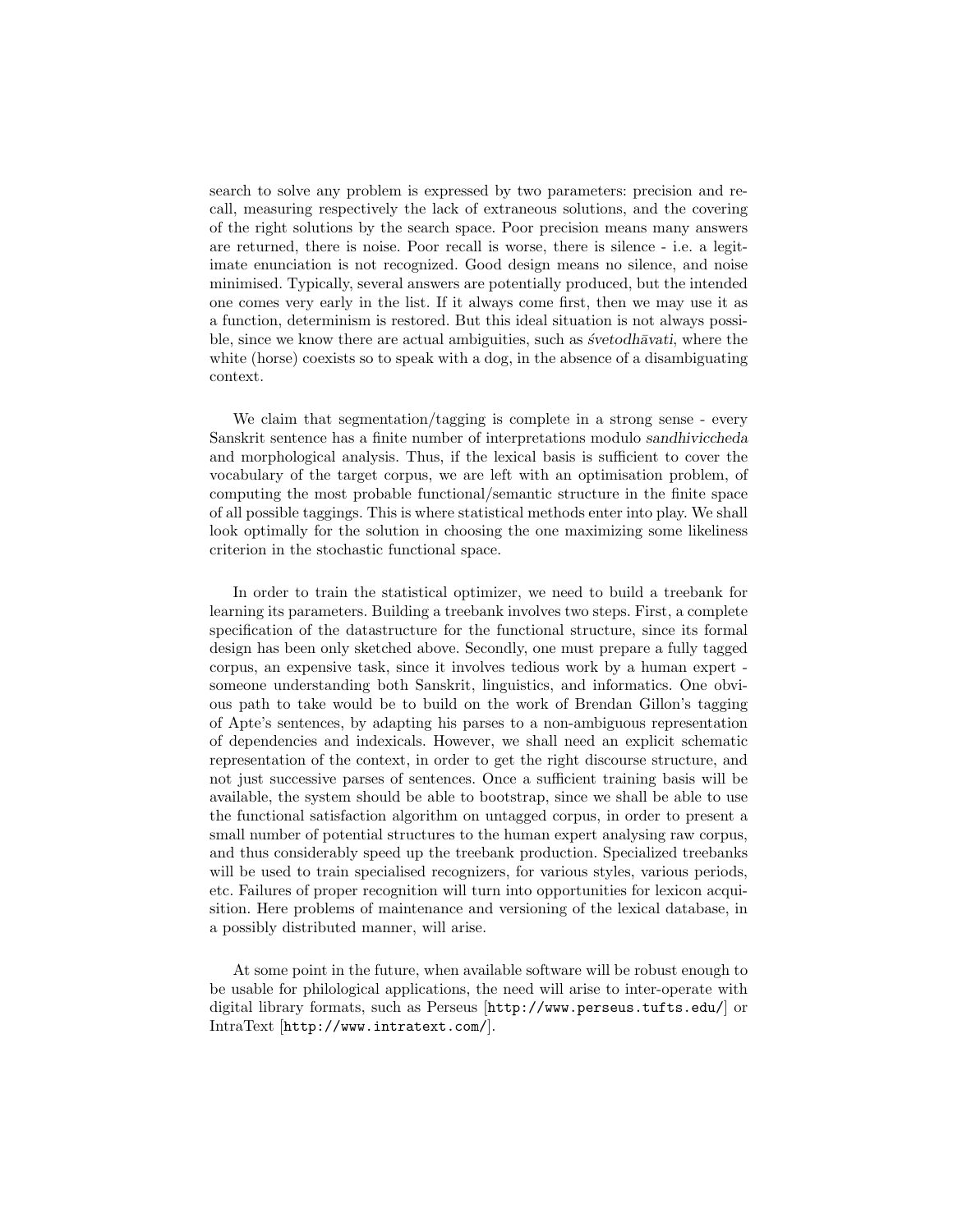# Conclusion

We have argued in this paper that a formal linguistic model for Sanskrit, usable for computational treatment and ultimately understanding by computers, should distinguish 3 levels, called linear, functional and semantical. The linear level is appropriate to treat by finite-state methods the morpho-phonetic processes of inflexion, sandhi, and their inverses segmentation and lemmatisation. The functional level is seen as dependency graphs applied to discourse structure. This level should make explicit the scoping structure and a co-indexation relation, sufficient to express and or verify control such as kāraka consistency. This functional level has not been fully specified, since it may be more or less detailed, but its design space has been sketched, and it has been argued that parsing prototypes such as [37, 27] operate on this level. The semantical level is left for long term research, since it involves complex common sense reasoning, the use of metaphors and other figures of style, all things which a computer is notoriously bad at. Thus a roadmap has been sketched for future research, in which many opportunities of cooperation by the various teams working on computational Sanskrit linguistics will arise.

# References

- 1. V. S. Apte. The Student's Guide to Sanskrit Composition. A Treatise on Sanskrit Syntax for Use of Schools and Colleges. Lokasamgraha Press, Poona, India, 1885.
- 2. H. Barendregt. The Lambda Calculus: Its Syntax and Semantics. North Holland, 1984.
- 3. A. Bharati, V. Chaitanya, and R. Sangal. Natural Language Processing. A Paninian Perspective. Prentice-Hall of India, New Delhi, 1995.
- 4. D. Dowty. The nature of Syntactic Representation; Eds. Pauline Jacobson and Geoffrey K. Pullum, chapter Grammatical relations and Montague Grammars. Reidel, 1982.
- 5. S. Eilenberg. Automata, Languages, and Machines, volume A. Academic Press, 1974.
- 6. B. S. Gillon. Bartrhari's solution to the problem of asamartha compounds.  $\mathbf{E}$ tudes Asiatiques/Asiatiche Studien, 47,1:117–133, 1993.
- 7. B. S. Gillon. Autonomy of word formation: evidence from Classical Sanskrit. Indian Linguistics, 56 (1-4), pages 15–52, 1995.
- 8. B. S. Gillon. Word order in Classical Sanskrit. Indian Linguistics, 57,1:1–35, 1996.
- 9. B. S. Gillon. Indian linguistic studies: Festschrift in honour of George Cardona; Eds. Madhav M. Deshpande et Peter E. Hook, chapter Bartrhari's rule for unexpressed k¯arakas: The problem of control in Classical Sanskrit. Motilal Banarsidass, Delhi, 2002.
- 10. B. S. Gillon. Null arguments and constituent structure in Classical Sanskrit. Private communication, 2003.
- 11. B. S. Gillon. Language and grammar: studies in mathematical linguistics and natural language; Eds. Philip Scott, Claudia Casadio and Robert Seely, chapter Subject predicate order in Classical Sanskrit, pages 211–225. Center for the Study of Language and Information, 2005.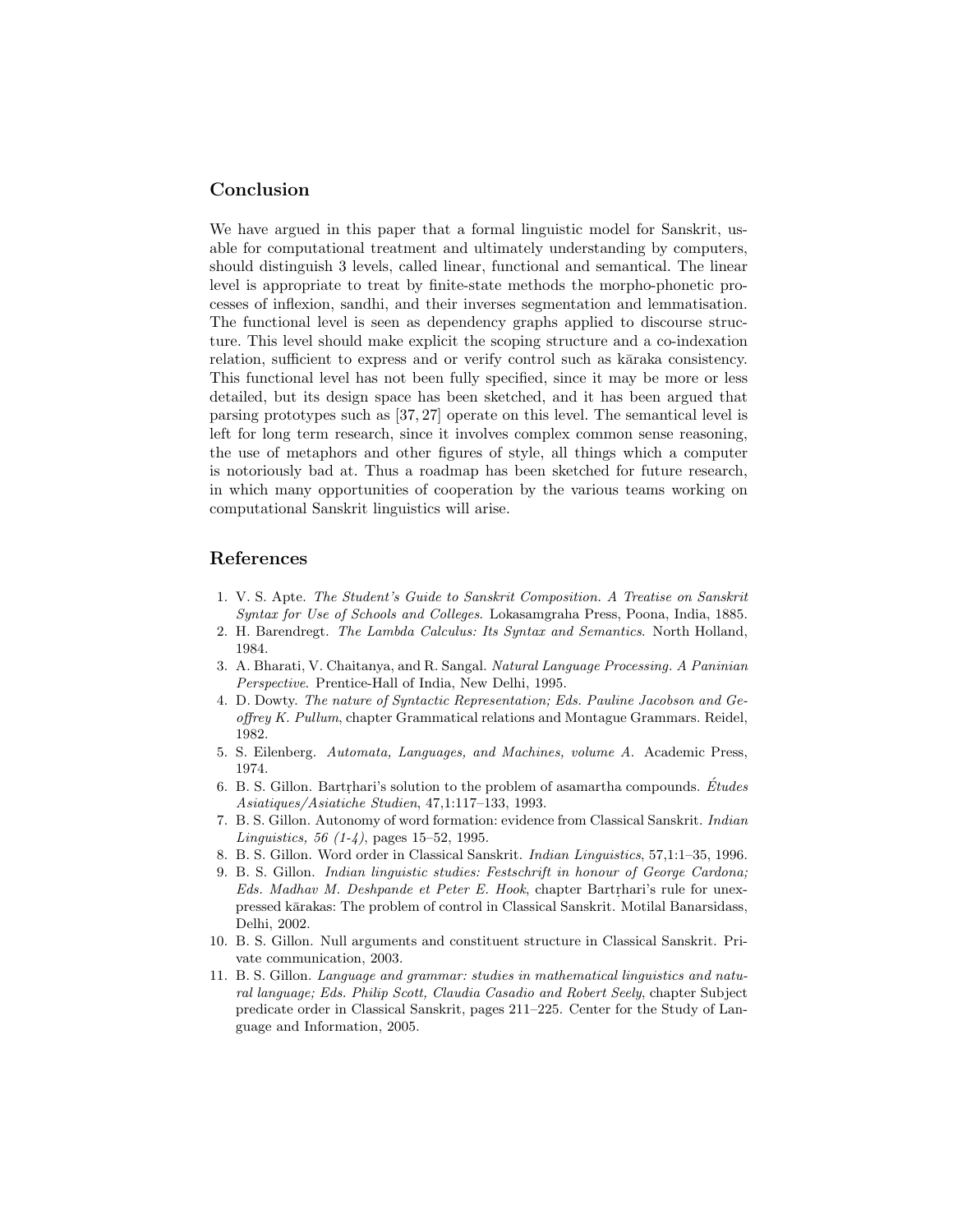- 12. B. S. Gillon. Exocentric (bahuvrīhi) compounds in classical Sanskrit. In G. Huet and A. Kulkarni, editors, Proceedings, First International Symposium on Sanskrit Computational Linguistics, pages 1–12, 2007.
- 13. B. S. Gillon. Pāṇini's aṣṭādhyāyī and linguistic theory. J. Indian Philos., 35:445– 468, 2007.
- 14. J.-Y. Girard, Y. Lafont, and L. Régnier, editors. Advances in Linear Logic. London Mathematical Society Lecture Notes 222, Cambridge University Press, 2005.
- 15. J.-Y. Girard, Y. Lafont, and P. Taylor, editors. Proofs and Types. Cambridge Tracts in Theoretical Computer Science 7, Cambridge University Press, 1988.
- 16. P. Goyal and R. M. K. Sinha. Translation divergence in English-Sanskrit-Hindi language pairs. In Proceedings, 3th International Symposium on Sanskrit Computational Linguistics. Springer-Verlag Lecture Notes, 2009.
- 17. O. Hellwig. SanskritTagger, a stochastic lexical and pos tagger for Sanskrit. In G. Huet and A. Kulkarni, editors, Proceedings, First International Symposium on Sanskrit Computational Linguistics, pages 37–46, 2007.
- 18. J. R. Hindley and J. P. Seldin. Introduction to Combinators and λ-Calculus. Cambridge University Press, 1986.
- 19. H. H. Hock. The Sanskrit quotative: a historical and comparative study. Studies in the Linguistic Sciences, 12,2:39–85, 1982.
- 20. H. H. Hock, editor. Studies in Sanskrit Syntax. Motilal Banarsidass, Delhi, 1991.
- 21. K. Hoffmann. Der Injunktiv im Veda. Eine synchronische Untersuchung. Karl Winter Universitätsverlag, 1967.
- 22. G. Huet. The Zen computational linguistics toolkit: Lexicon structures and morphology computations using a modular functional programming language. In Tutorial, Language Engineering Conference LEC'2002, 2002.
- 23. G. Huet. Towards computational processing of Sanskrit. In International Conference on Natural Language Processing (ICON), 2003. http://yquem.inria.fr/ <sup>∼</sup>huet/PUBLIC/icon.pdf
- 24. G. Huet. Design of a lexical database for Sanskrit. In Workshop on Enhancing and Using Electronic Dictionaries, COLING 2004. International Conference on Computational Linguistics, 2004. http://yquem.inria.fr/<sup>∼</sup>huet/PUBLIC/coling.pdf
- 25. G. Huet. A functional toolkit for morphological and phonological processing, application to a Sanskrit tagger. J. Functional Programming, 15,4:573–614, 2005. http://yquem.inria.fr/<sup>∼</sup>huet/PUBLIC/tagger.pdf.
- 26. G. Huet. Themes and Tasks in Old and Middle Indo-Aryan Linguistics, Eds. Bertil Tikkanen and Heinrich Hettrich, chapter Lexicon-directed Segmentation and Tagging of Sanskrit, pages 307–325. Motilal Banarsidass, Delhi, 2006.
- 27. G. Huet. Shallow syntax analysis in Sanskrit guided by semantic nets constraints. In Proceedings of the 2006 International Workshop on Research Issues in Digital Libraries, New York, NY, USA, 2007. ACM. http://yquem.inria.fr/<sup>∼</sup>huet/ PUBLIC/IWRIDL.pdf
- 28. G. Huet and B. Razet. The reactive engine for modular transducers. In K. Futatsugi, J.-P. Jouannaud, and J. Meseguer, editors, Algebra, Meaning and Computation, Essays Dedicated to Joseph A. Goguen on the Occasion of His 65th Birthday, pages 355–374. Springer-Verlag LNCS vol. 4060, 2006. http://yquem.inria.fr/ <sup>∼</sup>huet/PUBLIC/engine.pdf
- 29. P. Kiparsky. On the architecture of Pāṇini's grammar. In *International Conference* on the Architecture of Grammar, Hyderabad, 2002.
- 30. P. Kiparsky and J. F. Staal. Syntactic and semantic relations in Pāṇini. Foundations of Language, 5:83–117, 1969.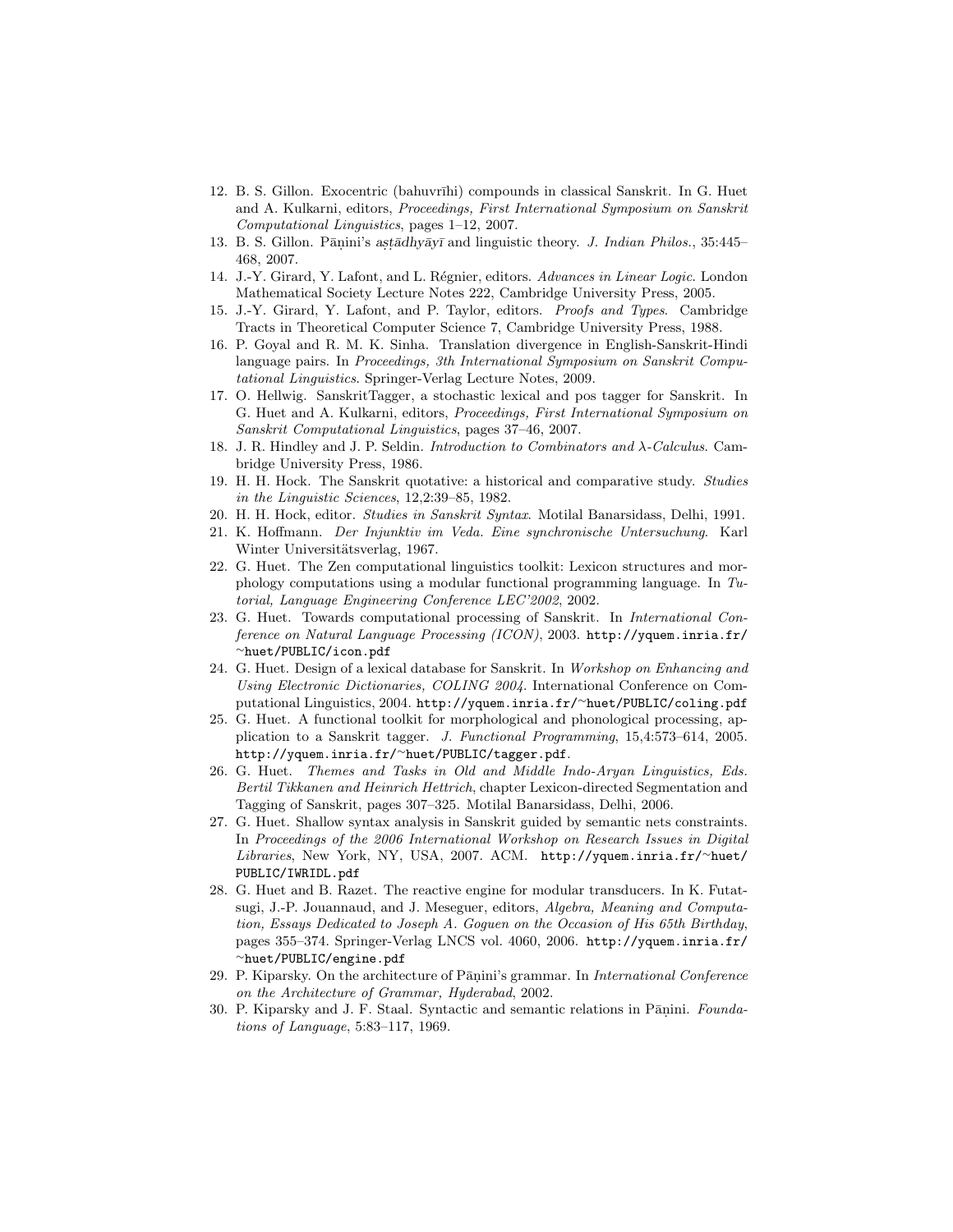- 31. S. C. Kleene. Introduction to Metamathematics. North Holland, Amsterdam, 1971 8th reprint (1st ed. 1952).
- 32. M. Kracht. The combinatorics of case. Research on Language and Computation, 1,1/2:59–97, 2003.
- 33. M. Kulkarni. Phonological overgeneration in paninian system. In G. Huet, A. Kulkarni, and P. Scharf, editors, Topics in Sanskrit Computational Linguistics. Springer-Verlag LNCS, this volume, 2009.
- 34. P. M. Löf. *Intuitionistic Type Theory*. Bibliopolis, Napoli, 1984.
- 35. I. Mel'cŭk. Dictionnaire explicatif et combinatoire du français contemporain. Recherches lexico-sémantiques IV. Les Presses de l'Université de Montréal, 1999.
- 36. T. Oberlies. A Grammar of Epic Sanskrit. De Gruyter, Berlin, 2003.
- 37. V. A. Pawan Goyal and L. Behera. Analysis of Sanskrit text: Parsing and semantic relations. In G. Huet and A. Kulkarni, editors, Proceedings, First International Symposium on Sanskrit Computational Linguistics, pages 23–36, 2007.
- 38. P. Ramanujan. Computer processing of Sanskrit. In Computer Processing of Asian Languages Conference 2. IIT Kanpur, 1992.
- 39. L. Renou. La valeur du parfait dans les hymnes védiques. Honoré Champion, Paris, 1925; 2ème édition étendue, 1967.
- 40. L. Renou. *Terminologie grammaticale du sanskrit*. Honoré Champion, Paris, 1942.
- 41. C. Rétoré. The logic of categorial grammars. Technical report, INRIA Rapport de recherche 5703, 2005. http://www.inria.fr/rrrt/rr-5703.html
- 42. V. Sastri. Samskrita Bālādarsa. Vadhyar, Palghat, 2002.
- 43. P. Scharf. Pāṇinian accounts of the vedic subjunctive. Indo-Iranian Journal, 48,1-2:71–96, 2005.
- 44. P. Scharf and M. Hyman. Linguistic Issues in Encoding Sanskrit. Motilal Banarsidass, Delhi, 2009.
- 45. J. S. Speijer. Sanskrit Syntax. E. J. Brill, Leyden, 1886.
- 46. J. F. Staal. Word Order in Sanskrit and Universal Grammar. Reidel, Dordrecht, 1967.
- 47. J. F. Staal. Universals Studies in Indian Logic and Linguistics. The University of Chicago Press, 1988.
- 48. L. Tesnière, editor. *Éléments de Syntaxe Structurale*. Klincksieck, Paris, 1959.
- 49. B. Tikkanen. The Sanskrit Gerund: a Synchronic, Diachronic and typological analysis. Finnish Oriental Society, Helsinki, 1987.
- 50. G. A. Tubb and E. R. Boose. Scholastic Sanskrit. Columbia University, New York, 2007.
- 51. A. Verboom. Towards a sanskrit wordparser. Literary and Linguistic Computing, 3:40–44, 1988.
- 52. R. A. Yelle. Explaining mantras. Routledge, New York and London, 2003.

# Appendix A : Phonemes from classical Sanskrit

The various transliteration schemes are designated as VH for the adaptation of the Velthuis scheme used in [27], KH for Kyoto-Harvard, WX for the Hyderabad-Tirupati scheme, SL for the one used by the Sanskrit Library effort.

In the table below, Code  $14$  is anusvara, indicated by bindu, while code  $15$ is anunāsika, indicated by candrabindu. Code 50 is used to note the hiatus. It is needed for schemes VH and KH, since they are not prefix codes. Thus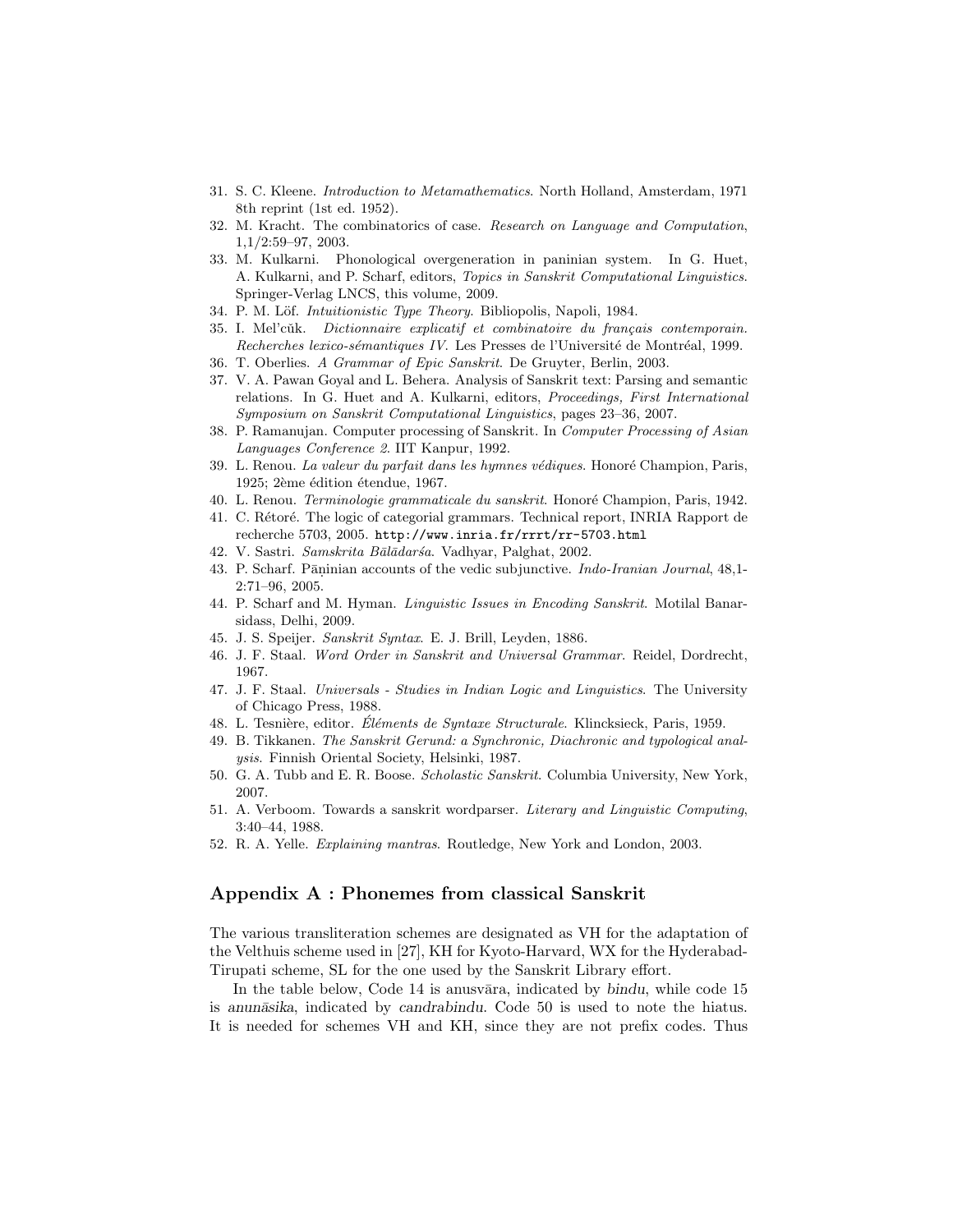a i is needed to represent the hiatus without confusion with a . Similarly for a<sub>-u</sub>, for instance in word tita<sub>-u</sub>. See Appendix B for another use of this code, independently from transliteration.

Vedic l is not accommodated at this point. It is proposed to reserve code 0 for hyphen and code -1 for avagraha. Other codes will be needed for extra punctuation, numerals, the marking of accent, optional marking of proper names, vocatives and other interjections, etc.

|                |                      | code deva roma           | $\overline{V}$ | $\overline{KH}$ | $\overline{WX}$ | $\overline{SL}$       |            |                | code deva roma            | $\overline{V}$        | $\overline{KH}$ | WX             | $\overline{SL}$ |
|----------------|----------------------|--------------------------|----------------|-----------------|-----------------|-----------------------|------------|----------------|---------------------------|-----------------------|-----------------|----------------|-----------------|
| $\mathbf{1}$   | अ                    | $\mathbf{a}$             | a              | a               | a               | a                     | ${\bf 26}$ | ञ्             | $\tilde{\mathbf{n}}$      | $\mathbin{\char`\^}n$ | J               | F              | Υ               |
| $\overline{2}$ | आ                    | $\bar{\mathrm{a}}$       | aa             | A               | A               | A                     | 27         |                | ţ                         | $\cdot$ t             | T               | t              | W               |
| 3              |                      | $\rm i$                  | i              | i               | i               | i                     | 28         |                | ţh                        | .th                   | Th              | T              | W               |
| $\overline{4}$ | ड्<br>ई              | $\overline{1}$           | ii             | I               | I               | I                     | 29         | ट् ठ् ड् ढ् ण् | $\dot{q}$                 | . d                   | D               | d              | q               |
| $\overline{5}$ | उ                    | u                        | u              | u               | u               | u                     | 30         |                | dh                        | .dh                   | Dh              | D              | Q               |
| $\,6$          | ऊ                    | $\bar{\textbf{u}}$       | uu             | U               | U               | U                     | 31         |                | $\dot{\mathbf{n}}$        | . n                   | N               | N              | R               |
| $\overline{7}$ | ऋ                    |                          | $\cdot$ r      | $\mathbb R$     | q               | f                     | 32         | त्             | $\rm t$                   | $\mathbf t$           | $\mathbf t$     | W              | $\mathbf t$     |
| 8              | ॠ                    | $\frac{r}{r}$            | .rr            | RR              | Q               | F                     | 33         | थ्             | $_{\rm th}$               | th                    | th              | W              | T               |
| 9              | ऌ                    | $\underline{\mathop{!}}$ | $\cdot$ 1      | L               | L               | x                     | 34         |                | $\mathbf d$               | d                     | d               | x              | d               |
| 10             |                      | $\overline{e}$           | e              | e               | е               | e                     | 35         |                | dh                        | dh                    | dh              | χ              | D               |
| 11             | ए<br>थो              | ai                       | ai             | ai              | E               | E                     | 36         |                | $\mathbf n$               | n                     | n               | n              | n               |
| $12\,$         |                      | $\overline{O}$           | $\circ$        | $\circ$         | $\circ$         | $\circ$               | 37         | द् ध न प क     | p                         | p                     | p               | p              | p               |
| 13             | औ                    | au                       | au             | au              | 0               | 0                     | 38         |                | ${\rm ph}$                | ph                    | ph              | ${\tt P}$      | $\mathsf{P}$    |
| 14             |                      | $\mathbf{m}$             | $\mathbf{m}$   | M               | Μ               | М                     | 39         |                | $\mathbf b$               | b                     | b               | b              | b               |
| $15\,$         | $\ddot{\phantom{0}}$ | $\dot{m}$                | "m             | M               | z               | $\tilde{\phantom{a}}$ | 40         | भ्             | bh                        | bh                    | bh              | B              | B               |
| 16             | $\ddot{\cdot}$       | ķ                        | . h            | H               | Η               | H                     | 41         |                | m                         | $\mathbf m$           | $\mathbf m$     | $\mathbf m$    | $\mathbf m$     |
| 17             | क्                   | $\mathbf k$              | k              | k               | k               | k                     | 42         |                | у                         | y                     | y               | y              | y               |
| 18             | ख्                   | kh                       | kh             | kh              | Κ               | K                     | 43         |                | $\bf r$                   | r                     | r               | r              | r               |
| 19             | ग्                   | $\mathbf{g}$             | g              | g               | g               | g                     | 44         | म् य् र्<br>ल् | $\bf{l}$                  | $\mathbf{I}$          | 1               | ı              | ı               |
| 20             | घ्                   | gh                       | gh             | gh              | ${\bf G}$       | G                     | 45         | व्             | $\ensuremath{\mathbf{V}}$ | $\overline{V}$        | $\mathbf v$     | $\overline{V}$ | $\overline{V}$  |
| 21             | ङ्                   | $\dot{\mathbf{n}}$       | "n             | G               | f               | N                     | 46         | श्             | $\acute{\textrm{s}}$      | "s                    | z               | S              | S               |
| 22             |                      | $\mathbf c$              | C              | $\mathsf{C}$    | с               | с                     | 47         | ष्             | $\ddot{\textbf{s}}$       | . s                   | S               | R              | z               |
| 23             | च्<br>छ              | ch                       | ch             | ch              | С               | C                     | 48         | स्             | $\rm S$                   | S                     | S               | S              | S               |
| 24             | ज्                   | $\rm j$                  | j              | j               | j               | j                     | 49         | ह्             | $\boldsymbol{\mathrm{h}}$ | h                     | h               | h              | h               |
| 25             | झ्                   | jh                       | jh             | jh              | J               | J                     | $50\,$     |                |                           |                       |                 |                |                 |

# Appendix B : Input preprocessing

We sketch an algorithm for transforming a list of chunks separated by blanks into a list of proper forms fit for segmentation processing. The specification is the following. We want the input list of chunks to be obtainable from the phonemic form of the continuous samhitapatha of the considered Sanskrit text by mere insertion of blanks at the sandhi junction of the words (or at the necessary initial spacing in case of hiatus). We want the proper forms to be in final sandhi. For instance, the padapātha is a list of such proper forms, but it is not necessary that a proper form consists of just one pada, and indeed e.g. the form tacchrutva is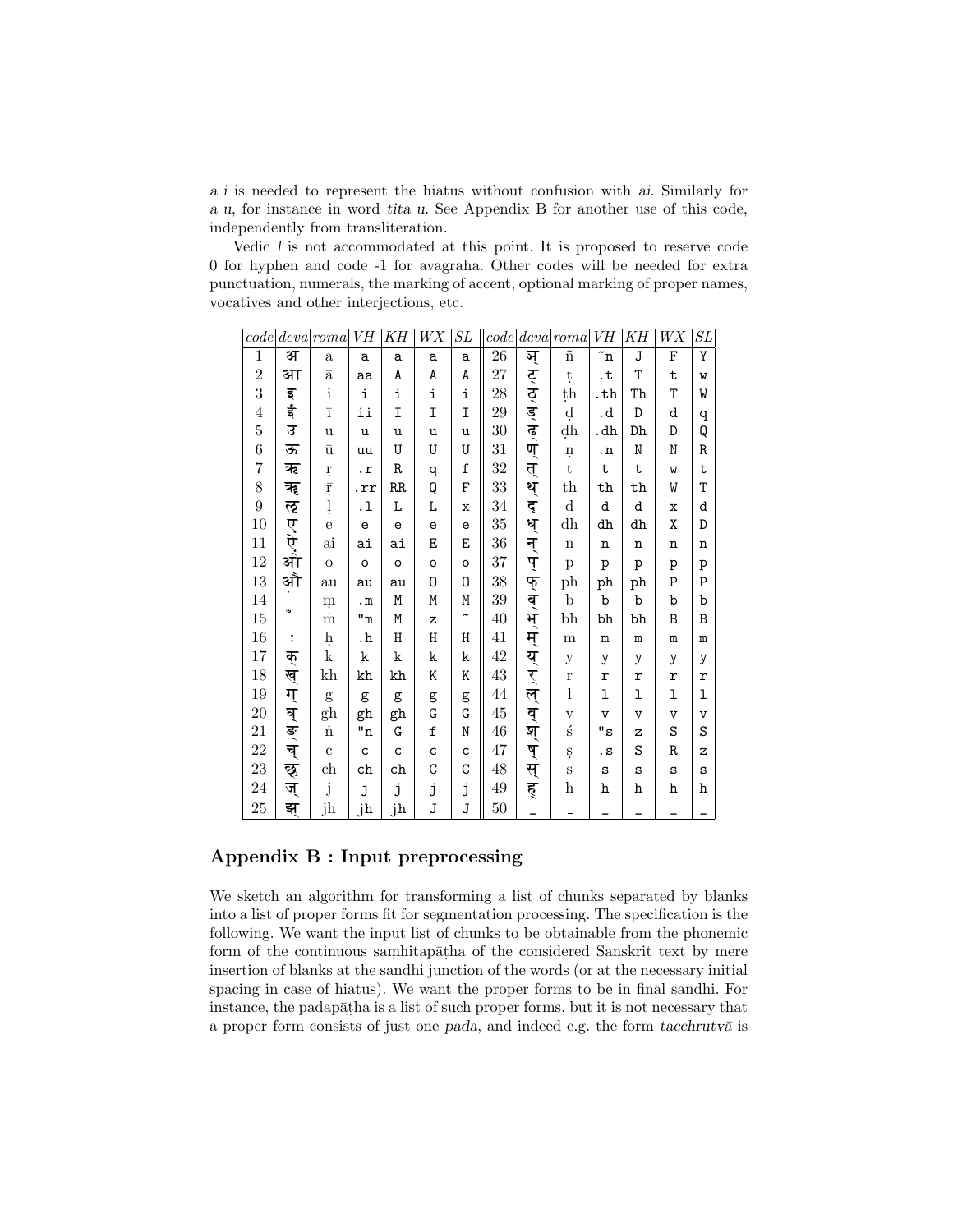proper. The form visno is a proper (vocative) form, whereas devo is not, although it is in final sandhi form as a string of phonemes, but the proper (nominative) form is devah. .

Finally, we want the algorithm to be deterministic, while being complete. That is, we want all segmentation solutions of the candidate sentence to be obtainable by concatenating individual solutions to the separate segmentation of the proper forms. Thus all non-deterministic search is done within the sandhi segmentation of the separate proper forms, but the production of these forms is a deterministic preprocessing. This last requirement poses a problem for certain hiatus situations, since a chunk ending in vowel a preceding a chunk starting with say vowel  $u$  could come by hiatus from a stem ending in ah as well as from a stem ending in e, as well as from a stem ending in o. In order to solve this dilemma, we shall not process these two chunks  $\ldots$  a  $u$   $\ldots$  as two separate forms, but rather keep them glued within one form  $\ldots$  a  $\ldots$  where the underscore indicates an explicit hiatus situation which will be handled by the sandhi splitter in a nondeterministic fashion. This is the reason why we added code 50 above in our tables, even though it is not a phoneme proper, but a glottal stop. We want to emphasize that this hiatus symbol is necessary in the internal representation of sandhi and its inversion, while it is neither necessary nor useful in the external input form – chunks do not contain underscores – except that they are needed exceptionally in order to input words which have internal hiatus such as pra<sub>-uga</sub> when the transliteration scheme is not a prefix code (this is the case for the VH and KH schemes above, whereas WX and SL are prefix codes, and indeed express a same-length transduction, admittedly a slight advantage). A final remark is that the full padap $\bar{a}$ tha presentation is not in general a bona fide input form, since for instance neither kutrāpi nor anyokti nor tacchrutvā are decomposable into chunks obeying our requirements.

Let us now turn to the algorithm. We shall describe it in phases. It takes as input a list of chunks, and produces as output a list of proper forms. When the input is the empty list, so is the output. When the input is a unit chunk, we return it as a unit list of forms. Now assume the input is the non-unit list [ chunk :: chunklist ], where we have recursively pre-processed chunklist into a non-empty list of proper forms formlist. Let c be the first character of the first form in formlist. In the general case, given c we adjust chunk into a proper form form, and we return the list [ form :: formlist ]. This adjustment is by cases on the last character  $x$  of chunk. If  $x$  is anusvara, form is chunk where the last character is replaced by  $m$ . If  $x$  is  $o$ , then we replace it by the sequence ah whenever c changes accordingly this sequence into o by sandhi. This includes the possible case when it is avagraha, in which case it is replaced by a in the output form. If  $x$  is  $d, n, c$  or  $l$ , then we revert it to  $t$  whenever c changes accordingly t into x by sandhi. Finally, when x is a, if c is not a vowel different from a there is no adjustment, otherwise we return formlist, where the first form is changed by prefixing it with chunk followed by underscore. Similarly, when  $x$  is  $\bar{a}$ , if  $c$  is not a vowel there is no adjustment, otherwise we return formlist, where the first form is changed by prefixing it with chunk followed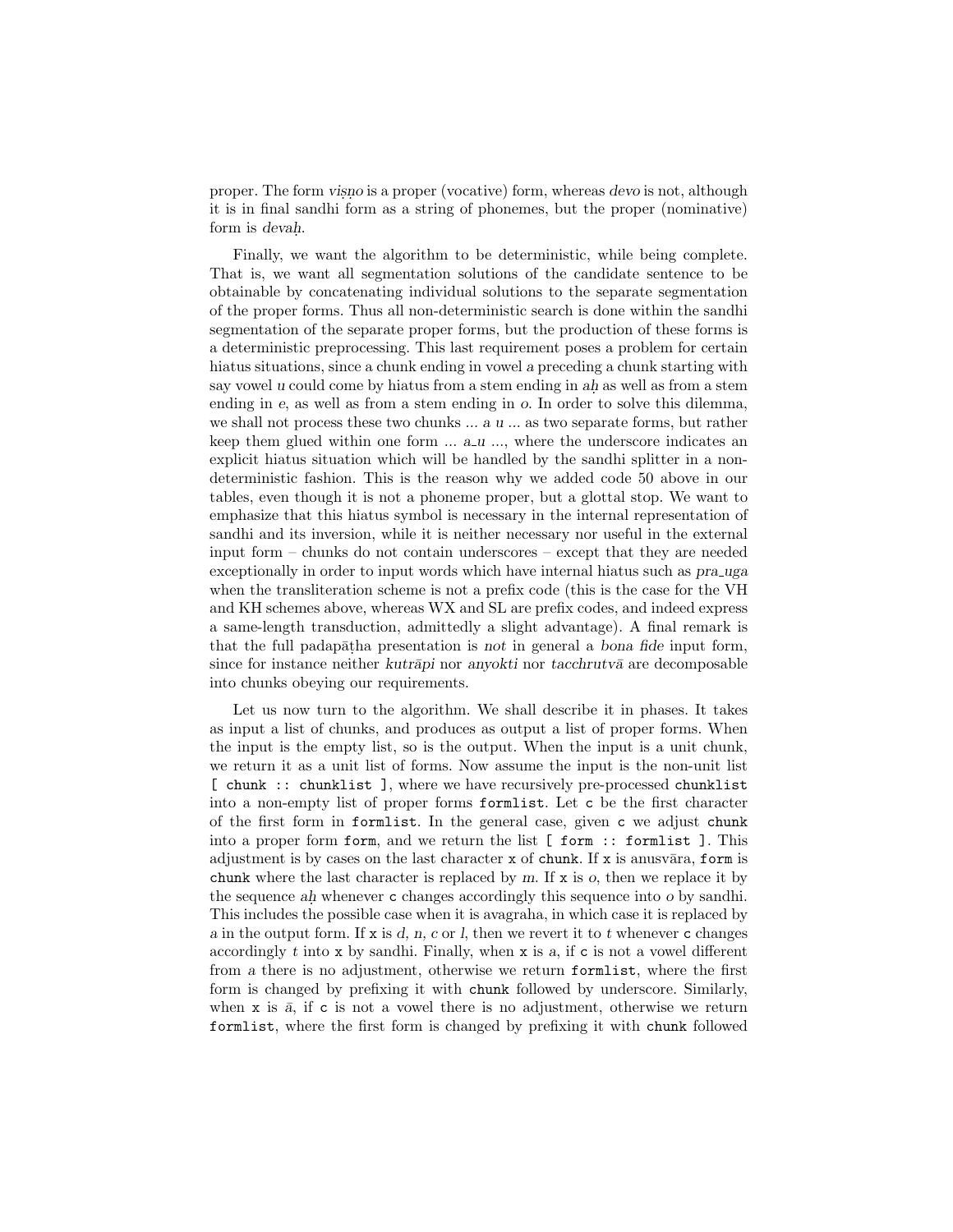by underscore, recognizing again a hiatus situation. To complete the algorithm, we only need to take care to rewrite an initial avagraha into its original a. The avagraha notation is necessary, by the way, as we shall see.

The reader will have understood that our algorithm implements simple cases of sandhi inversion, in order to interpret for instance the chunks list tad api as the forms list tat api, tan matra as tat matra, tac ca as tat ca. Thus the sentence yad iha asti tad anyatra yan neha asti na tat kvacit may be understood as a chunks list, and preprocessed to the forms list yat iha asti tat anyatra yat neha asti na tat kvacit where now each of the 11 forms may be separately un-sandhied, for instance using the algorithm given in [25], in order e.g. to segment further neha into the primitive forms na iha. Each of the forms is in terminal sandhi, like tat, which may be recognized as the final sandhi form of either the nominative or the accusative singular of the neuter pronoun tad. However, remark that we do the transformations only in cases where it is safe to be applied in a deterministic fashion. For instance, the subhāṣita input as the list of 8 chunks: na hi kukkuṭyā ekades ah. pacyata ekades ah. prasavā ya kalpate is preprocessed into the list of 7 forms na hi kukkutyā ekadesah pacyata\_ekadesah prasavāya kalpate so that it is left to the non-deterministic unsandhier to select among the 2 potential solutions of sandhi segmentation of the composite form  $\boldsymbol{p}$  acyata ekadesah the right one, viz. pacyate ekadesah. Note that underscore acts nonetheless as a segmentation hint, no segmentation overlapping with underscore will be attempted.

Maybe some extra argumentation of the prediction of  $o$  as  $ah$  in favorable contexts is needed. Care must be taken for completeness, since after all o is a permitted final, of vocative forms of u stems for instance. Thus the (admittedly ad-hoc) samhitapātha sentence visnodadhidadhyāt may only be presented in padapātha form as the two chunks visnodadhi dadhyāt but definitely not as the three chunks visno dadhi dadhy $\bar{a}t$ , since the preprocessing would yield the fautive form  $**vispah*$ . This is implied from the fact that sandhi of  $ah$  and  $d$  yields od. Furthermore, if one wants to force a segmentation hint at the juncture of visno and dadhi, it is easy to allow underscore to appear in the form visno-dadhi. All is needed is to add to the finite-state description of sandhi a few extra rules such as  $o+d \rightarrow o-d$ , and the sandhi splitting will do the segmentation correctly into the forms visno and dadhi. Note that this does not overgenerate, since no other sandhi rules may produce *o\_d*. Finally, an adaptation of this example to an initial a yields visno'mrtamdadhy $\bar{a}t$ , which may be presented as the chunks list visno'mrtam dadhyāt. This example shows the necessity of the avagraha convention for completeness. Finally, we remark that anusvara coming from sandhi of final  $n$  is not assimilated to  $m$  by preprocessing, since it is followed by a sibilant and thus it is not at a place legal for segmentation. Consider for instance  $dev\bar{a}m\acute{s}ca$ , which we cannot present as  $dev\bar{a}m\acute{s}ca$  any more than we can break  $tacchrutv\bar{a}.$ 

The preprocessing algorithm is very useful because it allows easy insertion of segmentation hints by placing extra spaces, without having to rewrite say amrtamdadhyāt into the two final sandhi forms amrtam dadhyāt: preprocessing will do that for you automatically from the chunks list amrtam dadhyat.